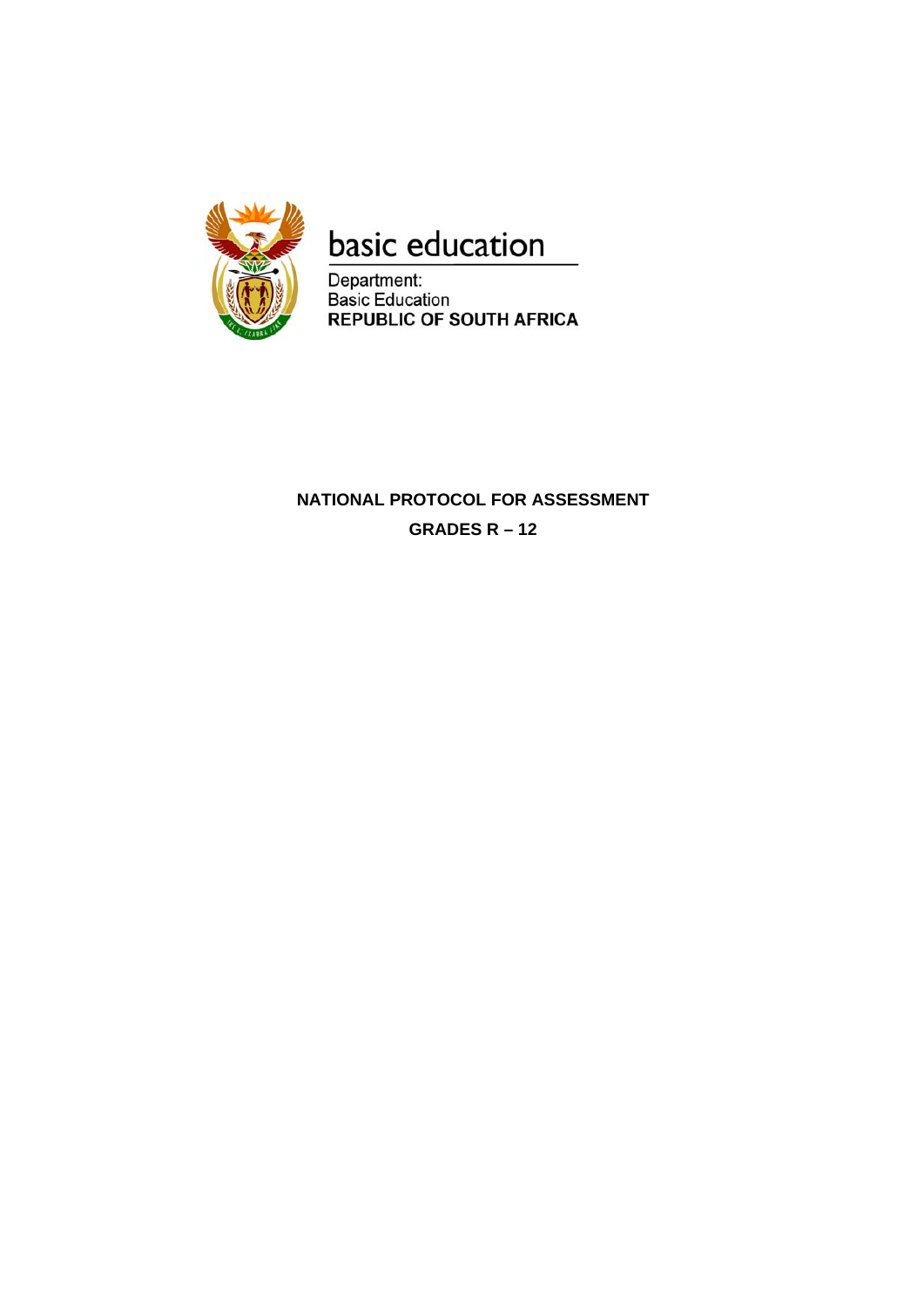# *National Protocol for Assessment Grades R – 12, Government Notices No. 722 and No. 723, Government Gazette No. 34600* **of 12 September 2011 and amended as:**

*Government Notice No. 1115* and *No. 1116, Government Gazette No. 36042* of 28 December 2012.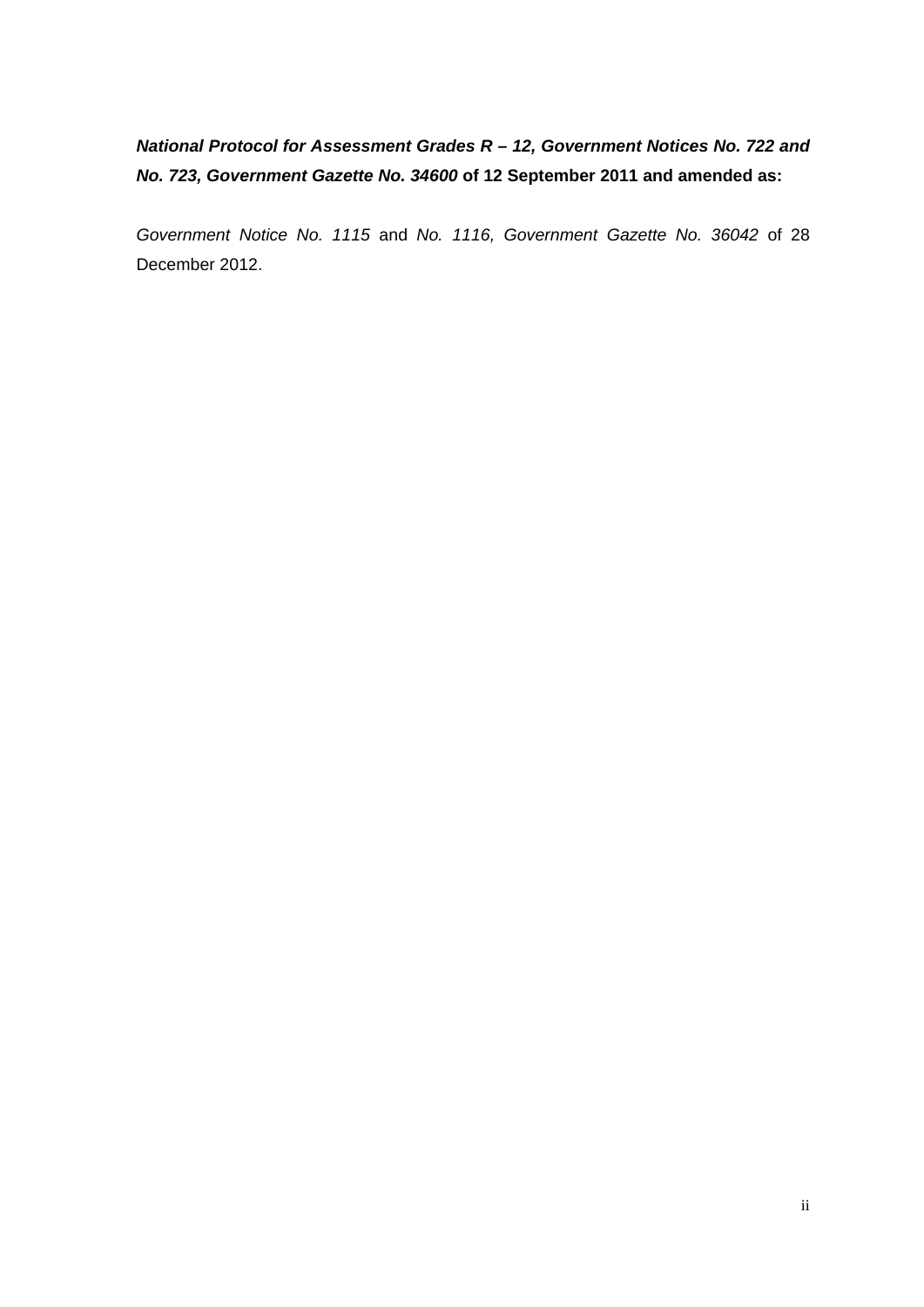#### **Department of Basic Education**

Sol Plaatje House 222 Struben Street Private Bag X895 Pretoria 0001 South Africa Tel: +27 12 357 3000 Fax: +27 12 323-0601

120 Plein Street Private Bag X9023 Cape Town 8000 South Africa Tel: +27 21 465-1701 Fax: +27 21 461-8110

http://www.education.gov.za

**© Department of Basic Education**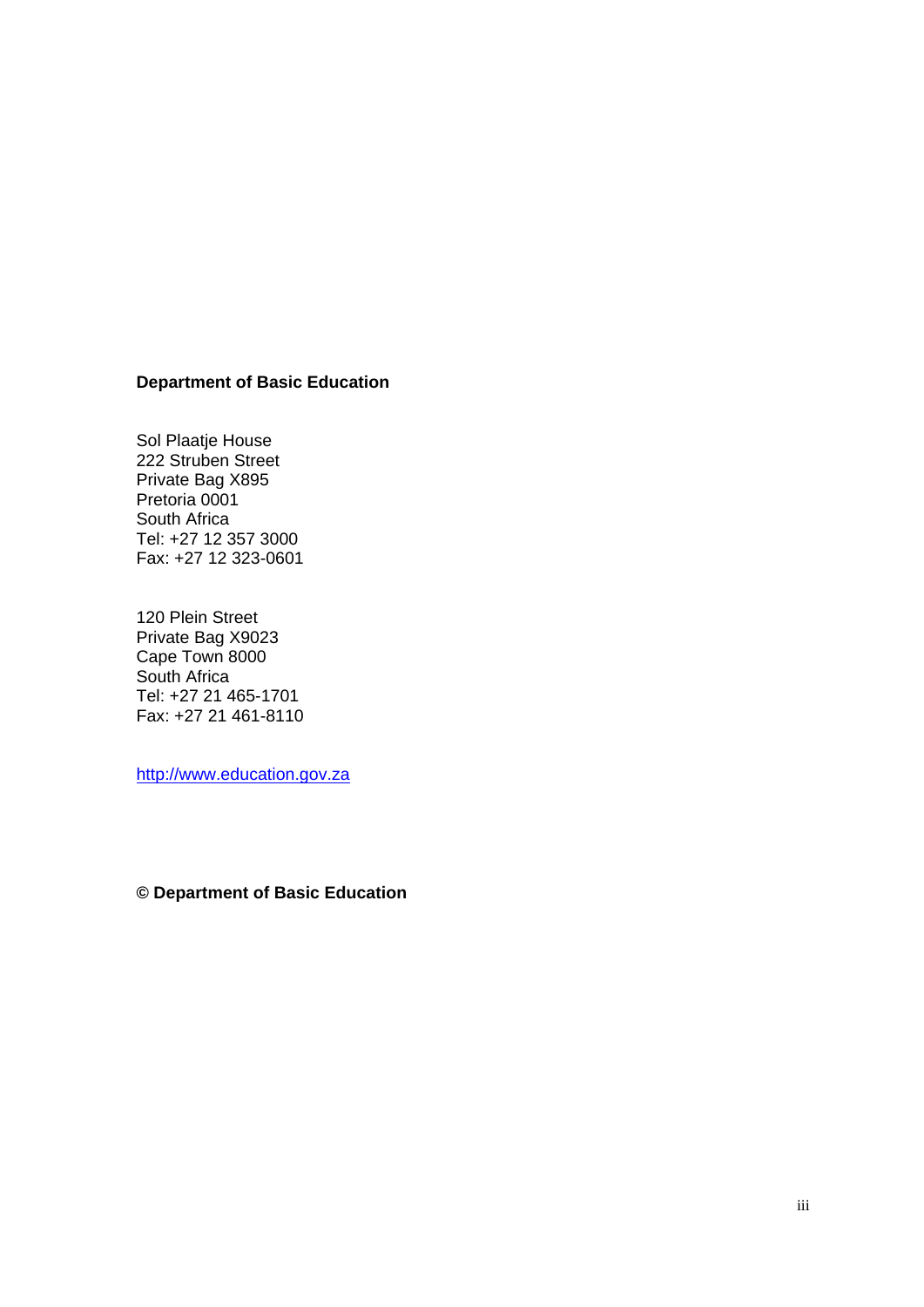### **CONTENTS**

|    | <b>ACRONYMS AND ABREVIATIONS</b>                            | vii          |
|----|-------------------------------------------------------------|--------------|
|    | <b>DEFINITIONS</b>                                          | viii         |
|    | <b>CHAPTER 1: INTRODUCING THE POLICY FOR THE ASSESSMENT</b> |              |
|    | OF THE NATIONAL CURRICULUM STATEMENT GRADES R - 12          | 1            |
| 1. | <b>PURPOSE OF THE DOCUMENT</b>                              | 1            |
|    | 2. SUPPLEMENTARY POLICY DOCUMENTS                           | $\mathbf{2}$ |
|    | <b>CHAPTER 2: ASSESSMENT OF THE NATIONAL CURRICULUM</b>     |              |
|    | <b>STATEMENT GRADES R - 12</b>                              | 3            |
| 3. | THE IMPORTANCE OF ASSESSMENT                                | 3            |
| 4. | <b>TYPES OF ASSESSMENT</b>                                  | 3            |
|    | <b>CHAPTER 3: FORMAL ASSESSMENT IN THE NATIONAL</b>         |              |
|    | <b>CURRICULUM STATEMENT GRADES R - 12</b>                   | 6            |
| 5. | THE COMPOSITION OF FORMAL ASSESSMENT                        | 6            |
| 6. | <b>SCHOOL-BASED-ASSESSMENT</b>                              | 6            |
| 7. | <b>PRACTICAL ASSESSMENT TASKS</b>                           | 7            |
| 8. | <b>COMPILATION OF THE SCHOOL-BASED ASSESSMENT AND</b>       |              |
|    | <b>PRACTICAL ASSESSMENT MARK</b>                            | 8            |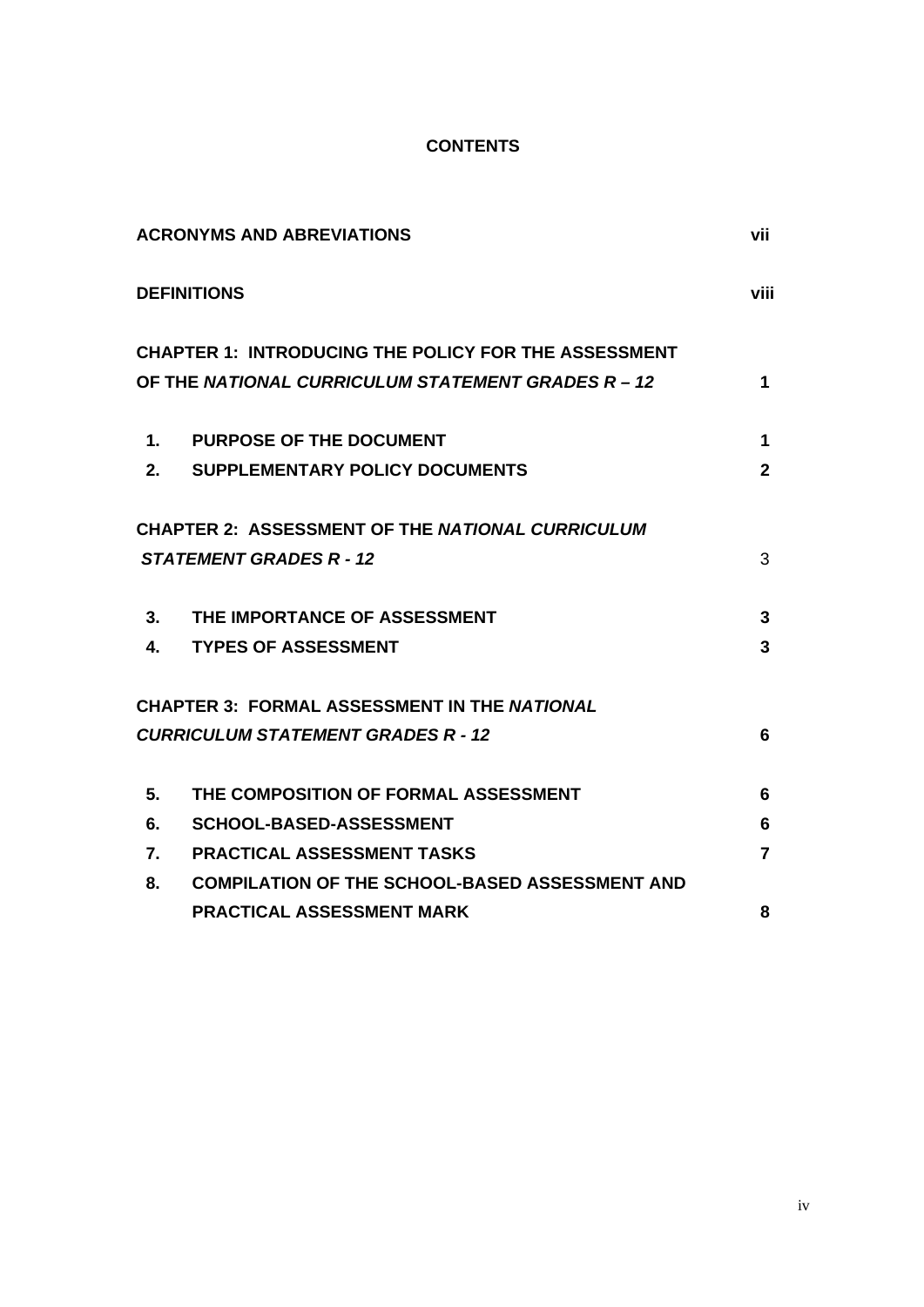|                 | <b>CHAPTER 4: FINAL END-OF-YEAR EXAMINATION</b>      | 12              |
|-----------------|------------------------------------------------------|-----------------|
| 9.              | <b>REQUIREMENTS FOR GRADES 10 AND 11</b>             | 12 <sub>2</sub> |
| 10 <sub>1</sub> | <b>REGISTRATION OF ADDITIONAL SUBJECTS</b>           | 12 <sup>2</sup> |
| 11.             | <b>LANGUAGE MEDIUM RELATED TO THE EXAMINATION</b>    |                 |
|                 | <b>QUESTION PAPER</b>                                | 13              |
| 12.             | <b>ABSENTEES</b>                                     | 13              |
| 13.             | <b>MINIMUM REQUIREMENTS FOR AN EXAMINATION</b>       | 14              |
| 14.             | <b>IRREGULARITIES</b>                                | 14              |
|                 | <b>CHAPTER 5: RECORDING AND REPORTING OF LEARNER</b> |                 |
|                 | <b>PERFORMANCE</b>                                   | 15              |
| 15.             | <b>RECORDING</b>                                     | 15              |
| 16              | <b>REPORTING</b>                                     | 15              |
| 17.             | <b>PRINCIPLES OF RECORDING AND REPORTING</b>         | 16              |
| 18.             | <b>RECORDING AND REPORTING IN GRADES R - 3</b>       | 18              |
| 19.             | <b>RECORDING AND REPORTING IN GRADES 4 - 6</b>       | 18              |
| 20.             | <b>RECORDING AND REPORTING IN GRADES 7 - 9</b>       | 19              |
| 21.             | <b>RECORDING AND REPORTING IN GRADES 10 - 12</b>     | 20              |
|                 | <b>CHAPTER 6: TEACHERS' FILES</b>                    | 22              |
| 22.             | <b>REQUIREMENTS FOR TEACHER FILES</b>                | 22              |
|                 | <b>CHAPTER 7: MANAGEMENT OF SCHOOL ASSESSMENT</b>    |                 |
|                 | <b>RECORDS</b>                                       | 23              |
| 23.             | <b>ASSESSMENT RECORDS</b>                            | 23              |
| 24              | <b>RECORD SHEETS</b>                                 | 23              |
| 25.             | <b>REPORT CARDS</b>                                  | 24              |
| 26.             | <b>SCHEDULES</b>                                     | 26              |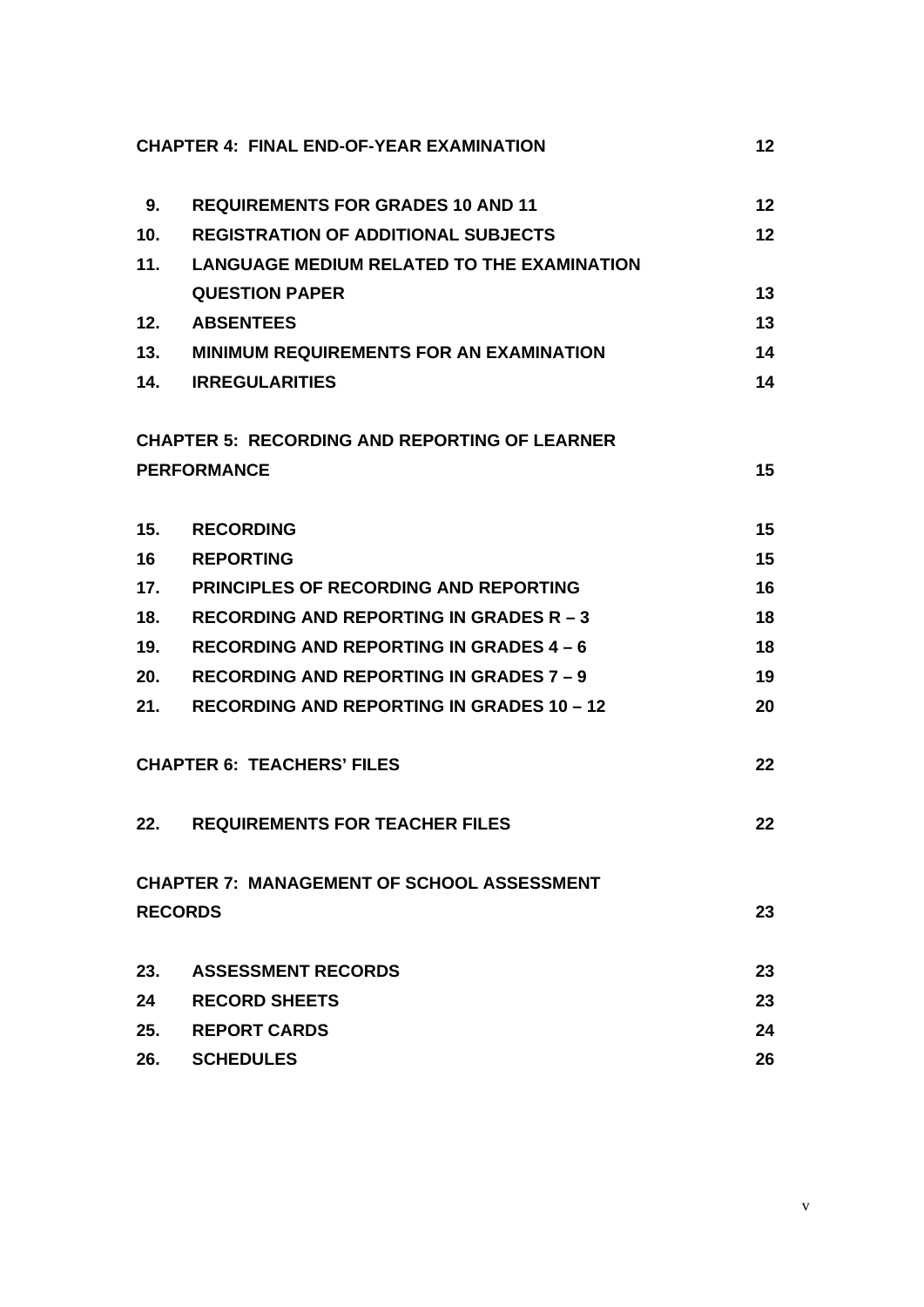|     | <b>CHAPTER 8: MANAGEMENT OF SCHOOL LEARNER PROFILES</b>     | 28 |
|-----|-------------------------------------------------------------|----|
| 27. | <b>LEARNER PROFILE</b>                                      | 28 |
|     | 28. ADMINISTRATION                                          | 28 |
|     | <b>CHAPTER 9: ASSESSMENT OF LEARNERS WITH SPECIAL NEEDS</b> | 30 |
| 29. | ASSESSMENT, PROGRESSION AND CERTIFICATION OF                |    |
|     | <b>LEARNERS WHO EXPERIENCE BARRIERS TO LEARNING</b>         | 30 |
|     | <b>CHAPTER 10: REPEAL OF POLICY AND TRANSITIONAL</b>        |    |
|     | <b>ARRANGEMENTS</b>                                         | 32 |
| 30. | <b>REPEAL OF POLICY</b>                                     | 32 |
| 31. | <b>TRANSITIONAL ARRANGEMENTS</b>                            | 32 |
|     | 32. SHORT TITLE AND COMMENCEMENT                            | 33 |
|     | <b>ANNEXURES</b>                                            | 34 |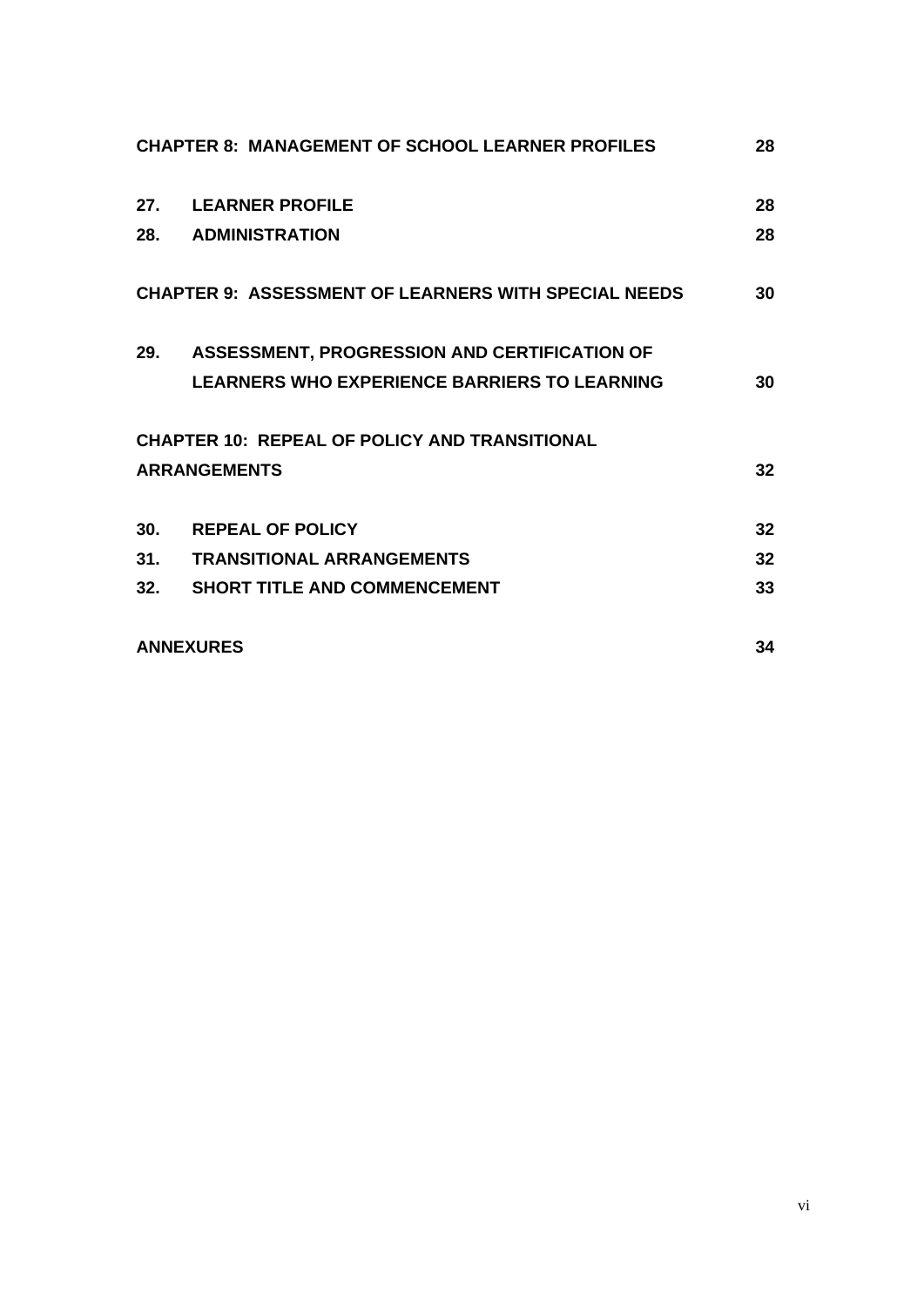### **ACRONYMS AND ABBREVIATIONS**

- GET General Education and Training
- FET Further Education and Training
- LoLT Language of Learning and Teaching
- NCS National Curriculum Statement
- NQF National Qualifications Framework
- NSC National Senior Certificate
- SAQA South African Qualifications Authority
- HL Home Language
- FAL First Additional Language
- SAL Second Additional Language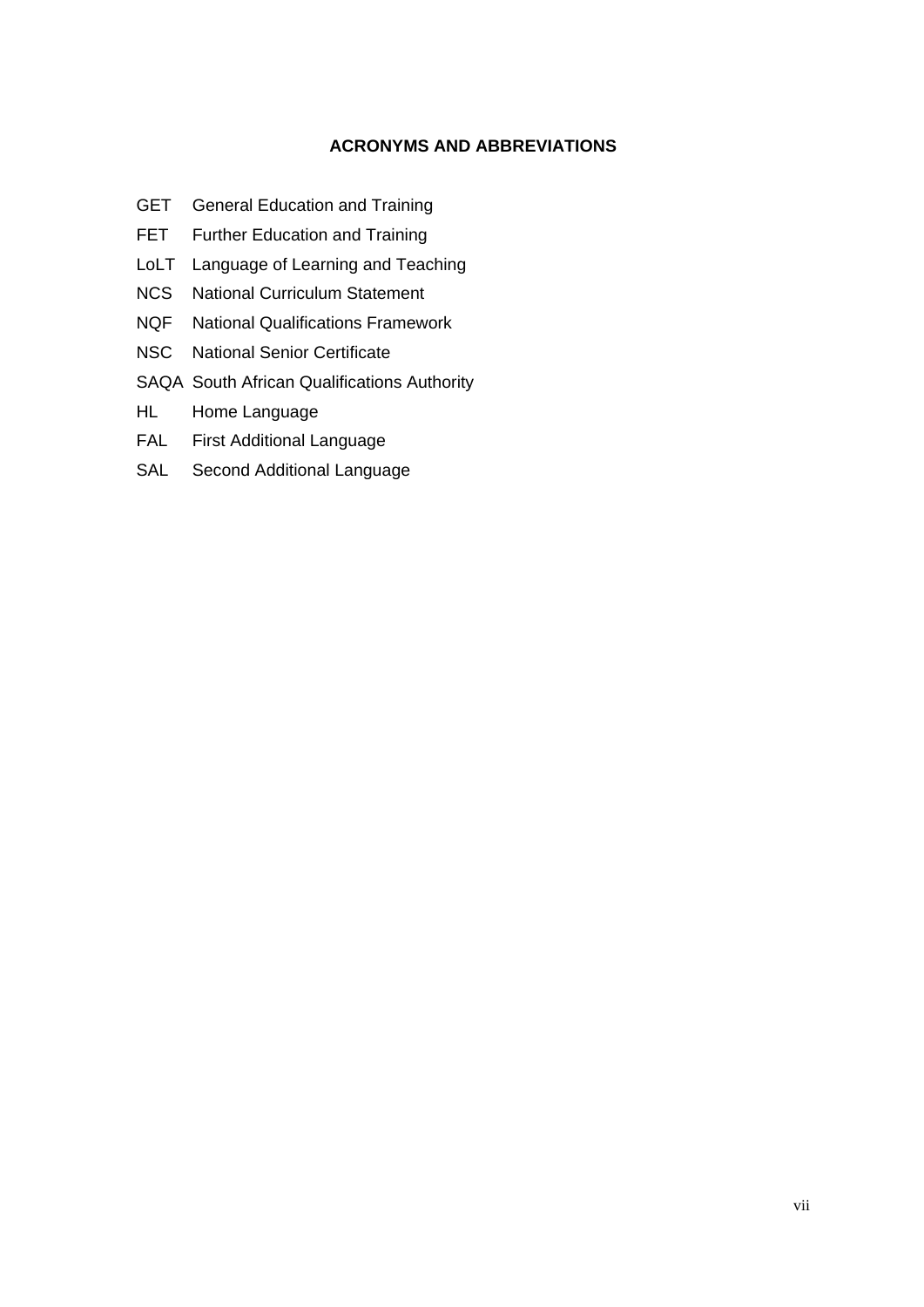#### **DEFINITIONS**

**"assessment body"** – means an assessment body as defined in the *General and Further Education and Training Quality Assurance Act, 2001 (Act No. 58 of 2001);*

**"candidate" -** means a learner who has enrolled in his or her Grade 12-year of the National Senior Certificate programme and who has registered for the National Senior Certificate final examinations;

**"certification"** – means the formal recognition of a qualification or part qualifications awarded to a successful learner;

**"condonation"** – means the relaxation of promotion requirements as contemplated in *paragraph 29(1)(b)* of the policy document, *National policy pertaining to the programme and promotion requirements of the National Curriculum Statement Grades R – 12*;

**"Curriculum and Assessment Policy Statements"** - means the policy documents stipulating the aim, scope, content and assessment for each subject listed in the *National Curriculum Statement Grades R – 12;*

**"Department of Basic Education"-** means the national department responsible for basic education which include general and further education and training;

**"evidence of learner performance" -** means the collection of the learner's work that is used to compile his or her internal assessment mark;

**"examination"** – means the conduct of an end-of-term and/or once-off end-of-year assessment;

**"external assessment"** – means any assessment activity, instrument or programme where the design, development and implementation has been initiated, directed and, coordinated by Provincial Education Departments and the Department of Basic Education either collectively or individually;

**"First Additional Language level"** – means the language proficiency level that reflects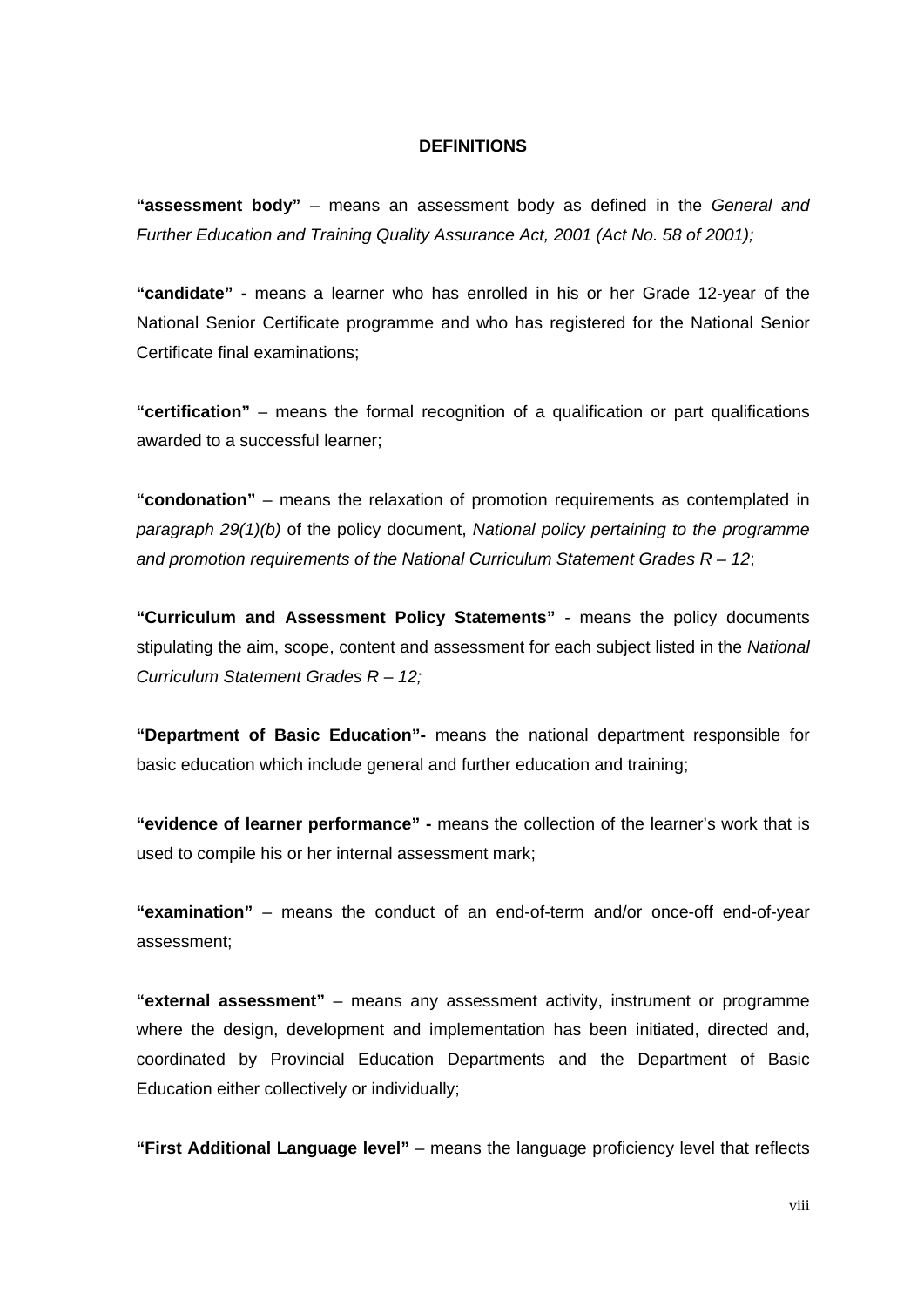the basic intercultural and interpersonal communication skills needed in social situations and the cognitive academic skills essential for learning across the curriculum. The First Additional Language level can be used as the language of teaching and learning from the Intermediate Phase onwards;

**"Formal Assessment Task (assessment of learning)"** – means a systematic way of assessment used by teachers to determine how well learners are progressing in a grade and in a particular subject;

**"full-time candidate"** - means a candidate who has enrolled for tuition in a full-time capacity at a public or independent school or any other registered institution and who presents the required number of subjects as stipulated in the policy document, *National policy pertaining to the programme and promotion requirements of the National Curriculum Statement Grades R – 12;*

**"grade" -** means a grade as defined in the *South African Schools Act, 1996 (Act No. 84 of 1996)*;

**"Head of Department"** - as defined in the *South African Schools Act, 1996 (Act No. 84 of 1996)*;

**"Head of the institution"** - as defined in the *South African Schools Act, 1996 (Act No. 84 of 1996)*;

 "**Home Language level"** - means the language proficiency level that reflects the mastery of interpersonal communication skills required in social situations and the cognitive academic skills essential for learning across the curriculum. This level also provides learners with a literary, aesthetic and imaginative ability that will provide them with the ability to create, imagine, and empower their understandings of the world they live in;

**"immediate family" -** means father, mother, brother, sister, grandparents, husband, wife, legal partner, children, guardians and foster parents;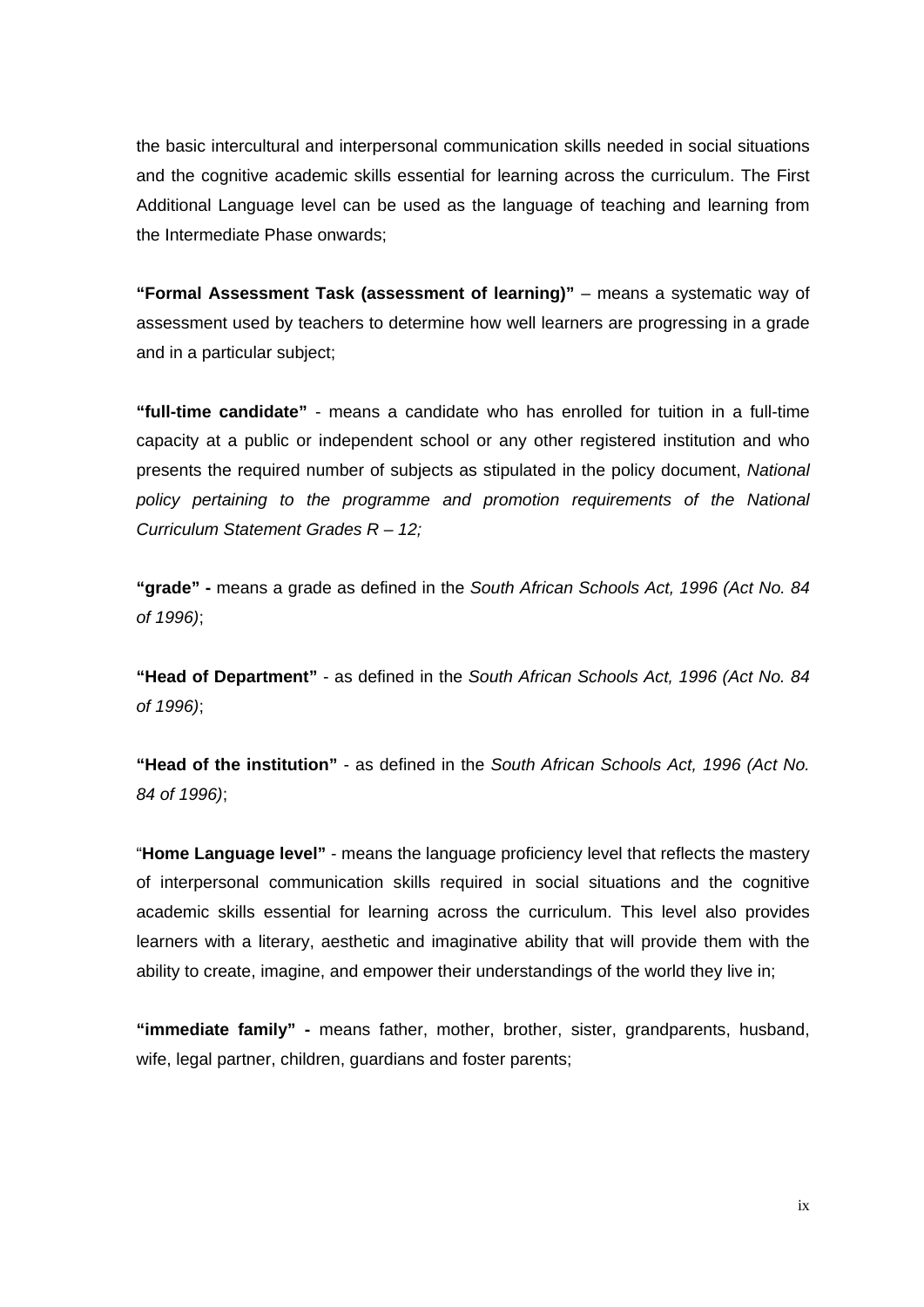**"immigrant candidate" -** means a learner as contemplated in *paragraph 4(1)(a)* of the policy document, *National policy pertaining to the programme and promotion requirements of the National Curriculum Statement Grades R – 12*;

**"independent school"** - means a school registered or deemed to be registered in terms of *section 46* of the *South African Schools Act, 1996 (Act No. 84 of 1996);*

**"Informal Assessment Task ((assessment for learning)"** – means the building towards formal assessment;

**"internal assessment"** - means an assessment, contemplated in *section 1* of the *General and Further Education and Training Quality Assurance (Act No. 58 of 2000)*;

**"language levels"** – means the proficiency levels at which all official and non-official languages are offered at school, i.e. Home Language, First Additional Language and Second Additional Language levels;

**"learner"** - as defined in the *South African Schools Act, 1996 (Act No. 84 of 1996)*;

**"learner who experiences barriers to learning"** – means any learner who has difficulties in accessing the curriculum due to several factors that serve as barriers;

**"Language of Learning and Teaching (LoLT)"** – means the language chosen by a school's governing body in consultation with parents. It is the language teachers use to instruct and to assess. It is also the language of the textbooks provided in the school;

**"MEC" -** means a Member of the Executive Council, as contemplated in *section 1* of the *South African Schools Act, 1996 (Act. No. 84 of 1996)*;

**"National Qualifications Framework (NQF)"** – means the ten-level framework to provide for the registration of national standards and qualifications as contemplated in the *National Qualifications Framework Act, 2008 (Act No. 67 of 2008);*

**"National Senior Certificate" –** means a qualification at Level 4 on the National Qualifications Framework (NQF) which is awarded to Grade 12 candidates who comply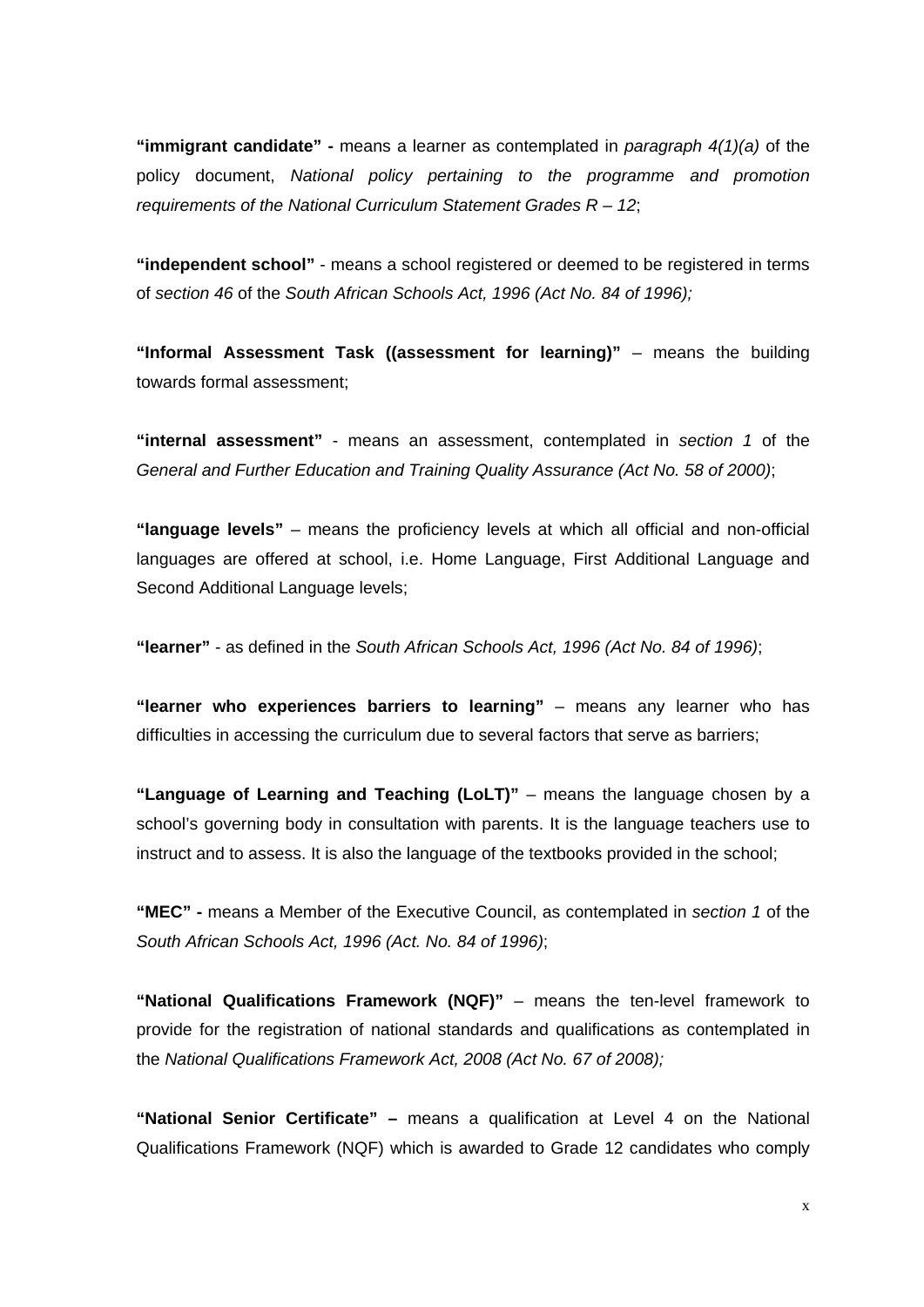with the national policy requirements set out in the policy document*, National policy pertaining to the programme and promotion requirements of the National Curriculum Statement Grades R – 12;*

**"part-time candidate"** means a Grade 12 learner who has registered at an examination centre for part-time studies and may register for any number of subjects in one examination sitting;

**"progression"** – means the movement of a learner from one grade to the next, excluding Grade R, in spite of the learner not having complied with all the promotion requirements. Progression can be used to prevent a learner from being retained in a phase for a period exceeding four years as stipulated in the *Admission policy for ordinary public schools* as published as *Government Notice 2432* in the *Government Gazette, Vol. 400, No. 19377* of 19 October 1998, provided that the underperformance of the learner in the previous grade be addressed in the grade to which the learner has been promoted. For the purpose of progression through the Foundation Phase the Grade R year is not included for the retention period of four (4) years;

**"promotion"** – means the movement of a learner from one grade to the next when that learner meets the minimum required level of achievement per subject in a particular grade, as well as complying with the promotion requirements of that grade as contemplated in the policy document*; National policy pertaining to the programme and promotion requirements of the NCS Grades R-12;*

**"qualification"** – means a registered qualification as contemplated in the *National Qualifications Framework Act, 2008 (Act No. 67 of 2008);*

**"repeat candidate" -** means a candidate who has failed the Grade 12-year of the National Senior Certificate examination and/or the supplementary examination, or who wants to improve his or her National Senior Certificate examination results, and who wants to repeat the Grade 12-year or a subject, as a full-time learner or part-time candidate respectively;

**"Second Additional Language level"** - means the language proficiency level that focuses on the basic interpersonal communication skills needed in social situations and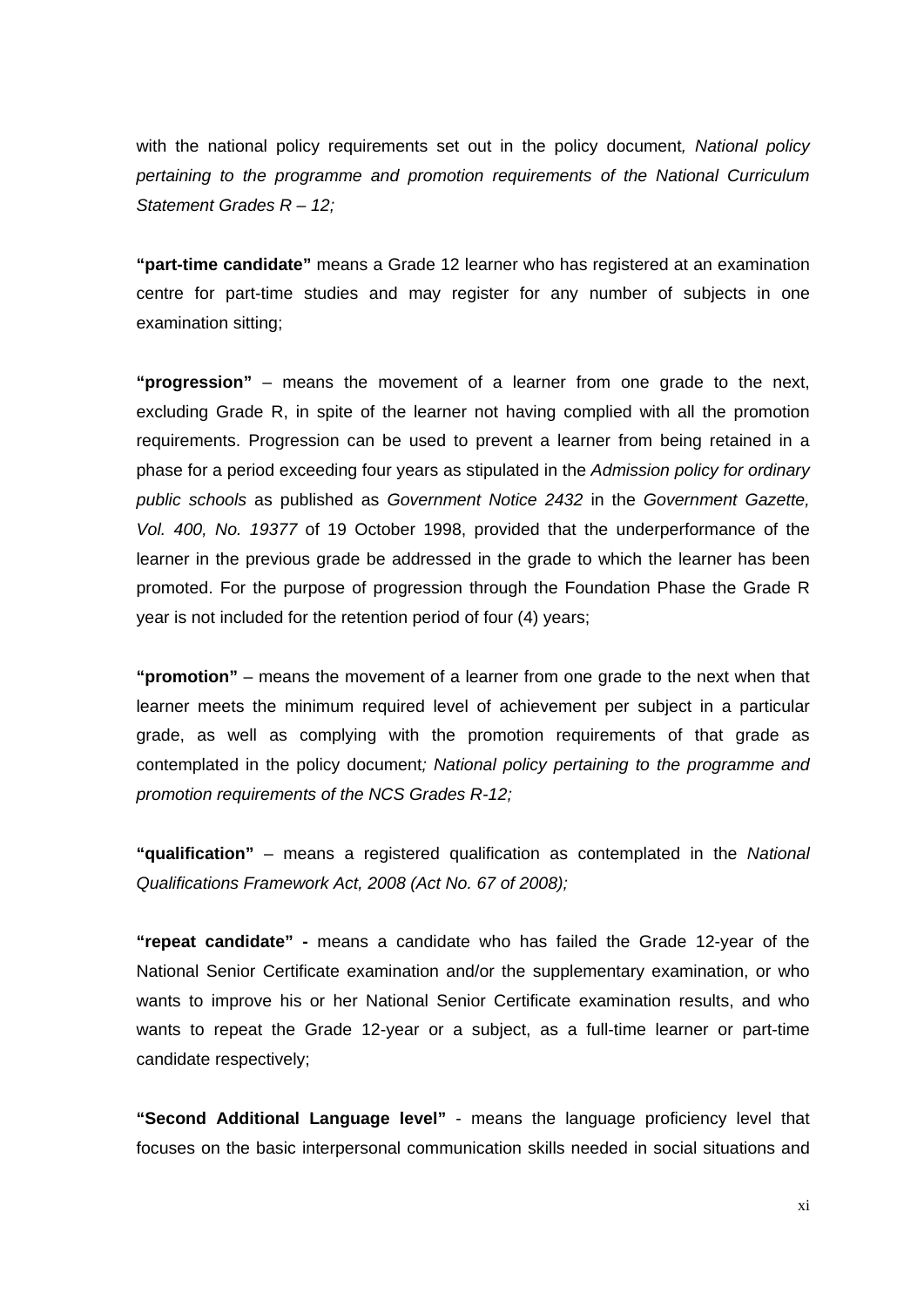include intercultural communication. It is intended to further multilingualism. Although reading and writing will be developed, at this level the emphasis will be on developing listening and speaking skills;

**"school"** – means a school as defined in the *South African Schools Act, 1996 (Act No. 84 of 1996)*;

**"school-based assessment"** –means assessment as defined in the policy document, *National Protocol for Assessment Grades R-12, Government Gazette No. 34600* of 12 September 2011;

**"supplementary examination" -** means an examination granted under special conditions to full-time, repeat and part-time candidates in the year following the National Senior Certificate examination but not the end-of-year examination;

**"teacher file" -** means the recording and planning documents used by the teacher, namely the formal programme of assessment, evidence of learner assessment/performance, all formal assessment tasks and marking guidelines, annual teaching plan/work schedule, textbook used and other resources;

**"Umalusi"** – means Umalusi, the Council for Quality Assurance in General and Further Education and Training established in terms of the *General and Further Education and Training Quality Assurance Act, 2001 (Act No. 58 of 2001*).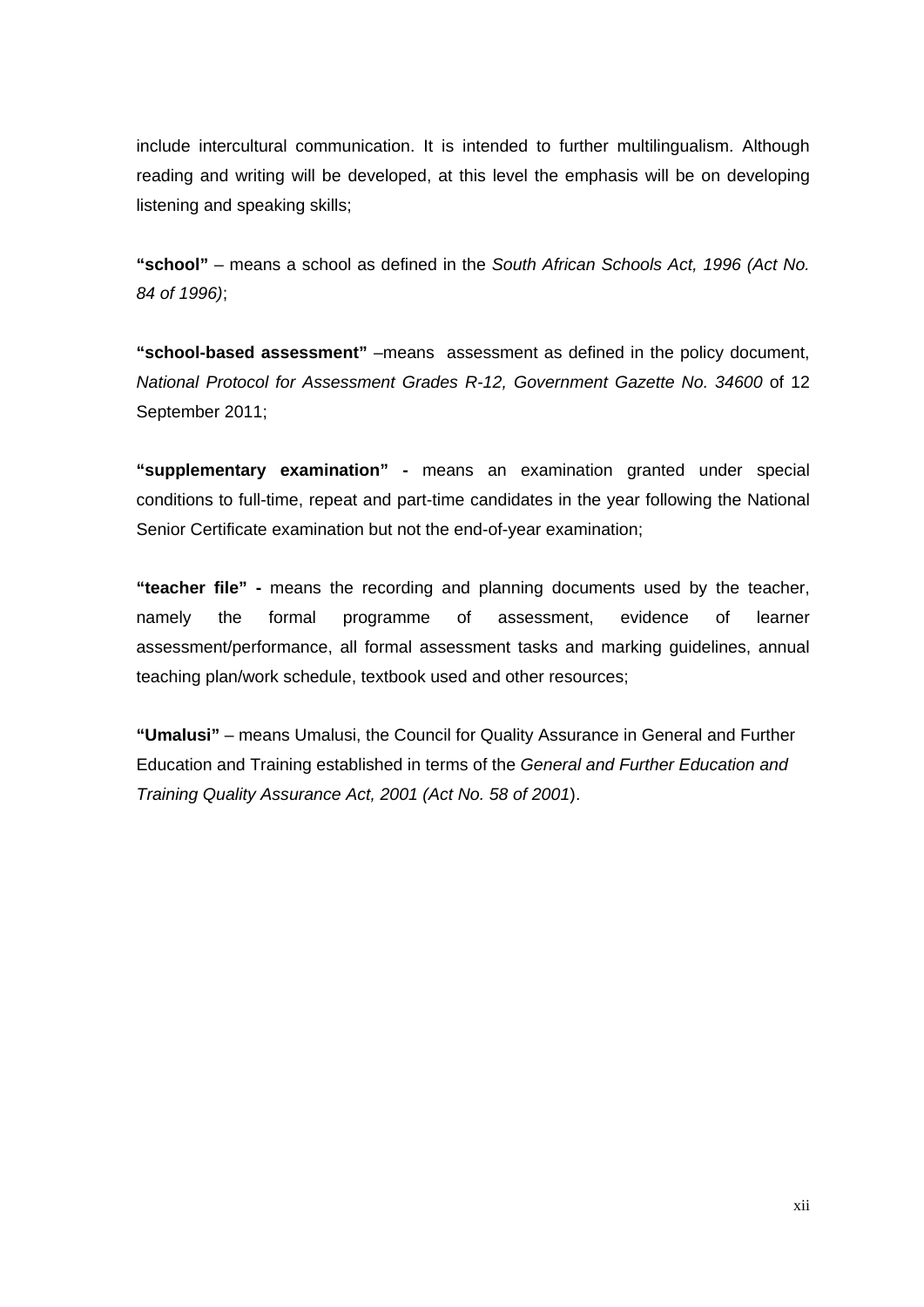# **INTRODUCING THE POLICY FOR THE ASSESSMENT OF THE NATIONAL CURRICULUM STATEMENT GRADES R - 12**

### **1. PURPOSE OF THE DOCUMENT**

- (1) The *National Protocol for Assessment Grades R 12* standardises the recording and reporting processes for Grades  $R - 12$  within the framework of the *National Curriculum Statement Grades R – 12*, which comprises the:
	- (a) Curriculum and Assessment Policy Statements for all subjects listed in the *National Curriculum Statement Grades R – 12*;
	- (b) Policy document, *National policy pertaining to the programme and promotion requirements of the National Curriculum Statement Grades R – 12*; and
	- (c) Policy document, *National Protocol for Assessment Grades R 12.*
- (2) The policy stipulated in this document applies to public ordinary and special schools and those independent schools that offer the *National Curriculum Statement Grades R – 12*, which comprises:
	- (a) Curriculum and Assessment Policy Statements for all approved subjects listed in this document;
	- (b) The policy document, *National policy pertaining to the programme and promotion requirements of the National Curriculum Statement Grades R – 12*; and
	- (c) The policy document, *National Protocol for Assessment Grades R – 12.*
- (3) The document also provides a policy framework for the management of school assessment, school assessment records and basic requirements for learner profiles, teacher files, report cards, record sheets and schedules for Grades 1 – 12. The requirements for, as well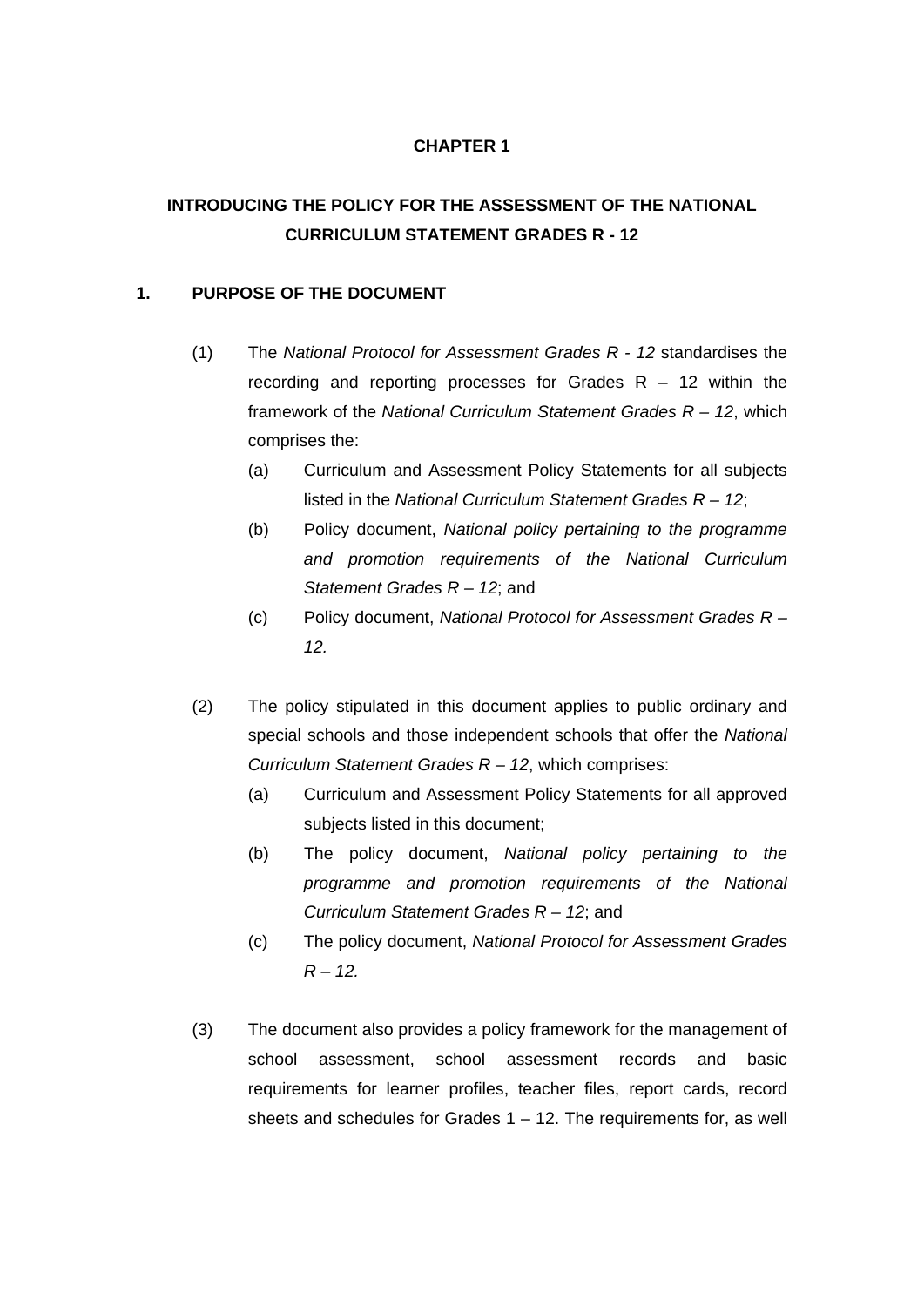as examples of the design of learner profiles, teacher files, report cards, record sheets and schedules are provided.

(4) This policy document focuses on assessment policy for both internal assessment comprising School-Based Assessment and Practical Assessment Tasks where applicable, and the end-of-year examinations.

### **2. SUPPLEMENTARY POLICY DOCUMENTS**

- (1) This policy document is aimed at quality assurance and must be read in conjunction with the following policy documents:
	- (a) *National policy pertaining to the programme and promotion requirements of the National Curriculum Statement Grades R – 12;*
	- (b) The Curriculum and Assessment Policy Statements for all subjects listed in the *National Curriculum Statement Grades R – 12*;
	- (c) The *Language-in-Education Policy, 1997;* and
	- (d) *National policy on the conduct, administration and management of the National Senior Certificate: A qualification at Level 4 on the National Qualifications Framework (NQF).*
- (2) National policy on assessment is also contained in the following policy documents and all assessment bodies must comply with the prescriptions as set out in these documents:
	- (a) *Education White Paper 6 on Special Needs Education: Building an Inclusive Education and Training System* that provides a policy framework for the transformation of practices related to assessment and examinations in general with a view to achieving enabling mechanisms to support learners who experience barriers to learning;
	- (b) Regulations under the *General and Further Education and Training Quality Assurance Act, 2001 (Act No. 58 of 2001)* and
	- (c) Directives issued by Umalusi.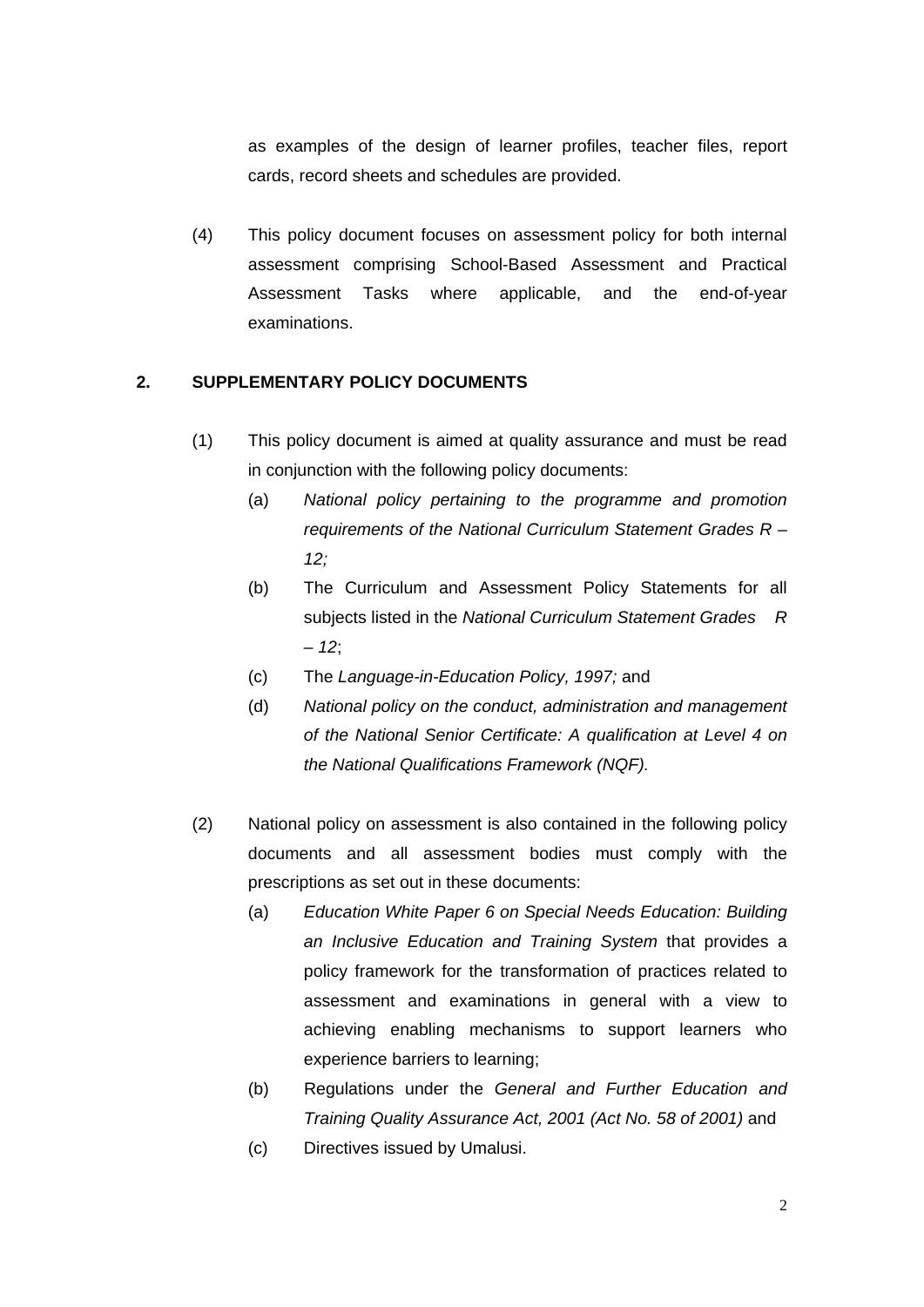# **ASSESSMENT OF THE NATIONAL CURRICULUM STATEMENT GRADES R - 12**

#### **3. THE IMPORTANCE OF ASSESSMENT**

- (1). Assessment is a process of collecting, analysing and interpreting information to assist teachers, parents and other stakeholders in making decisions about the progress of learners. The *National Curriculum Statement Grades R – 12* is the formal curriculum in South African schools.
- (2) Classroom assessment should provide an indication of learner achievement in the most effective and efficient manner by ensuring that adequate evidence of achievement is collected using various forms of assessment. The intention of this document is to regulate how evidence of learner performance is recorded and reported.

### **4. TYPES OF ASSESSMENT**

- (1). Classroom assessment should be both informal and formal. In both cases it is important that learners know what knowledge and skills are being assessed and feedback should be provided to learners after assessment to enhance the learning experience.
- (2) Informal (assessment for learning) or daily assessment is the monitoring and enhancing of learners' progress. This is done through teacher observation and teacher-learner interactions, which may be initiated by either teachers or learners.

Informal or daily assessment may be as simple as stopping during the lesson to observe learners or to discuss with the learners how learning is progressing. It should be used to provide feedback to the learners and teachers, close the gaps in learners' knowledge and skills and improve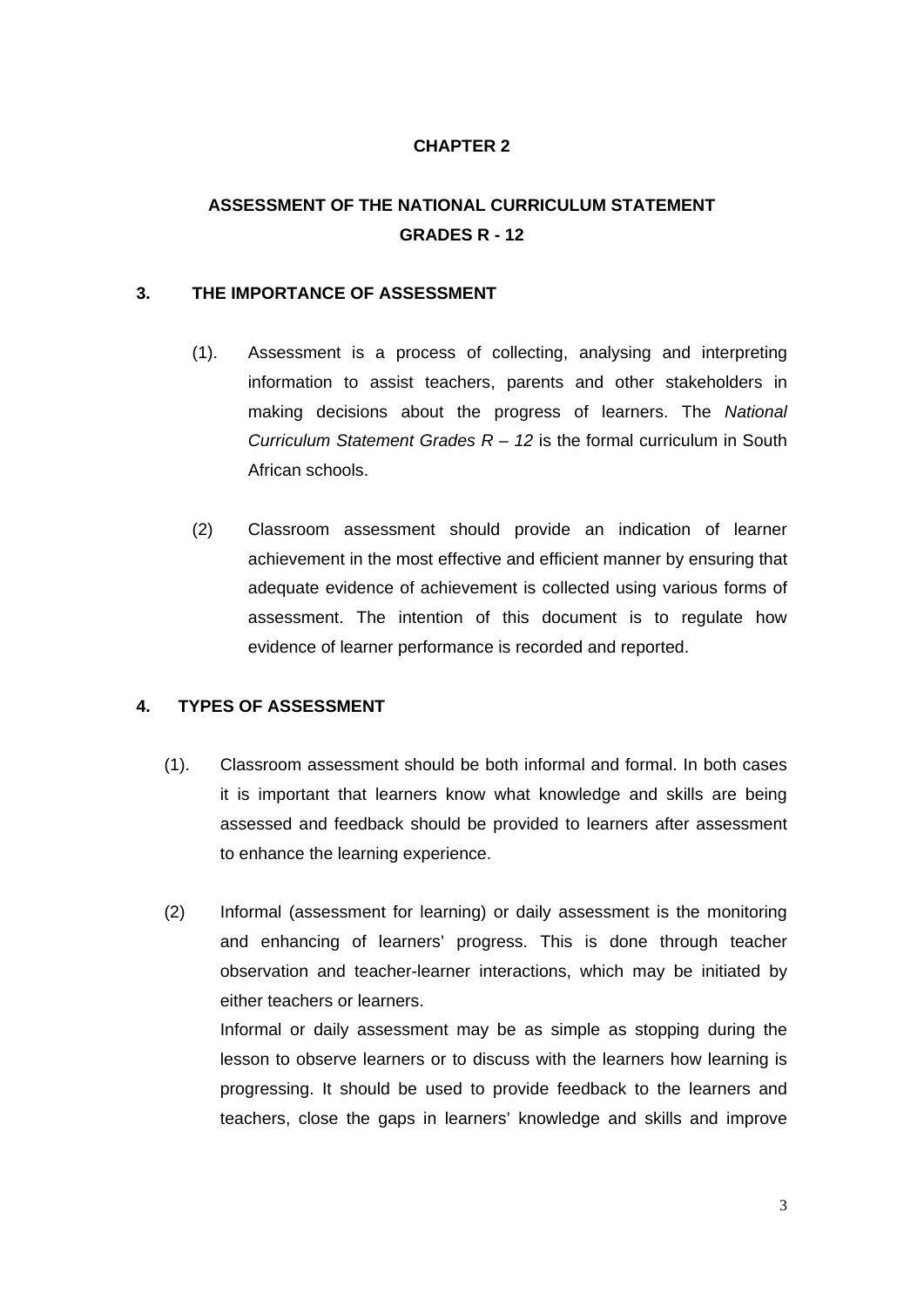teaching. Informal assessment builds towards formal assessment and teachers should not only focus on the formal assessment.

(3) Formal assessment (assessment of learning) provides teachers with a systematic way of evaluating how well learners are progressing in a particular subject and in a grade. Teachers must ensure that assessment criteria are very clear to the learners before the assessment process. This involves explaining to the learners which knowledge and skills are being assessed and the required length of responses.

Feedback should be provided to the learners after assessment and could take the form of whole-class discussion or teacher-learner interaction.

- (4) Examples of formal assessments include projects, oral presentations, demonstrations, performances, tests, examinations, practical demonstrations, etc.
- (5) The forms of assessment used should be appropriate to the age and the developmental level of the learners in the phase. The assessment tasks should be carefully designed to cover the content of the subject. The design of these tasks should therefore ensure that a variety of skills are assessed as contemplated in *Chapter 4* of the various Curriculum and Assessment Policy Statements.
- (6) The recorded formal assessment tasks should be included in the final School-Based Assessment mark for progression (Grades 1-8) and promotion (Grades 9-12) purposes. This means that those tasks that are used for formal assessment are recorded and should be used to decide whether a learner should progress or be promoted to the next grade.
- (7) Teachers are required to record learner performance in all formal assessment tasks. They are not required to record performance in informal or daily assessment tasks. Teachers may however, choose to record performance in informal or daily assessment tasks in some cases to support the teaching and learning process.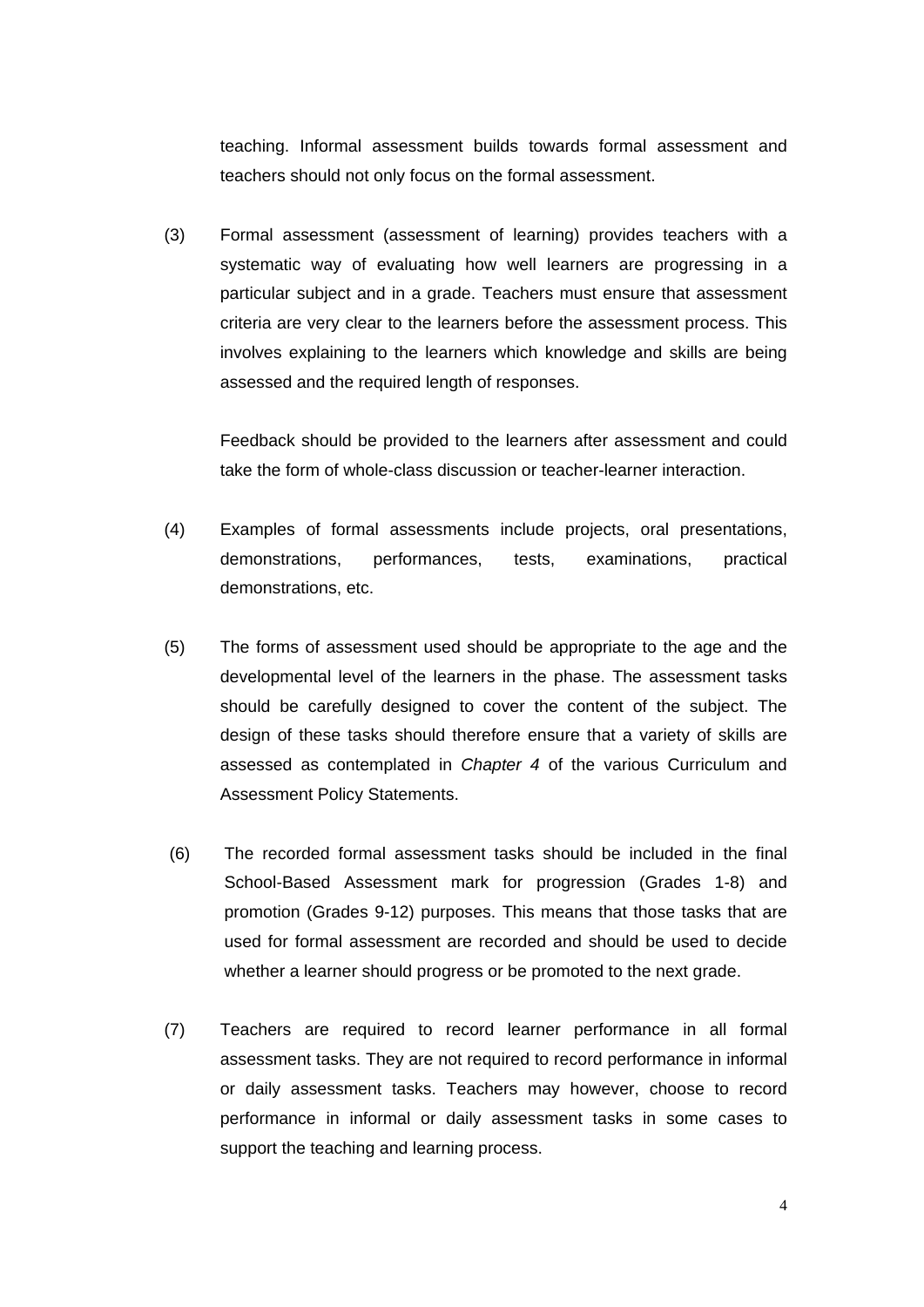(8) The teacher must submit the annual formal programme of assessment to the School Management Team (SMT) before the start of the school year. This will be used to draw up a school assessment plan in each grade. The school assessment plan should be provided to learners and parents in the first week of the first term.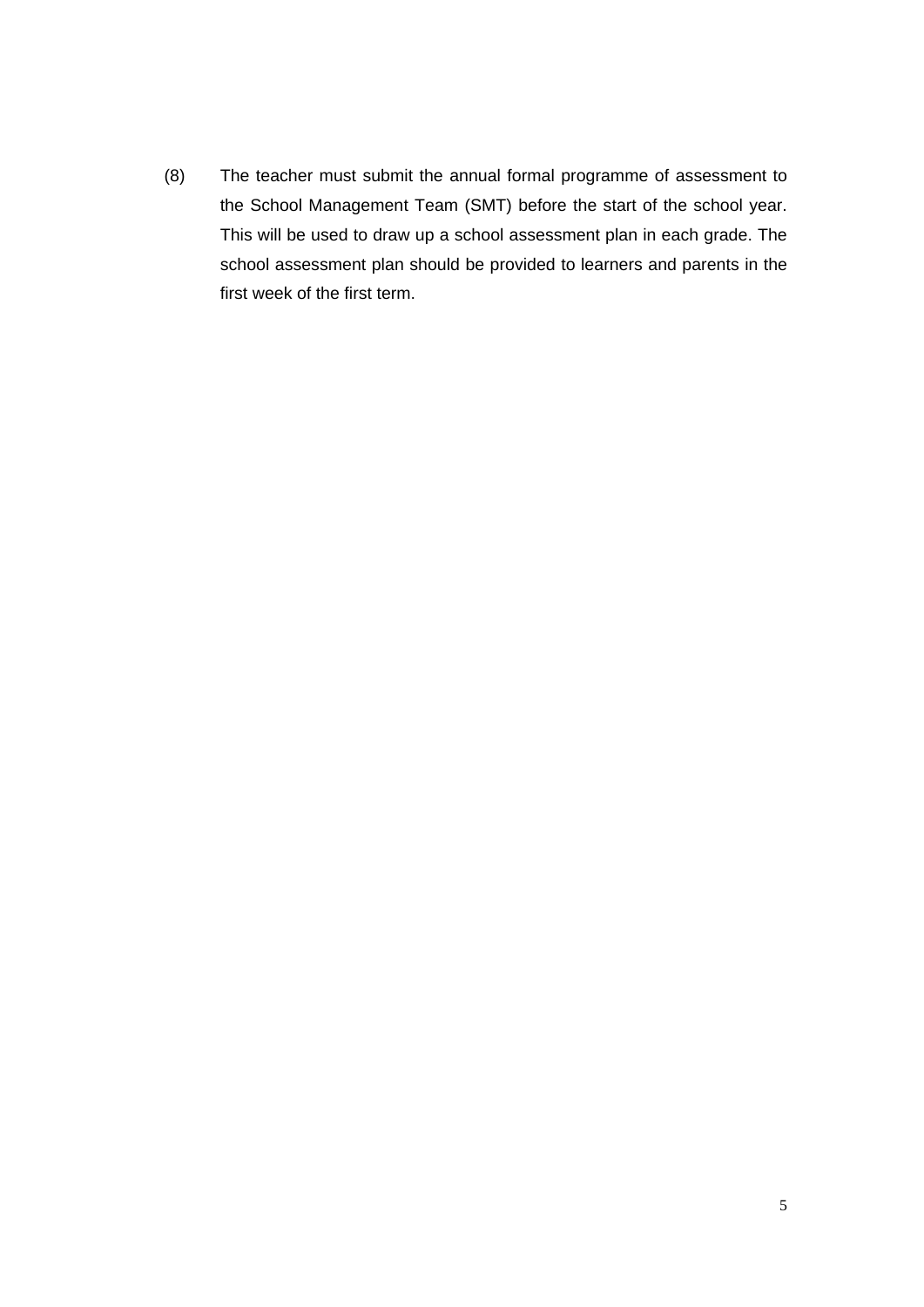# **FORMAL ASSESSMENT IN THE NATIONAL CURRICULUM STATEMENT GRADES R - 12**

### **5. THE COMPOSITION OF FORMAL ASSESSMENT**

- (1) Assessment in the *National Curriculum Statement Grades R 12* comprises School-Based Assessment and Practical Assessment Tasks for certain subjects offered in the Further Education and Training Phase and a final end-of-year examination.
- (2) School-Based Assessment, Practical Assessment Tasks and end-of-year examinations are designed to address the content competencies, skills, values and attitudes of the subject, and to provide learners, parents and teachers with results that are meaningful indications of what the learners know, understand and can do at the time of the assessment.
- (3) School-Based Assessment and Practical Assessment Tasks allow for learners to be assessed on a regular basis during the school year and also allow for the assessment of skills that cannot be assessed in a written format, e.g. test or examination. School-Based Assessment and Practical Assessment Tasks include a variety of assessment methods as contemplated in *Chapter 4* of the Curriculum and Assessment Policy Statements.
- (4) The purpose of an end-of-year examination is to provide reliable, valid and fair measures of the achievements of learners in the subjects offered from Grade 4 onwards.

### **6. SCHOOL-BASED ASSESSMENT**

(1) School-Based Assessment is a compulsory component for progression and promotion in all the different school phases: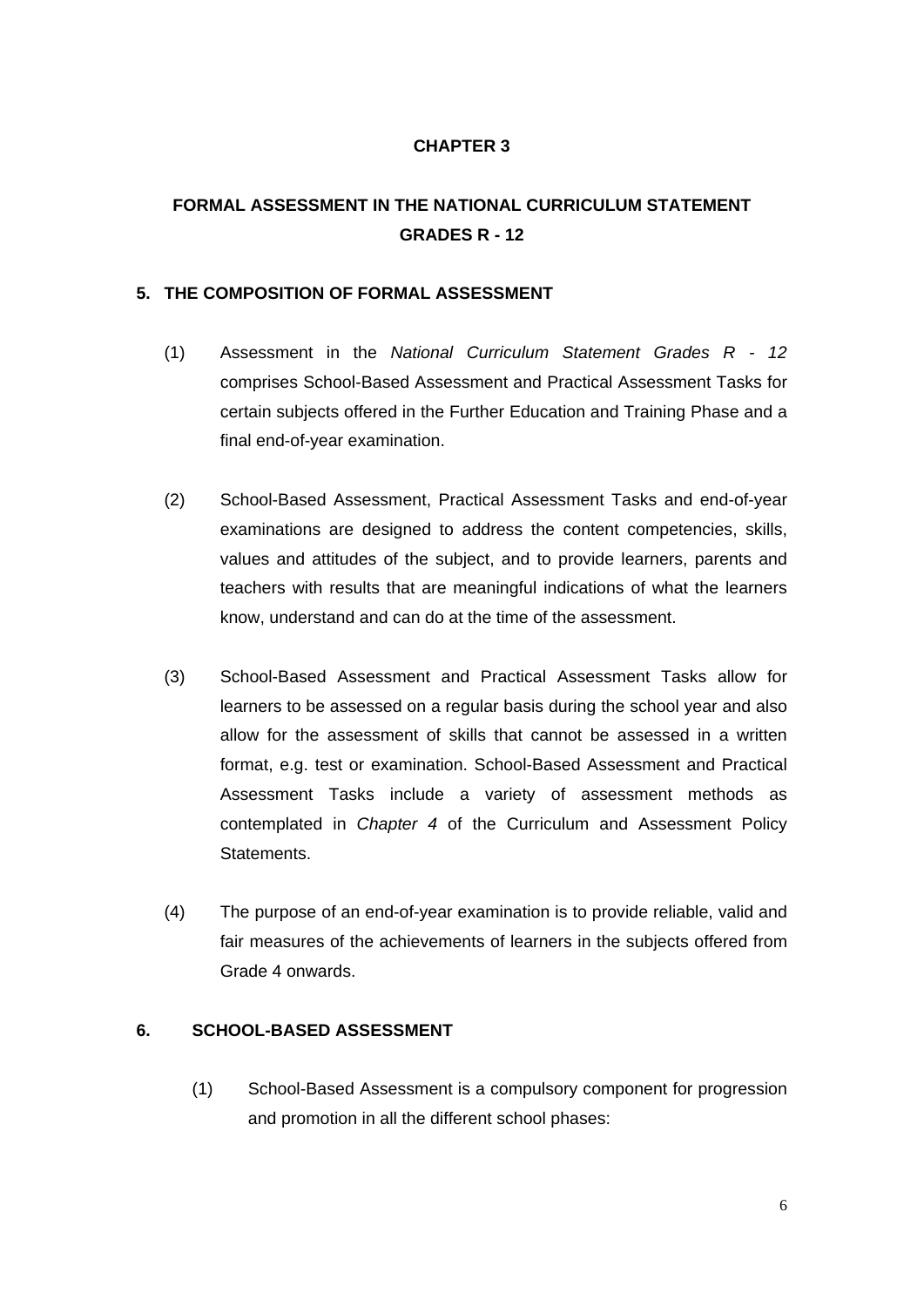(2) The School-Based Assessment component is as follows in the different school phases:

| <b>Phase</b>             | <b>School-Based</b> | End-of-year   |
|--------------------------|---------------------|---------------|
|                          | <b>Assessment</b>   | examination % |
|                          | component           |               |
|                          | %                   |               |
| <b>Foundation Phase</b>  | 100                 | 0             |
| Intermediate Phase       | 75                  | 25            |
| <b>Senior Phase</b>      | 40                  | 60            |
| Further Education<br>and | 25                  | 75            |
| <b>Training Phase</b>    |                     |               |

- (3) The composition of the School-Based Assessment of all subjects is outlined in *Chapter 4* of the Curriculum and Assessment Policy Statements.
- (4) Moderation should ensure that the quality and standard of the School-Based Assessment, as contemplated in *Chapter 4* of the Curriculum and Assessment Policy Statements, have been met from Grade 4 onwards.
- (5) In Grade 12, School-Based Assessment must be moderated by the Department of Basic Education, the accredited assessment body, and Umalusi.

### **7. PRACTICAL ASSESSMENT TASKS**

- (1) A Practical Assessment Task mark is a compulsory component of the final promotion mark for all candidates registered for the following National Senior Certificate subjects.
	- (a) Agricultural Management Practices and Agricultural Technology;
	- (b) Dance Studies, Design, Dramatic Arts, Music and Visual Arts;
	- (c) Languages: Oral mark;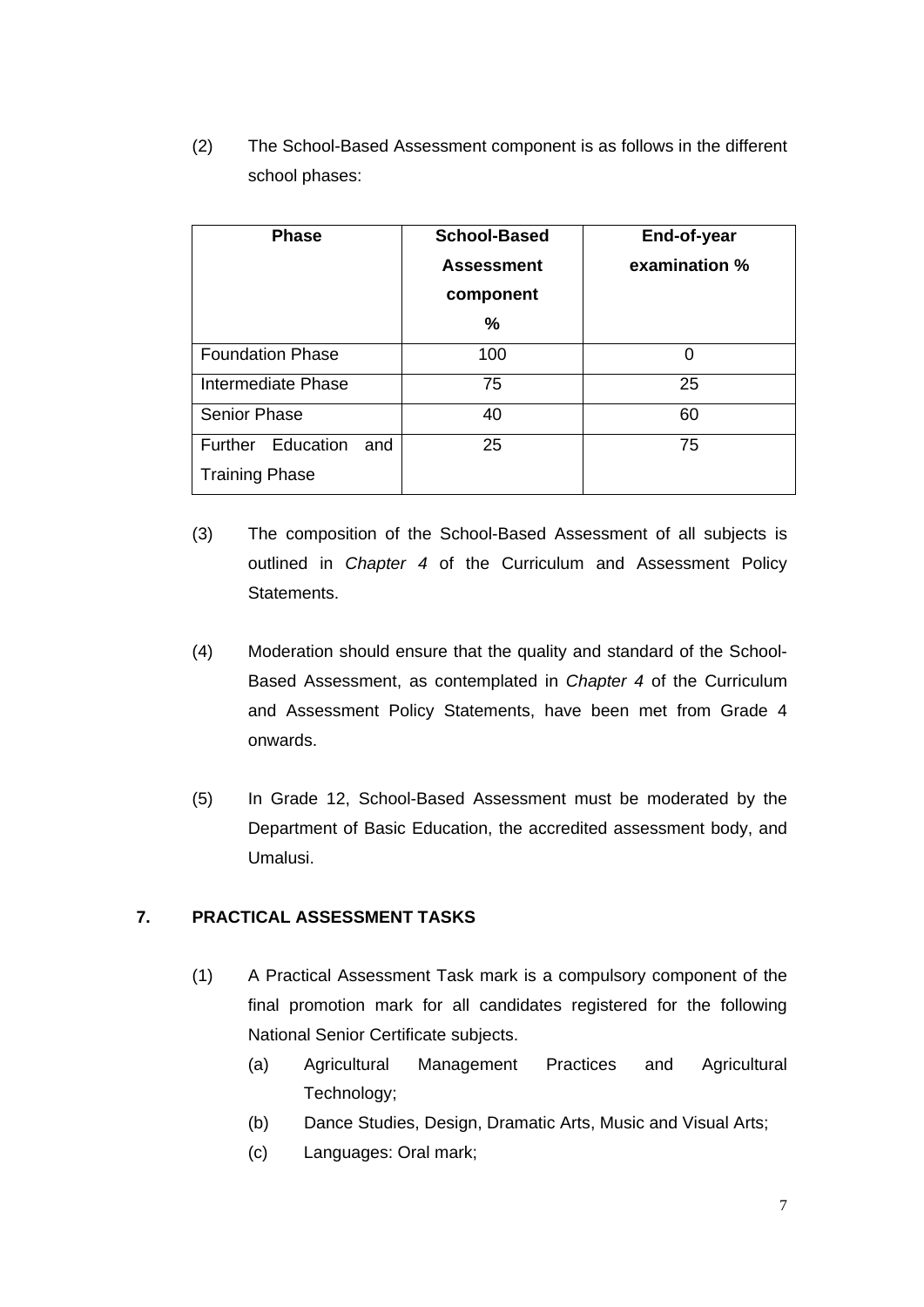- (d) Technology: Civil Technology, Electrical Technology, Mechanical Technology and Engineering Graphics and Design;
- (e) Life Orientation;
- (f) Computer Sciences: Computer Applications Technology and Information Technology; and
- (g) Consumer Studies, Hospitality Studies and Tourism.
- (2) The Practical Assessment Tasks mark must count 25% of the end-ofyear examination mark.
- (3) The composition of the Practical Assessment Tasks of all subjects listed in *subparagraph (1)* is outlined in *Chapter 4* of the Curriculum and Assessment Policy Statements.
- (4) Moderation should ensure that the quality and standard of the Practical Assessment Tasks, as contemplated in *Chapter 4* of the Curriculum and Assessment Policy Statements have been met.
- (5) In Grade 12, Practical Assessment Tasks must be moderated by experts in each subject and quality assured by Umalusi.

# **8. COMPILATION OF THE SCHOOL-BASED ASSESSMENT AND PRACTICAL ASSESSMENT MARK**

- (1) Both School-Based Assessment and the Practical Assessment Task components must:
	- (a) comprise assessment tasks that constitute the learners' School-Based Assessment and Practical Assessment mark as contemplated in *Chapter 4* of the Curriculum and Assessment Policy Statements;
	- (b) include a mark awarded for each assessment task and a consolidated mark;
	- (c) be guided by assessment components as specified for each subject in *Chapter 4* of the Curriculum and Assessment Policy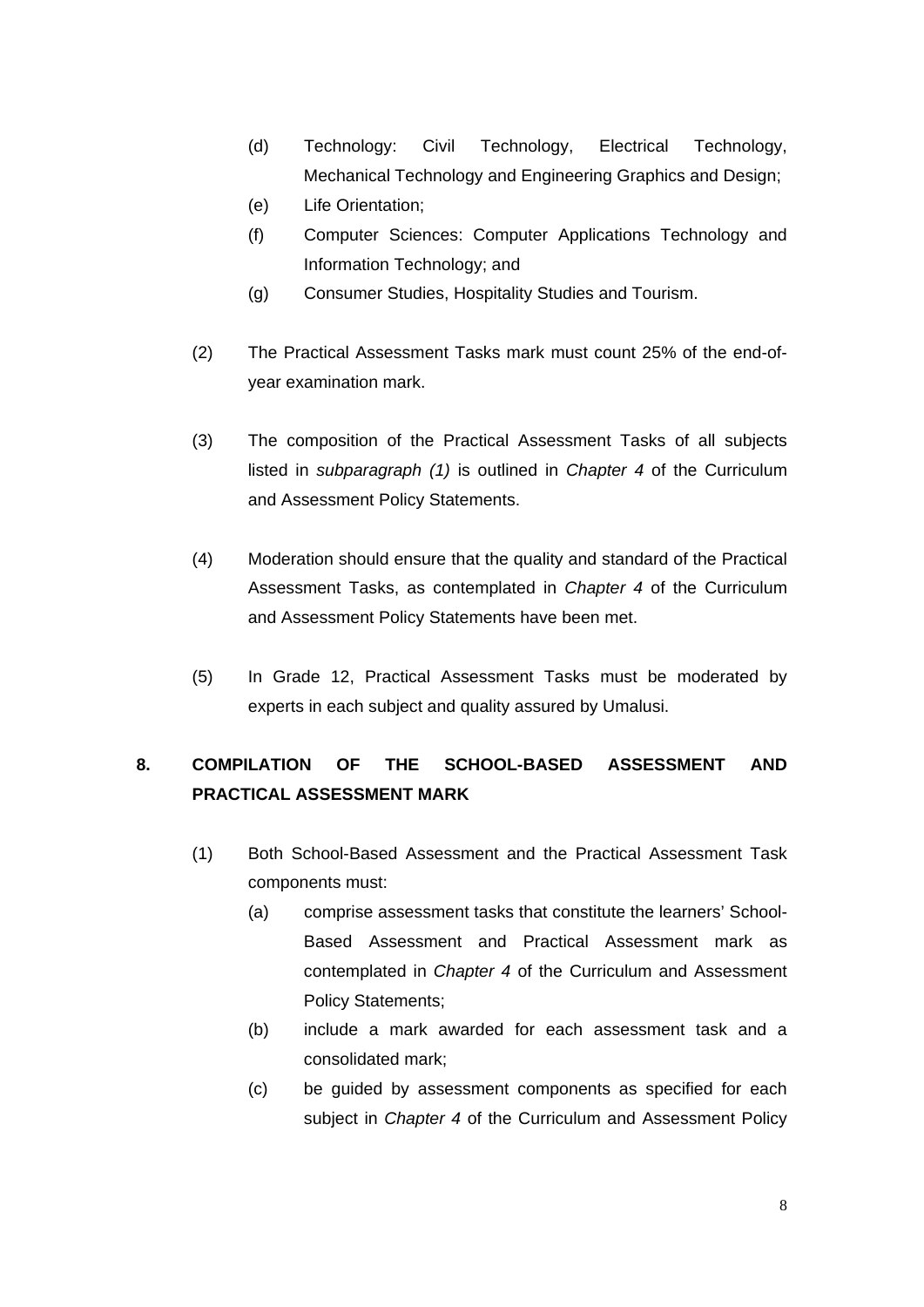Statements as contemplated in *Chapter 4* of the Curriculum and Assessment Policy Statements;

- (d) be available for monitoring and moderation; and
- (e) be evaluated, checked and authenticated by the teacher before being presented as the learner's evidence of performance.
- (2) The teacher file with assessment tasks must
	- (a) be a complete record of assessment in that particular subject;
	- (b) be maintained by the teacher for every subject taught in respect of the *National Curriculum Statement Grades R - 12*; and
	- (c) be available for monitoring and moderation purposes at every level.
- (3) Failure by the teacher to maintain a file with assessment tasks constitutes an act of misconduct and will be dealt with in terms of *paragraph 5(3)* of the policy document, *National policy on the conduct, administration and management of the National Senior Certificate: A qualification at Level 4 on the National Qualifications Framework (NQF)*, or other appropriate measures.
- (4) The absence of a School-Based Assessment and/or a Practical/Oral Assessment Task mark in any subject in Grades 10- 12, without a valid reason, will result in the learner, registered for that particular subject. The learner will be given three weeks before the commencement of the final end-of-year examination of the relevant grade to submit outstanding work or present himself or herself for School-Based Assessment and/or a Practical/Oral Assessment Task mark. Should the learner fail to fulfil the outstanding School-Based Assessment and/or a Practical/Oral Assessment Task requirements, such a learner will be awarded a zero ("0") for the School-Based Assessment and/or a Practical/Oral Assessment Task component for that subject.
- (5) In the event of a learner not complying with the requirements of School-Based Assessment and/or Practical Assessment Task in any subject in Grades R-12, but where a valid reason is provided: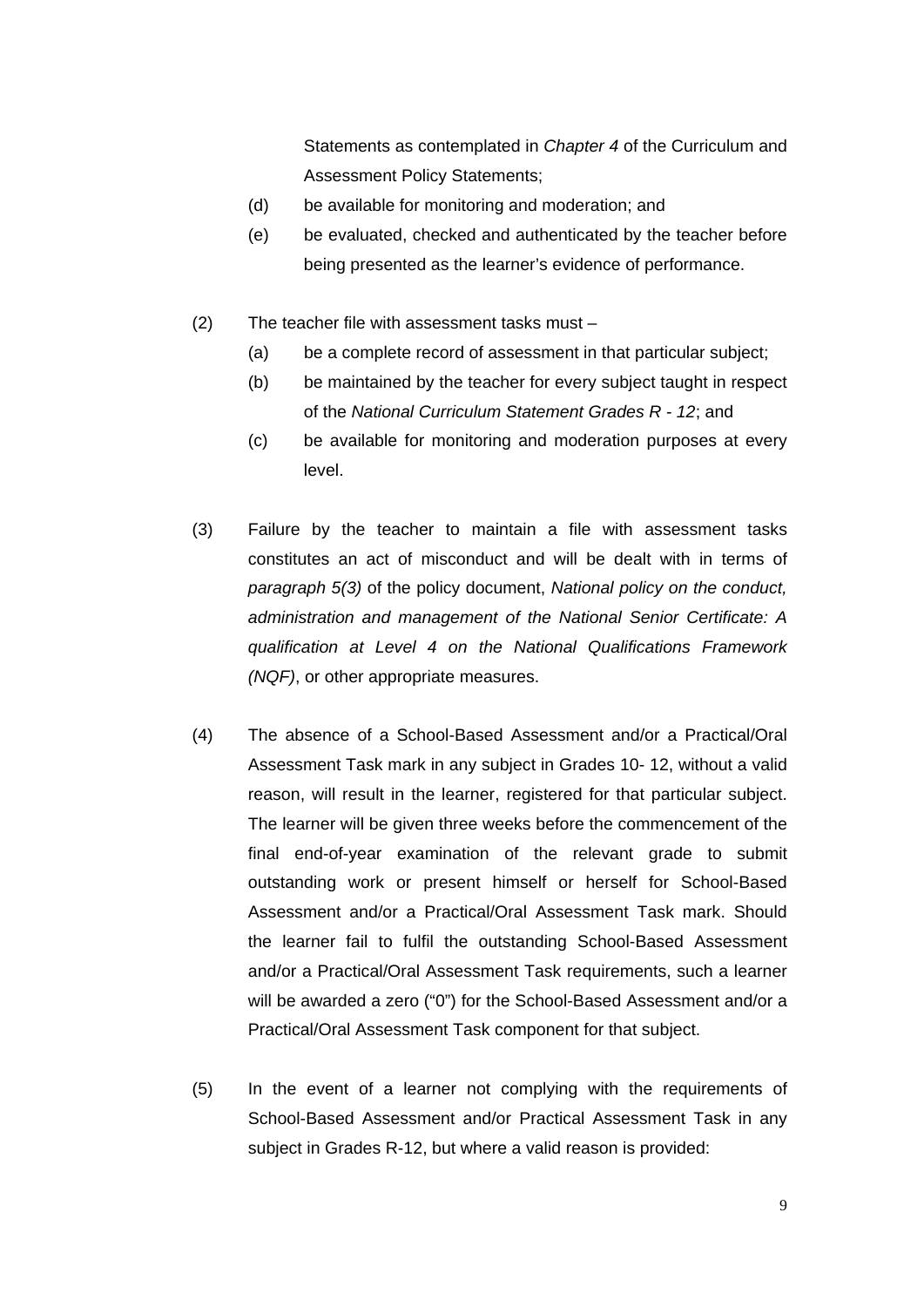- (a) He or she may be granted another opportunity to be assessed in the assigned tasks, based on a decision by the Head of the assessment body.
- (b) The learner must, within three weeks before the commencement of the final end-of-year examination of the relevant grade submit outstanding work or present himself or herself for School-Based Assessment and/or Practical Assessment Task. Should the learner fail to fulfil the outstanding School-Based Assessment and/or Practical Assessment Task/Oral assessment requirements, the marks for these components will be omitted and the final mark for the relevant subject will be adjusted for promotion purposes in terms of the completed tasks.
- 6) "Valid reason" in this context includes the following:
	- (a) illness, supported by a valid medical certificate, issued by a registered medical practitioner;
	- (b) humanitarian reasons, which includes the death of an immediate family member, supported by a death certificate;
	- (c) the learner appearing in a court hearing, which must be supported by written evidence; or
	- (d) any other reason as may be accepted as valid by the Head of the assessment body or his or her representative.
- (7) In the event of a learner failing to comply with the School-Based Assessment and/or Practical Assessment Task requirements of a particular subject, and where valid reasons are provided, the evidence of such valid reasons must be included with the evidence of learner performance.
- (8) Where the subject teacher fails to give learners the minimum tasks for School-Based Assessment and/or Practical Assessment Task/Oral in the subject for which he or she is responsible, marks will be adjusted accordingly as stipulated in *Chapter 4* of the Curriculum and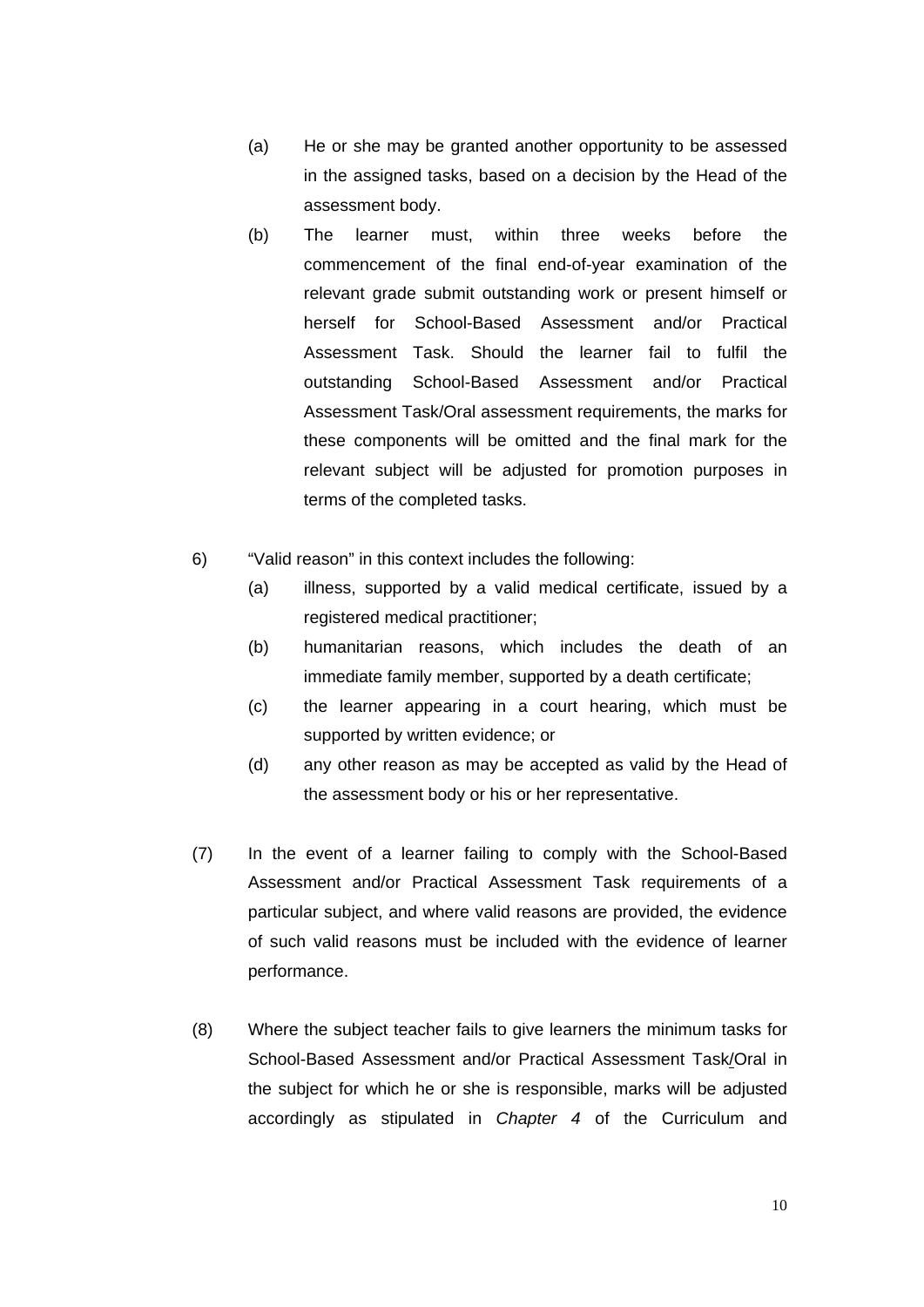Assessment Policy Statements, after an investigation by the Department of Basic Education.

(9) A learner who is not able to offer the Physical Education Task (PET) as a fifth component in Life Orientation may be exempted by the Head of the assessment body or his or her representative, provided a valid medical reason is submitted. If the learner's request for exemption is successful, his or her marks for Life Orientation will be recalculated in terms of four tasks.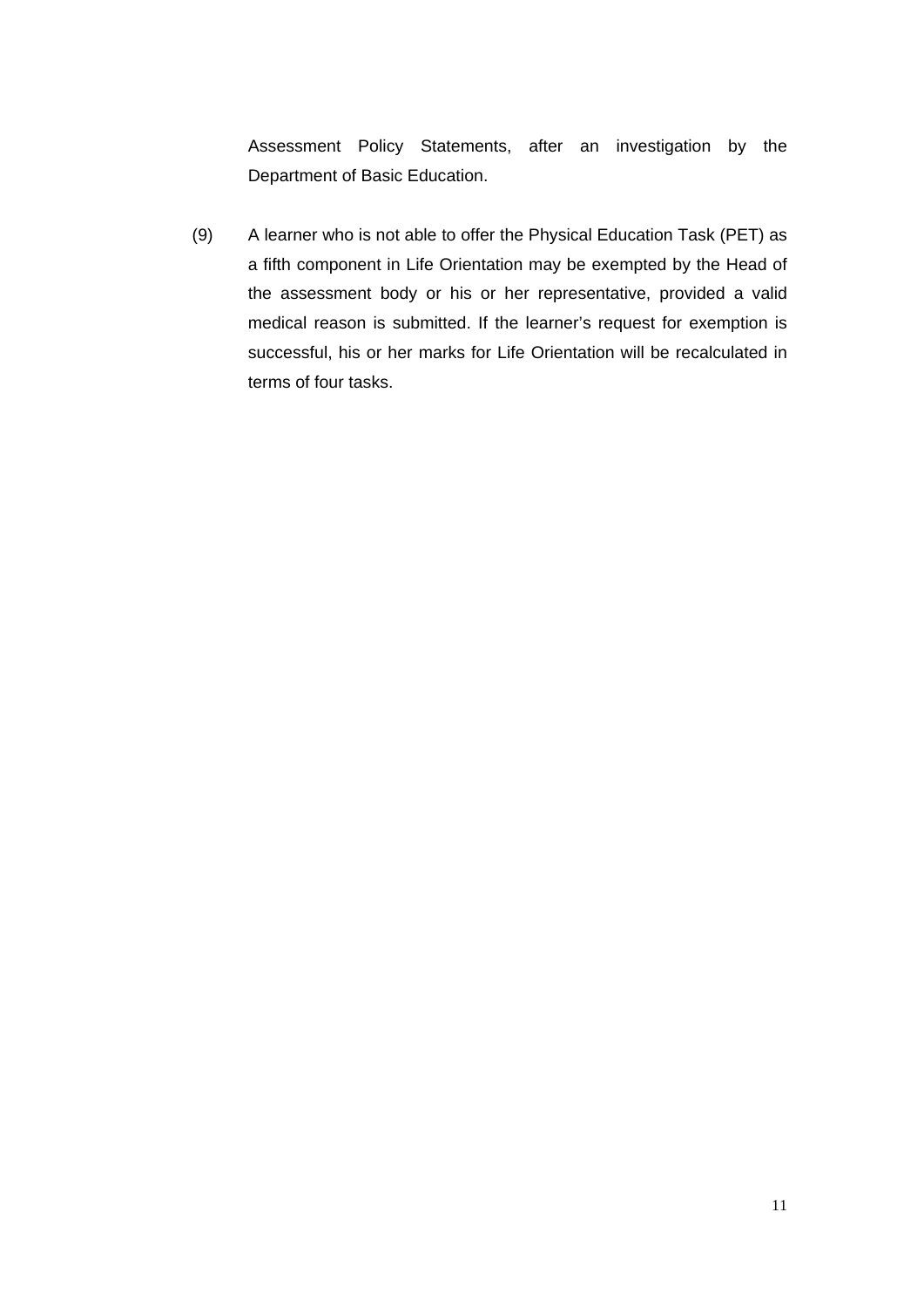#### **FINAL END-OF-YEAR EXAMINATION**

# **9. REQUIREMENTS FOR THE GRADES 4 TO 11 END-OF-YEAR EXAMINATION**

- (1) In the Intermediate Phase (Grades 4-6), Senior Phase (Grades 7-9) and the Further Education and Training Phase (Grades 10-11) learners must be examined in the end-of-year examination in the required number of subjects as stipulated in *paragraphs 14(2), 21(1)* and *29(1)* in the policy document, *National policy pertaining to the programme and promotion requirements of the National Curriculum Statement Grades R – 12*.
- (2) Schools must ensure that learners have complied with the School-Based Assessment, Practical Assessment Tasks, and Oral assessment requirements as stipulated in *Chapter 4* of the Curriculum and Assessment Policy Statements.

#### **10. REGISTRATION OF ADDITIONAL SUBJECTS**

Learners in Grades 10 and 11 may register for additional subjects for the endof-year examination, subject to the following conditions:

- (1) The learner has obtained written permission from the Head of the relevant Regional/District Office or his or her nominee;
- (2) The learner has offered and passed the additional subject in Grade 10;
- (3) The learner will meet the requirements for School-Based Assessment and Practical Assessment Task components, where applicable, for the specific subject;
- (4) If the additional subject that the learner wishes to choose is not presented at the school of attendance, the learner must obtain the approval of the Principal where the learner has registered, as well as the permission of the Principal of the school or accredited assessment body where the additional subject will be offered.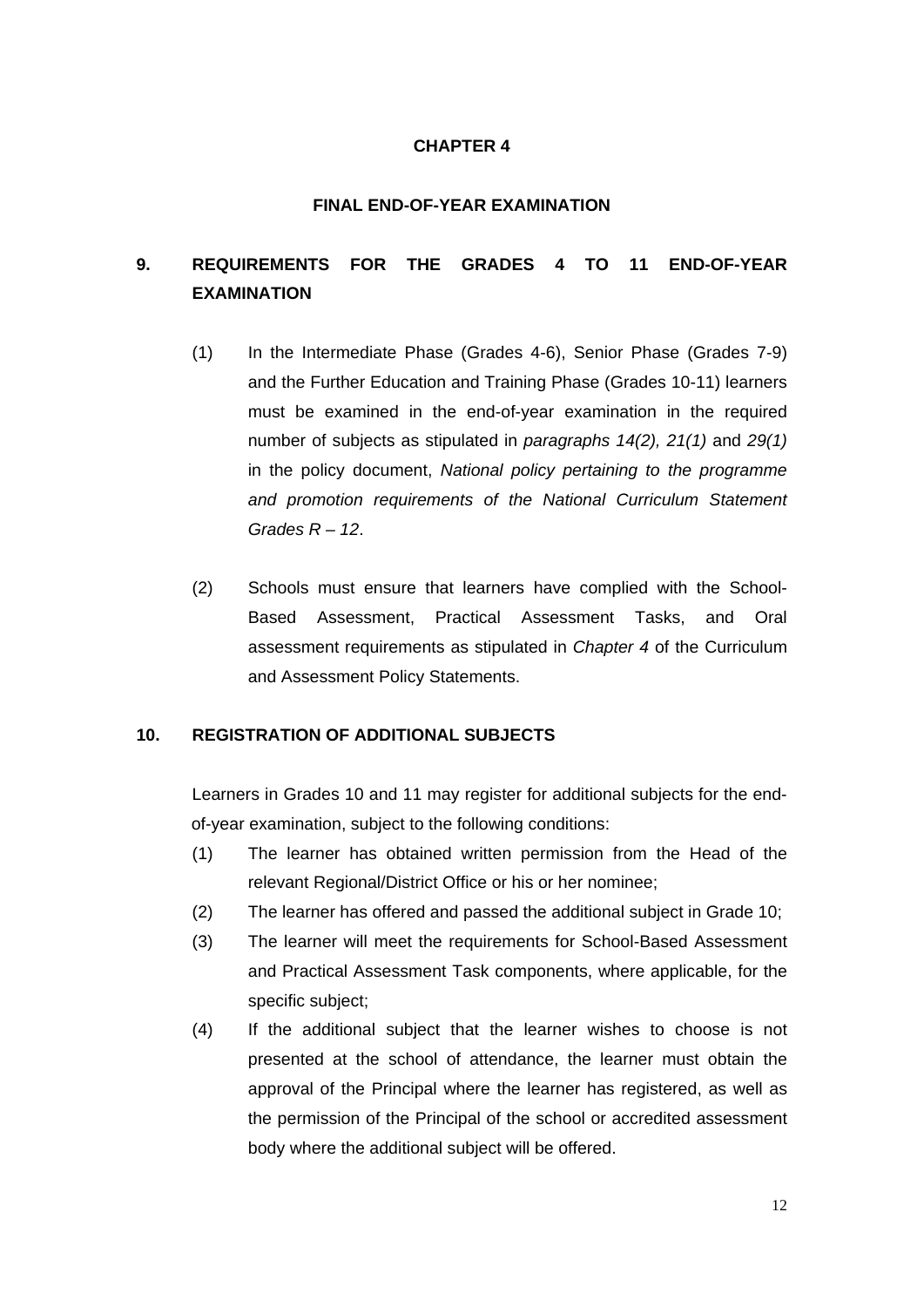- (5) The school offering the additional subject must forward the School-Based Assessment and Practical Assessment Task components marks to the school of attendance prior to commencement of the end-of-year examination;
- (6) The school where the learner is registered must capture all School-Based Assessment and Practical Assessment Task components marks of the learner correctly and the relevant forms on which these marks are captured must be signed by the Principal to confirm the correctness thereof; and
- (7) A learner registered for an additional subject must sit for the final endof-year examination at the school of registration. Where this is not possible, special permission must be obtained from the Head of the relevant District/Region.

# **11. LANGUAGE MEDIUM RELATED TO THE EXAMINATION QUESTION PAPER**

Examination question papers must be set in the Languages of Learning and Teaching (LoLT). Unless otherwise directed in the examination question paper, learners must answer all questions in the Language of Learning and Teaching (LoLT) applicable to the learner.

#### **12. ABSENTEES**

- (1) In the case of illness or any other circumstances beyond the control of the learner, medical certificates, affidavits or acceptable proof are to be provided by the candidate and countersigned by the Principal of the school of attendance before submission to the Provincial Department of Education. Where the authenticity of a candidate's claim is in doubt, the Principal of the school of attendance is to advise the Head of Department in writing, and then investigate the matter further.
- (2) A learner who, due to illness or any other circumstances beyond the control of the learner, is unable to write the end-of-year final examination for Grades 4-11, will be exempted from the examination. A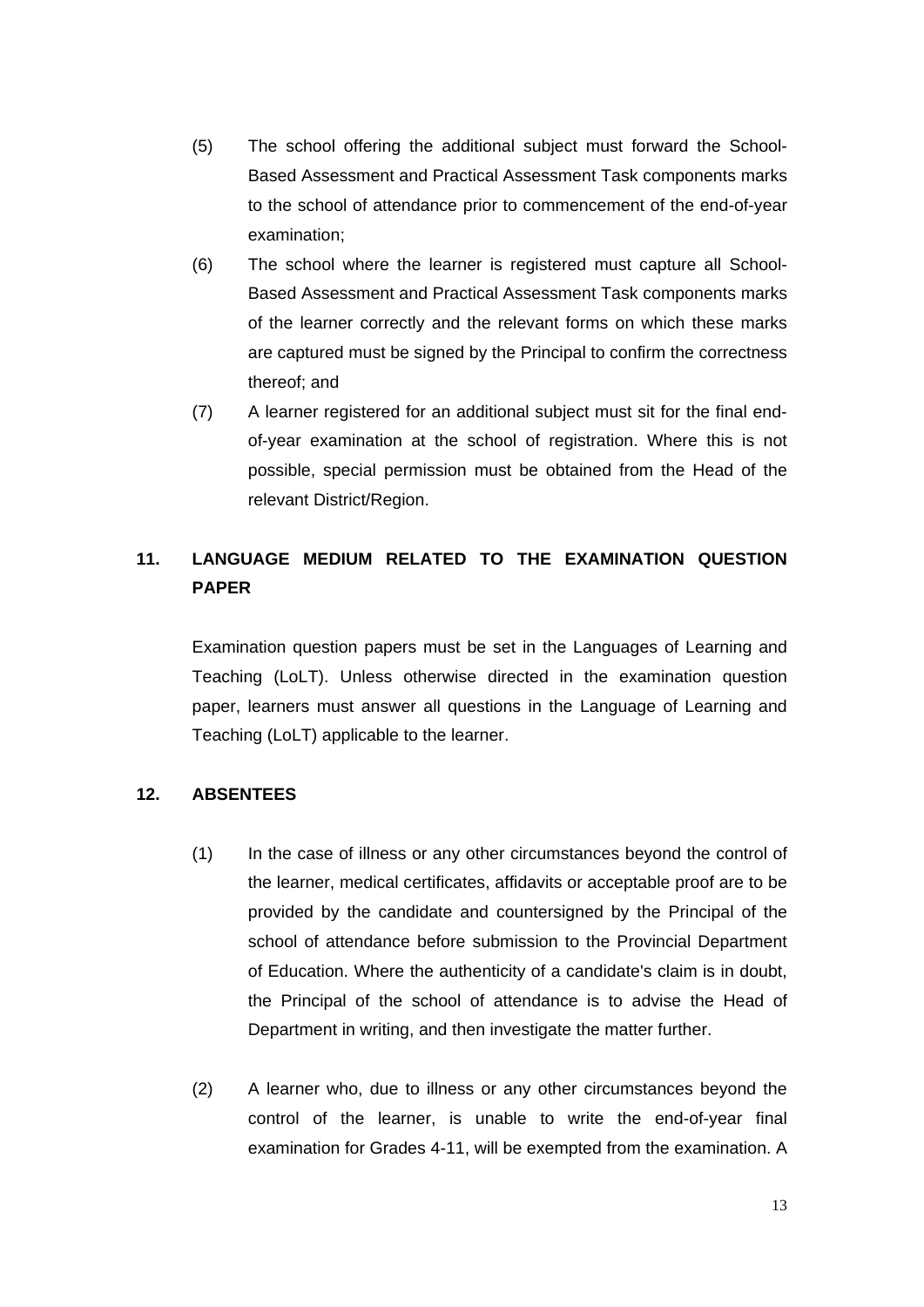mark based on the School-Based Assessment and Practical Assessment mark obtained by the learner prior to his or her illness, will be calculated and awarded to the learner affected.

- (3) Learners who absent themselves from the end-of-year final examinations or scheduled School-Based Assessment tasks, or Practical Assessment Tasks, for no valid reason, must not be permitted to write the final end-of-year examination.
- (4) If a learner is unable to write (or complete) one or more of the Grades 4-11 examination question papers for reasons other than illness or injury, a written report in which the circumstances are set out, must be submitted by the Principal of the school of attendance.

#### **13**. **MINIMUM REQUIREMENTS FOR AN EXAMINATION**

User requirement specifications, as developed by the Department of Basic Education should be in place, as contemplated in *paragraph 57* of the policy document, *National policy on the conduct, administration and management of the National Senior Certificate: A qualification at Level 4 on the National Qualifications Framework (NQF).*

#### **14. IRREGULARITIES**

Grades 10 and 11 examination irregularities must be dealt with in terms of *paragraphs, 47, 48 and 49* of the policy document, *National policy on the conduct, administration and management of the National Senior Certificate: A qualification at Level 4 on the National Qualifications Framework (NQF).*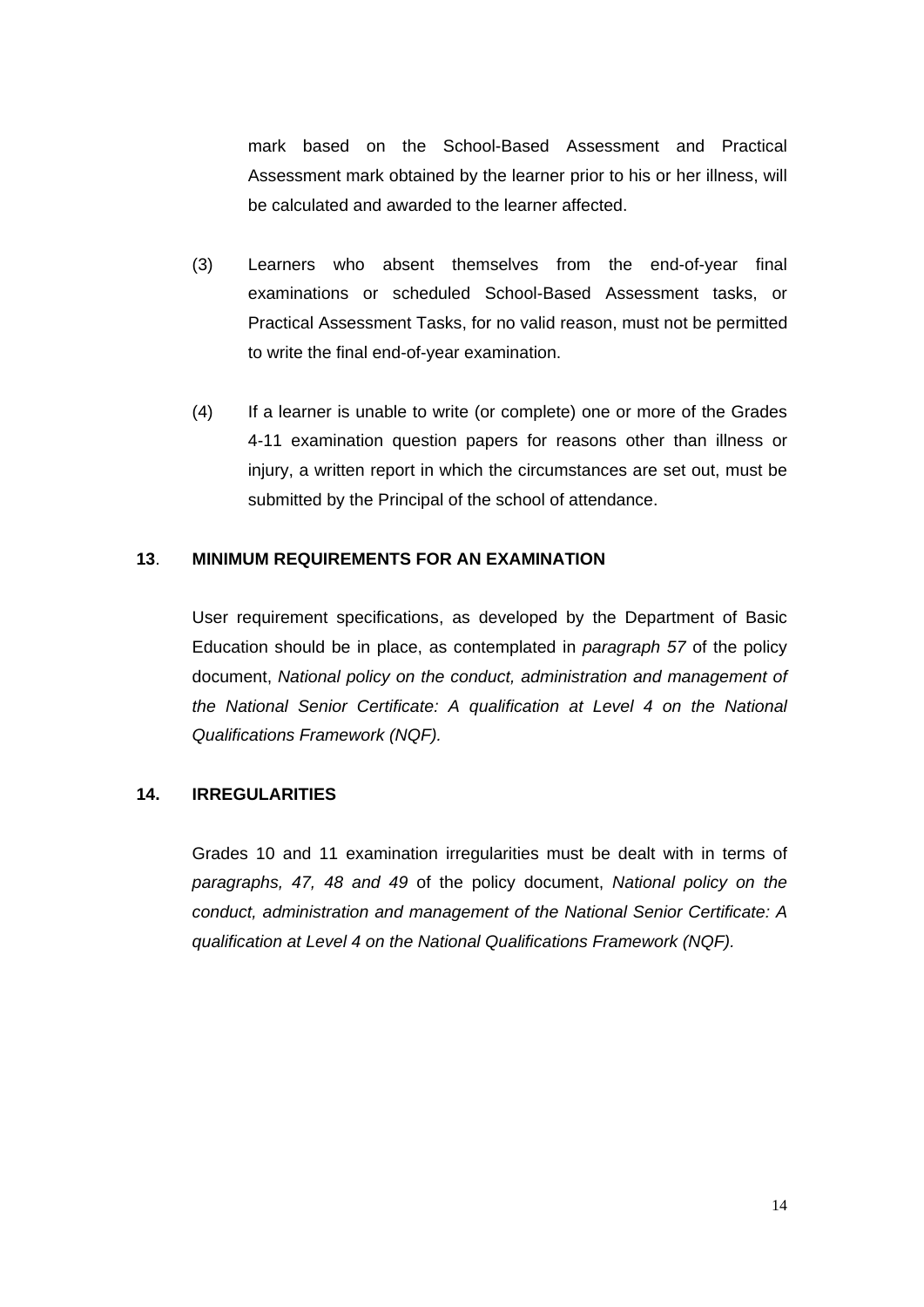### **RECORDING AND REPORTING LEARNER PERFORMANCE**

#### **15. RECORDING**

- (1) Recording is a process in which the teacher documents the level of a learner's performance. In South African schools, this should indicate the progress towards the achievement as stipulated in the Curriculum and Assessment Policy Statements of all subjects listed in the *National Curriculum Statement Grades R - 12*. Records of learner performance should provide evidence of the learner's conceptual progression within a grade and his or her readiness to progress/promoted to the next grade.
- (2) Records of learner performance should also be used to verify the progress made by teachers and learners in the teaching and learning process. Records should be used to monitor learning and to plan ahead.

### **16. REPORTING**

- (1) Reporting is a process of communicating learner performance to learners, parents, schools and the other stakeholders such as the employers, tertiary institutions, etc. Learner performance can be reported in a number of ways. These include report cards, parents' meetings, school visitation days, parent-teacher conferences, phone calls, letters, class or school newsletters, etc.
- (2) The main purpose of reporting is to:
	- (a) provide learners with regular feedback, this feedback should be developmental;
	- (b) inform parents/guardians on the progress of the individual learner; and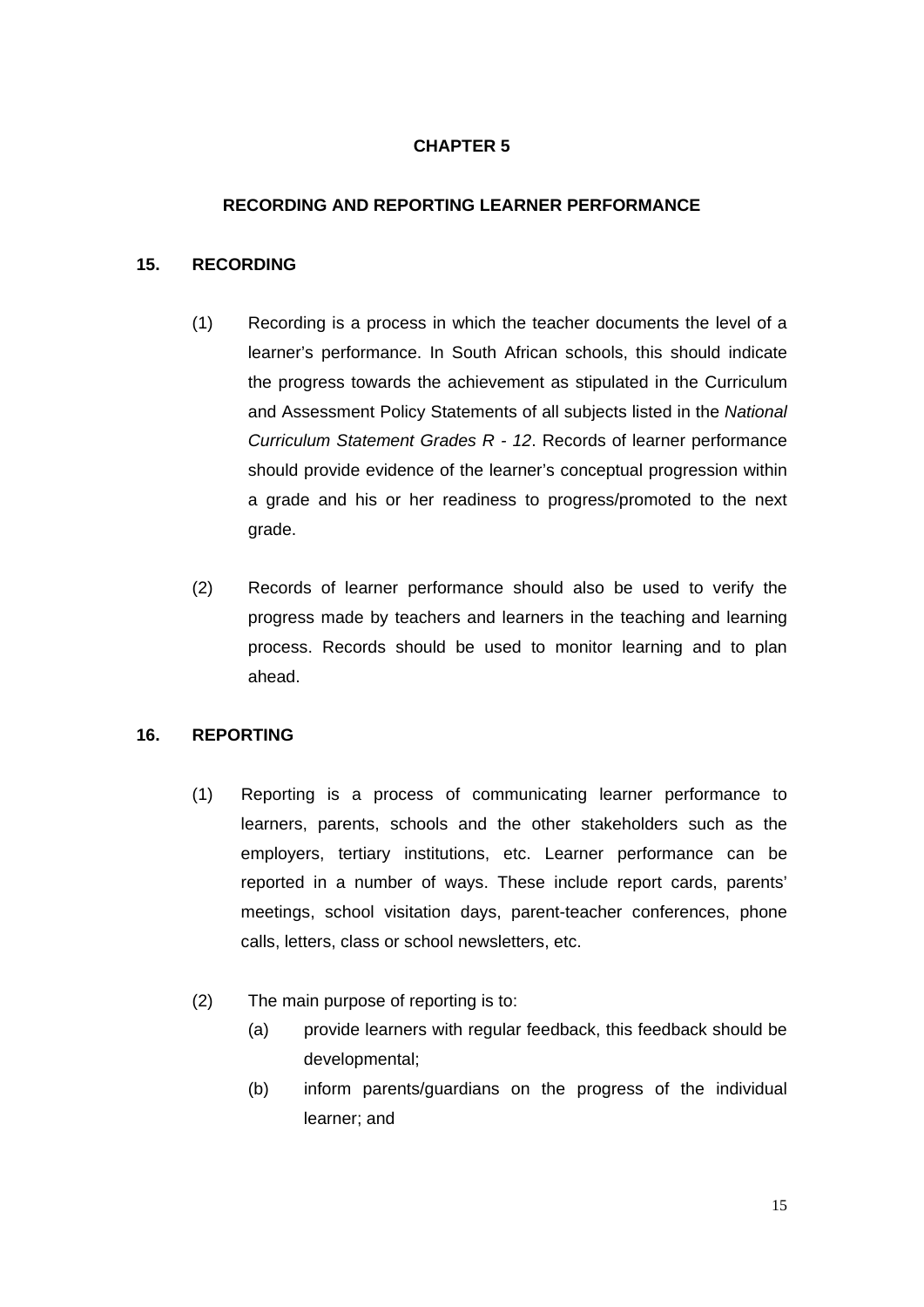- (c) give information to schools and districts or regional offices on the current level of performance of learners.
- (3) Recorded information should:
	- (a) inform teachers and others about the performance of learners;
	- (b) be used to provide constructive feedback to learners about their progress;
	- (c) be used to provide feedback about the performance of learners to parents, and other role-players;
	- (d) inform the planning of teaching and learning activities; and
	- (e) inform intervention strategies.
- (4) The language in which recording and reporting is done should be in accordance with the Language of Learning and Teaching (LoLT) as informed by the *Language-in-Education Policy* of 1997. In the case of dual medium schools, one of the languages used as LoLT should be utilised for reporting purposes, while the language of recording should be any of the languages used for learning and teaching.

#### **17. PRINCIPLES FOR RECORDING AND REPORTING**

The following principles underpin the approach to both recording and reporting:

- (1) Recording of learner performance is against the assessment task and reporting is against the total mark obtained in all tasks completed in a term. The promotion of a learner is based on the composite marks obtained in all four terms.
- (2) Teachers should show in their files that they have covered all the formal tasks set.
- (3) Achievement rating on a report card should be indicated by a combination of national codes, percentages and comments.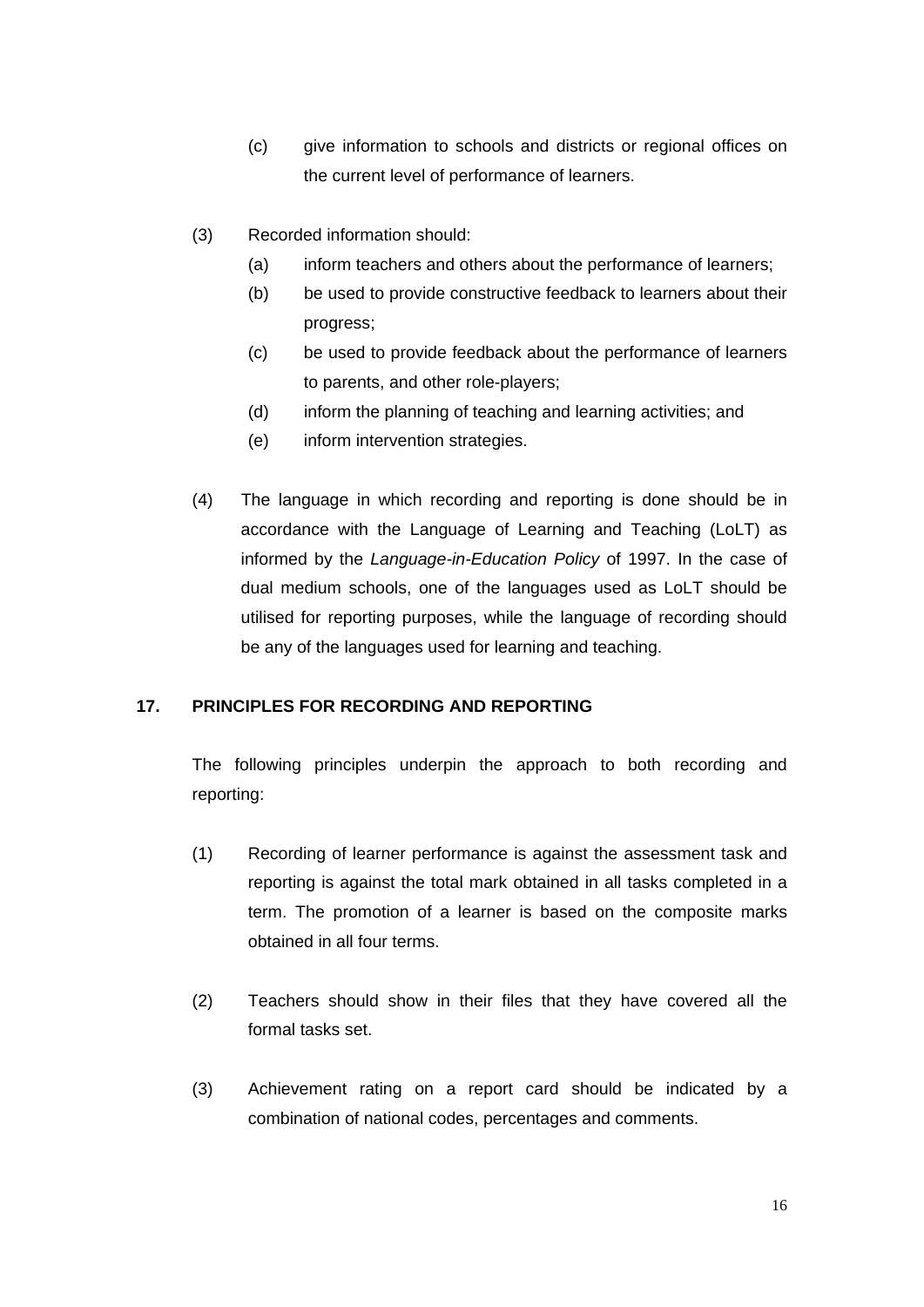- (4) The following is applicable to recording and reporting per phase:
	- (a) Foundation Phase (Grades R 3): Record and report in national codes and their achievement descriptions.
	- (b) Intermediate Phase (Grades  $4 6$ ): Record and report in national codes and their achievement descriptions and percentages.
	- (c) Senior Phase (Grades 7 9): Record and report in national codes and their achievement descriptions and percentages.
	- (d) Grades 10 12: Record in marks and report in percentages.
- (5) The schedule and the report card should indicate the overall level of performance of a learner.
- (6) In the case of Languages**,** each language that the learner offers should be recorded and reported on separately according to the different levels on which they are offered. For example, Home Language – English, First Additional Language – IsiXhosa, Second Additional Language – Afrikaans Second Additional Language.
- (7) The number of formal assessment tasks to be recorded in each phase is provided in *Chapter 4* of the Curriculum and Assessment Policy Statements.
- (8) The recorded pieces of evidence should reflect a variety of forms of assessment. More information on this is provided in *Chapter 4* of the Curriculum and Assessment Policy Statements.
- (9) Teachers must report regularly to learners and parents on the progress of learners. Schools are required to provide feedback to parents on the programme of assessment using a formal reporting tool such as a report card. In addition to the report cards, other reporting mechanisms such as parents' meetings, school visitation days, parent-teacher conferences, phone calls, letters, class or school newsletters, etc. may be used. The school will determine the format of these reporting strategies.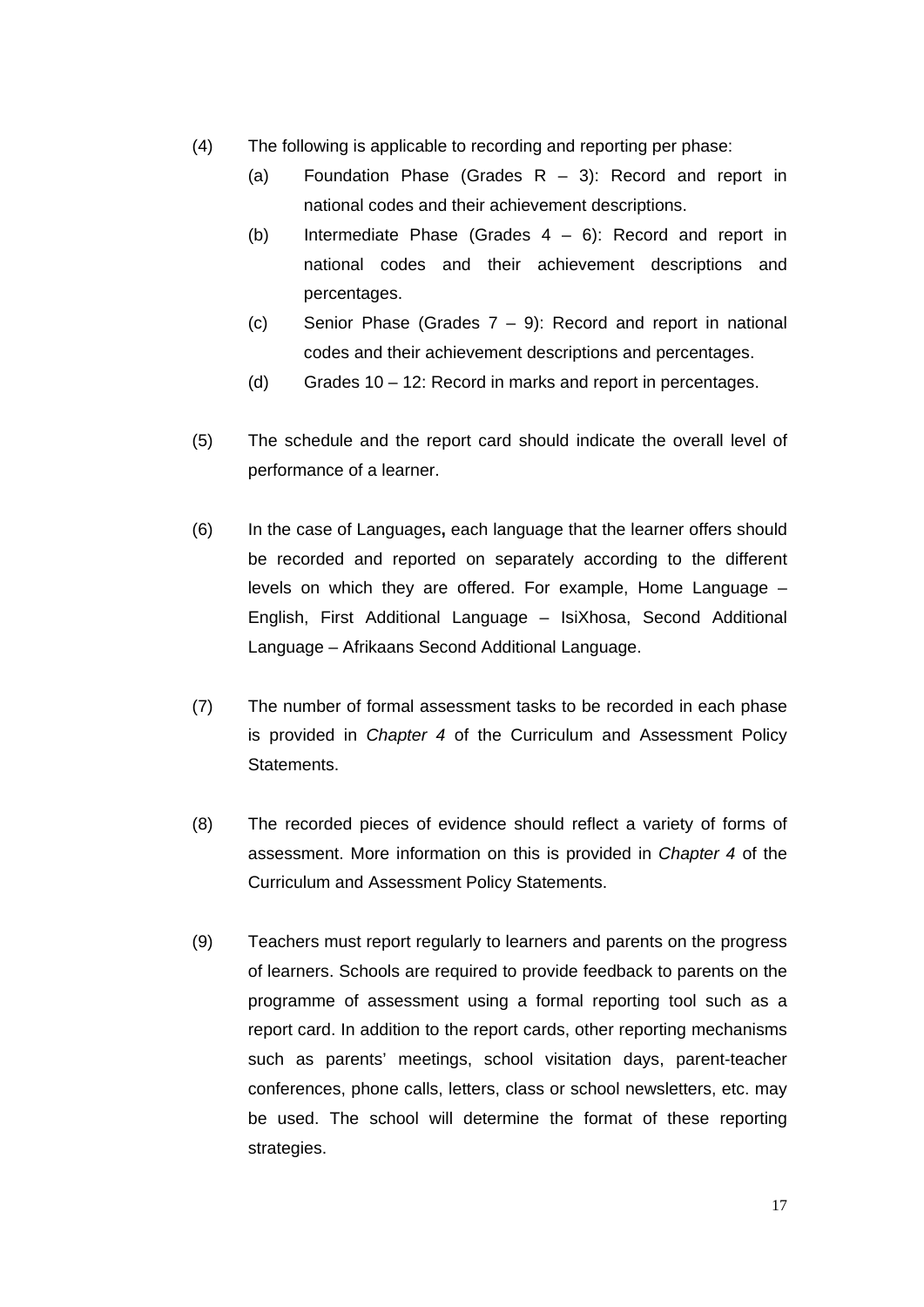#### **18. RECORDING AND REPORTING IN GRADES R – 3**

(1) The national codes and their descriptions provided in Table 1 should be used for recording and reporting learner performance in the Foundation Phase (Grades  $R - 3$ ). Comments should be used to describe learner performance.

| <b>RATING CODE</b> | <b>ACHIEVEMENT</b>             | <b>MARKS</b> |
|--------------------|--------------------------------|--------------|
|                    | <b>DESCRIPTION</b>             | %            |
| 7                  | <b>Outstanding Achievement</b> | $80 - 100$   |
| 6                  | <b>Meritorious Achievement</b> | $70 - 79$    |
| 5                  | <b>Substantial Achievement</b> | $60 - 69$    |
| 4                  | Adequate Achievement           | $50 - 59$    |
| 3                  | <b>Moderate Achievement</b>    | $40 - 49$    |
| $\mathfrak{p}$     | <b>Elementary Achievement</b>  | $30 - 39$    |
|                    | Not Achieved                   | $0 - 29$     |

**Table 1: Codes and descriptions for recording and reporting in Grades R - 3** 

(2) In the Foundation Phase, the recording and reporting of learner performance should be against the four subjects offered, that is Home Language, First Additional Language, Mathematics and Life Skills as prescribed in *paragraph 6* of the policy document, *National policy pertaining to the programme and promotion requirements of the National Curriculum Statement Grades R – 12*.

#### **19. RECORDING AND REPORTING IN GRADES 4 – 6**

(1) The national codes together with either percentages or descriptors or both, provided in Table 2 should be used for recording and reporting learner performance in the Intermediate Phase (Grades  $4 - 6$ ). Comments should be used to describe learner performance.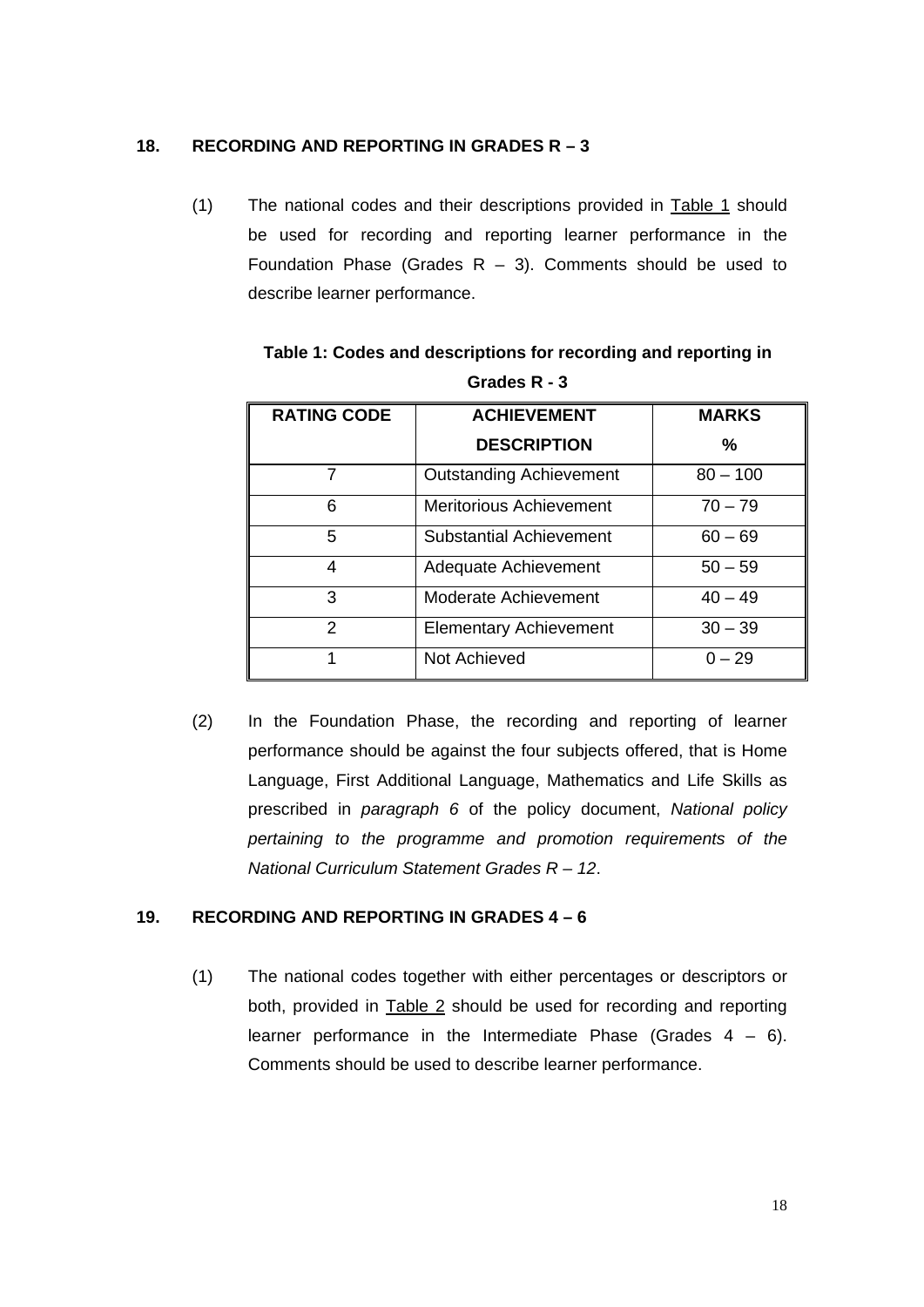| <b>RATING CODE</b> | <b>ACHIEVEMENT</b>             | <b>MARKS</b> |
|--------------------|--------------------------------|--------------|
|                    | <b>DESCRIPTION</b>             | ℅            |
| 7                  | <b>Outstanding Achievement</b> | $80 - 100$   |
| 6                  | <b>Meritorious Achievement</b> | $70 - 79$    |
| 5                  | Substantial Achievement        | $60 - 69$    |
| $\overline{4}$     | Adequate Achievement           | $50 - 59$    |
| 3                  | Moderate Achievement           | $40 - 49$    |
| $\mathcal{P}$      | <b>Elementary Achievement</b>  | $30 - 39$    |
|                    | Not Achieved                   | $0 - 29$     |

**Table 2: Codes and percentages for recording and reporting in Grades 4 - 6** 

- (2) In the Intermediate Phase (Grades  $4 6$ ), the recording and reporting of learner performance in the formal assessment tasks should be against the six subjects prescribed in *paragraph 12* of the policy document, *National policy pertaining to the programme and promotion requirements of the National Curriculum Statement Grades R – 12.*
- (3) The requirements for formal recorded assessment for Grades 4 6 are set out in *Chapter 4* of the Curriculum and Assessment Policy Statements.

### **20. RECORDING AND REPORTING IN GRADES 7 – 9**

(1) The national codes together with either the descriptors or percentages or both provided in Table 3 should be used for recording and reporting learner performance in Grades  $7 - 9$ . Comments should be used to qualify learner performance.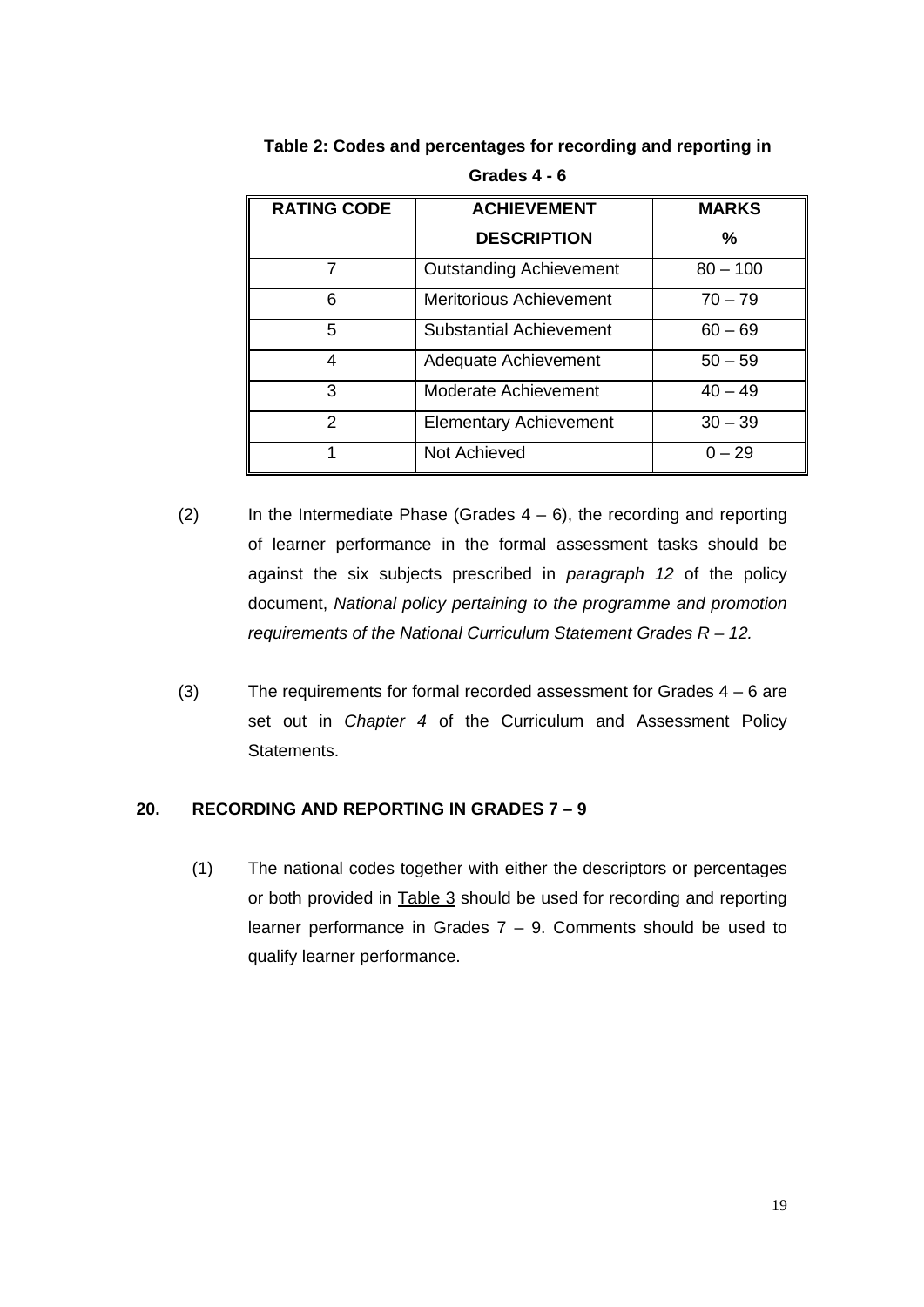| <b>RATING CODE</b> | <b>ACHIEVEMENT</b>             | <b>MARKS</b> |
|--------------------|--------------------------------|--------------|
|                    | <b>DESCRIPTION</b>             | ℅            |
| 7                  | <b>Outstanding Achievement</b> | $80 - 100$   |
| 6                  | <b>Meritorious Achievement</b> | $70 - 79$    |
| 5                  | <b>Substantial Achievement</b> | $60 - 69$    |
| 4                  | Adequate Achievement           | $50 - 59$    |
| 3                  | Moderate Achievement           | $40 - 49$    |
| $\mathcal{P}$      | <b>Elementary Achievement</b>  | $30 - 39$    |
|                    | Not Achieved                   | $0 - 29$     |

**Table 3: Codes and percentages for recording and reporting in Grades 7 – 9** 

- (2) The requirements for formal recorded assessment for Grades 7 9 are set out in *Chapter 4* of the Curriculum and Assessment Policy Statements.
- (3) In Grades  $7 9$  the recording and reporting of learner performance in the formal assessment tasks should be against the subjects prescribed in *paragraph 19* of the policy document, *National policy pertaining to the programme and promotion requirements of the National Curriculum Statement Grades R – 12.*

### **21. RECORDING AND REPORTING IN GRADES 10 – 12**

(1) The national codes and related percentages to be used for recording and reporting learner performance in Grades 10 – 12 are provided in Table 4 below. Comments should be used to describe learner performance.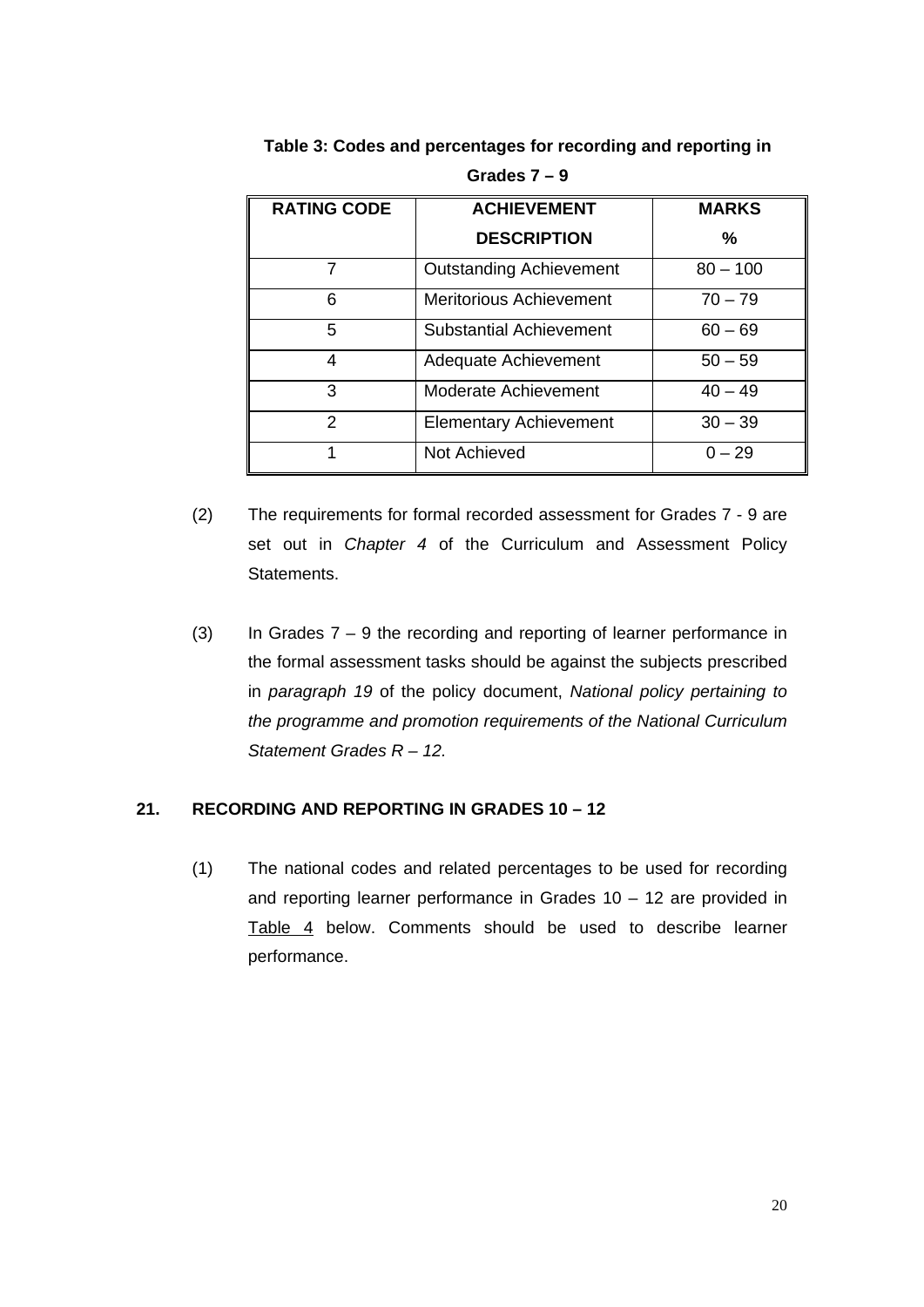| <b>RATING CODE</b> | <b>ACHIEVEMENT</b>             | <b>MARKS</b> |
|--------------------|--------------------------------|--------------|
|                    | <b>DESCRIPTION</b>             | ℅            |
|                    | <b>Outstanding Achievement</b> | $80 - 100$   |
| 6                  | <b>Meritorious Achievement</b> | $70 - 79$    |
| 5                  | Substantial Achievement        | $60 - 69$    |
| 4                  | Adequate Achievement           | $50 - 59$    |
| 3                  | Moderate Achievement           | $40 - 49$    |
| $\mathcal{P}$      | <b>Elementary Achievement</b>  | $30 - 39$    |
|                    | Not Achieved                   | $0 - 29$     |

**Table 4: Codes and percentages for recording and reporting in Grades 10-12** 

- (2) The requirements for formal recorded assessment for Grades 10 12 are set out in *Chapter 4* of the Curriculum and Assessment Policy Statements.
- (3) In Grades  $10 12$  the recording and reporting of learner performance in the formal assessment tasks should be against the subjects prescribed in *paragraph 27* of the policy document, *National policy pertaining to the programme and promotion requirements of the National Curriculum Statement Grades R – 12.*
- (4) The external assessment component for Grade 12 counts 75% of the final assessment. In certain subjects a practical assessment component may contribute 25% to the external component. The policy on the external National Senior Certificate examinations is stipulated in the policy document, *National policy on the conduct, administration and management of the National Senior Certificate: A qualification at Level 4 on the National Qualifications Framework (NQF).*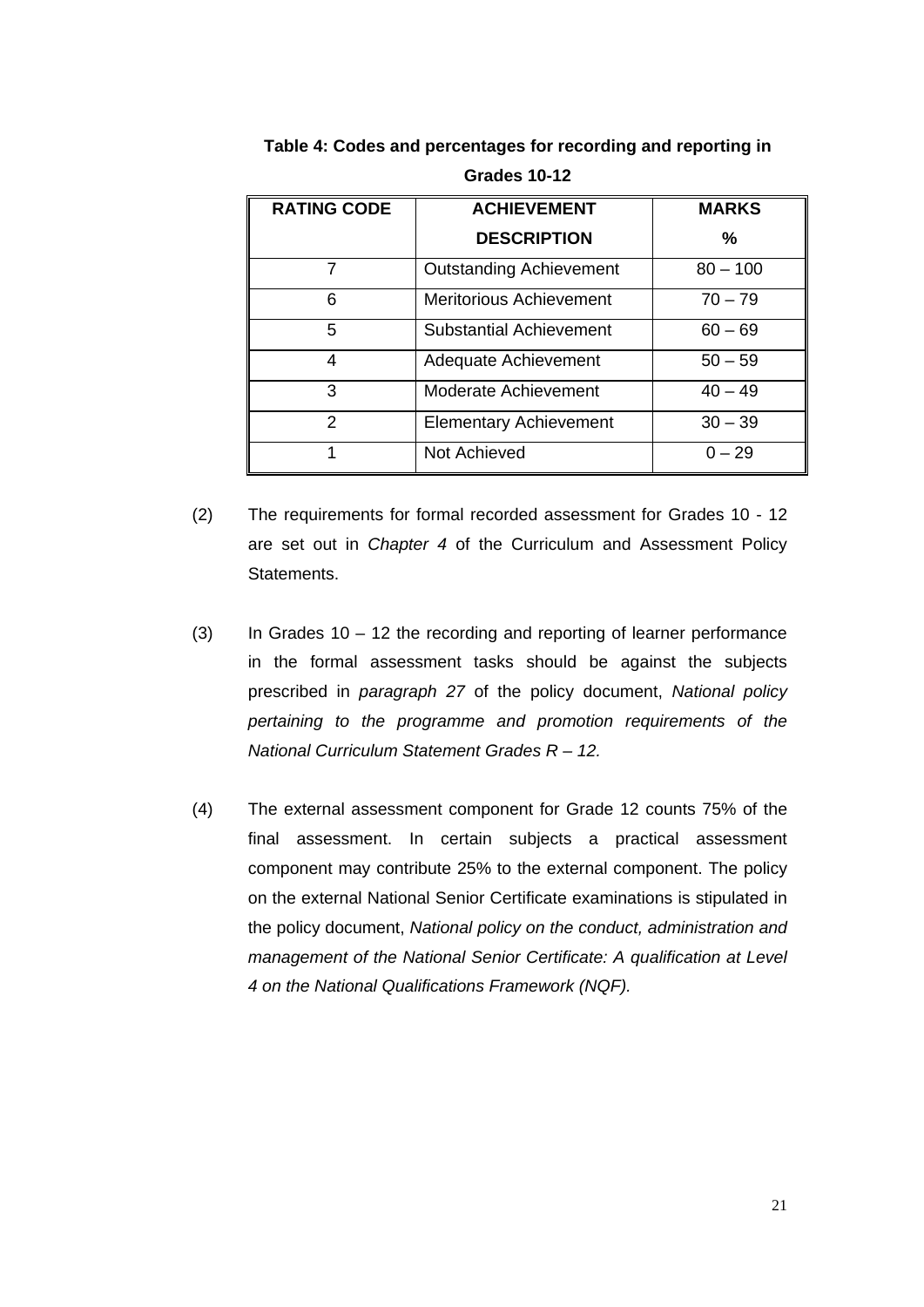#### **TEACHERS' FILES**

### **22. REQUIREMENTS FOR TEACHERS' FILES**

- (1) All teachers are expected to keep a file containing evidence of their teaching and assessment, viz. Annual teaching plan, Assessment plan, Formal assessment tasks and memoranda, Indication of Textbook(s) and any resources used, Record sheet containing learners' marks for each formal assessment task and informal notes or any intervention that is planned by the teacher to assist learners who require additional support (where they exist). It is the teachers' responsibility to ensure that the information in their assessment files is kept up to date.
- (2) A teacher assessment file may be a file, a folder, a box, or any other suitable storage system.
- (3) The formally recorded assessment tasks should be clearly marked or indicated in the teacher's file. Stickers, coloured paper, etc. may be used for this purpose.
- (4) Teachers' files should be available on request at all times for moderation and accountability purposes.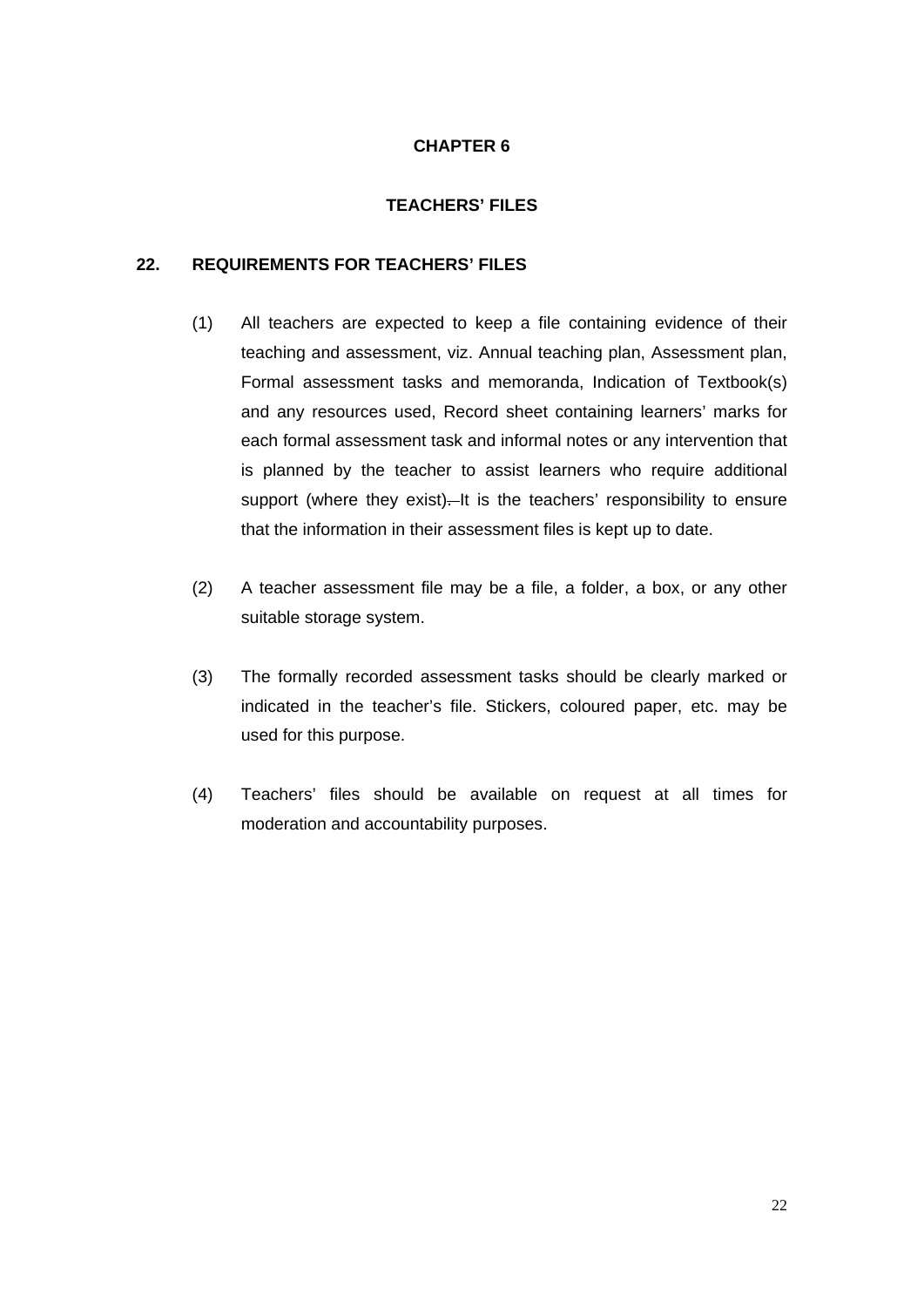### **MANAGEMENT OF SCHOOL ASSESSMENT RECORDS**

#### **23. ASSESSMENT RECORDS**

- (1) The assessment records that should be developed and kept at school are record sheets, schedules, teacher files, learner profiles, report cards and schedules.
- (2) The management, maintenance and the safety of the learner profiles, schedules and report cards is the responsibility of the school management.
- (3) The management and maintenance of the record sheets and the teacher file is the responsibility of every teacher.

### **24. RECORD SHEETS**

- (1) Teachers are expected to keep efficient current mark sheets of the learners' progress. It is expected that carefully compiled records and/or evidence of learner performance be maintained to justify the final rating a learner receives at the end of the year.
- (2) Teachers are expected to keep current records of learners' progress electronically/in files/books/folders or any other form the school has agreed on.
- (3) Record sheets must at least have the following information *(See an example of a record sheet in Annexure A)*:
	- (a) Subject;
	- (b) Grade and class;
	- (c) Learners' names;
	- (d) Dates of assessment;
	- (e) Names of the formal assessment tasks;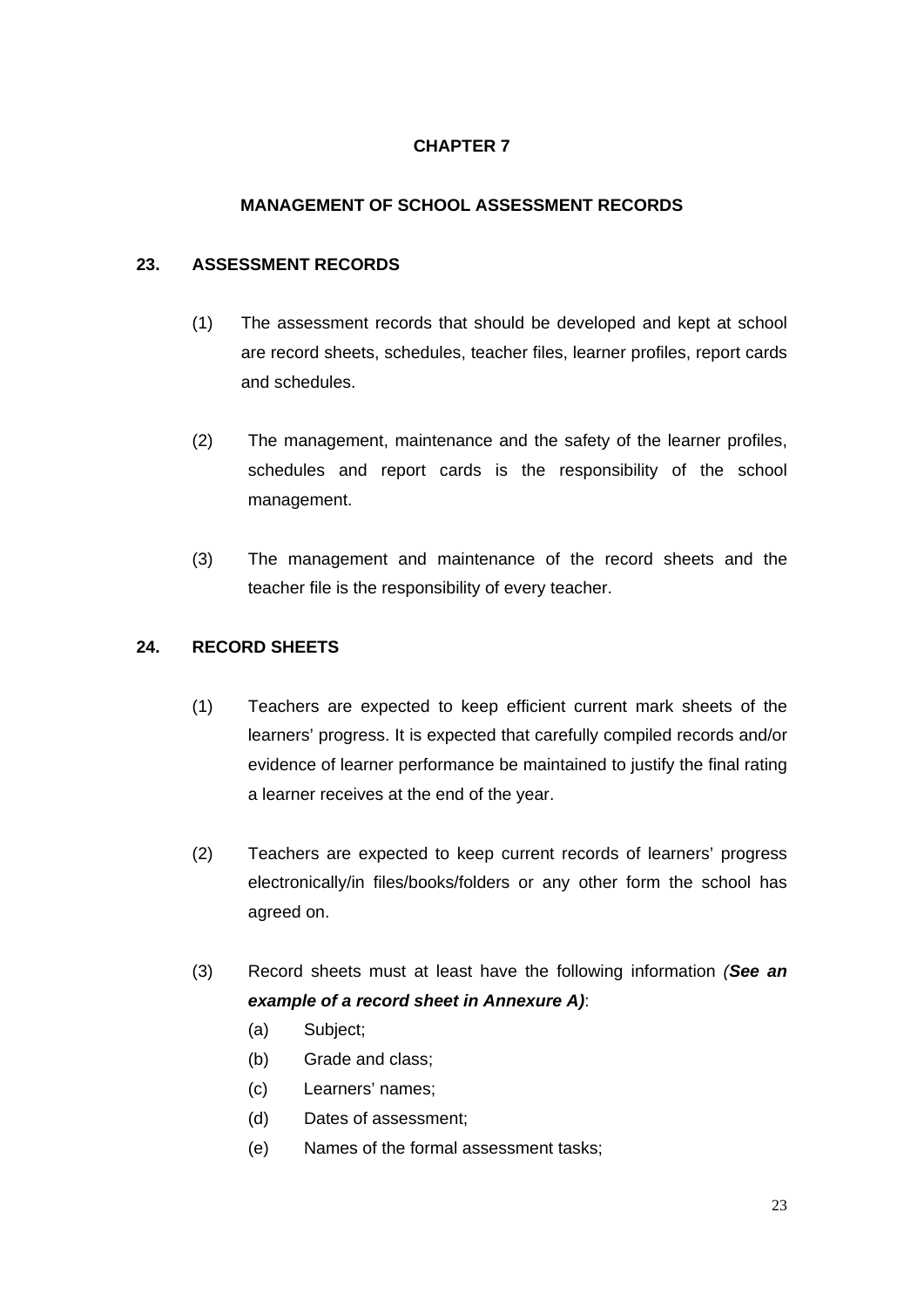- (f) The results of formal assessment tasks; and
- (g) Comments for support purposes when and where appropriate.
- (4) The record sheets should be used to compile a schedule that will in turn be used to compile reports once a term. Schools should therefore develop Record Sheets using the criteria specified in *subparagraph 3*.

### **25. REPORT CARDS**

- (1) A report card is an official document that is used to give feedback to parents on the achievement of learners.
- (2) Formal report cards should be sent to parents once a term. The report cards must provide a clear holistic picture of the learner's achievements in different subjects.
- (3) Schools should ensure that there are no errors, erasures or corrections that will compromise the legal status of the report cards. The school management team is responsible to ensure that reports issued to learners do not contain any errors.
- (4) Learner performance for a term should be reflected on the report card for that term.
- (5) The end-of-year report card should indicate cumulative learner performance for the year.
- (6) The achievement rating in a report card should be indicated by a combination of national codes, percentages and comments. The national codes and percentages should be in accordance with the stipulations in *paragraph 17(4)*.
- (7) Comments should provide more information on the strengths and developmental needs of the learners.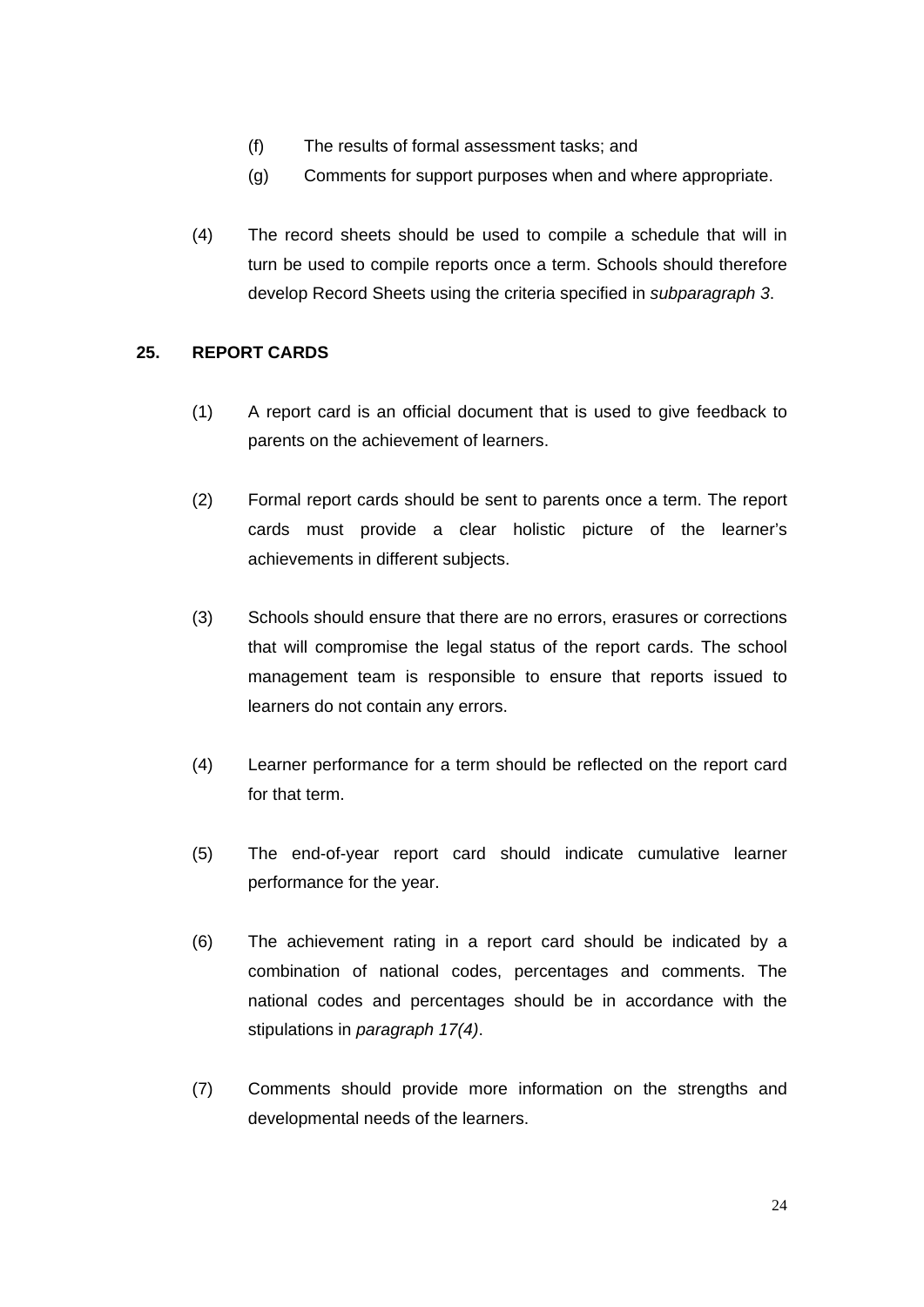- (8) Report cards should include information in the following essential components *(See an example of a report card in Annexure B)*:
	- **(a) Personal details:** Name of the learner, grade and class of the learners, date of birth, school attendance profile.
	- **(b) Official school details:** Year and term, name of the school, date, signature and comment of parent or guardian, teacher and principal, dates of closing and opening of school, school stamp, explanation of the codes of the national coding system.
	- **(c) Performance details:** A national code and /or a percentage indicating the level of performance per subject and a description of the strengths and developmental needs of the learner.
	- **(d) Constructive feedback:** The feedback should contain comments about the learner's performance in relation to his or her previous performance.
- (9) A report card may be produced electronically or manually using different styles preferred by the school but should contain all the information mentioned in *subparagraph 8*.
- (10) Schools should not accept report cards with errors from other schools. Once a fraudulent report has been identified, the matter should be reported to the principal of the affected school and to the District and/or Provincial Department of Education offices.
- (11) In cases where a fraudulent report card is discovered the Head of the Provincial Department of Education should institute an internal investigation of the matter and may take legal steps where necessary.
- (12) The parents or guardians have the right of access to report cards of their children.
- (13) Schools may not withhold report cards from learners for any reason whatsoever.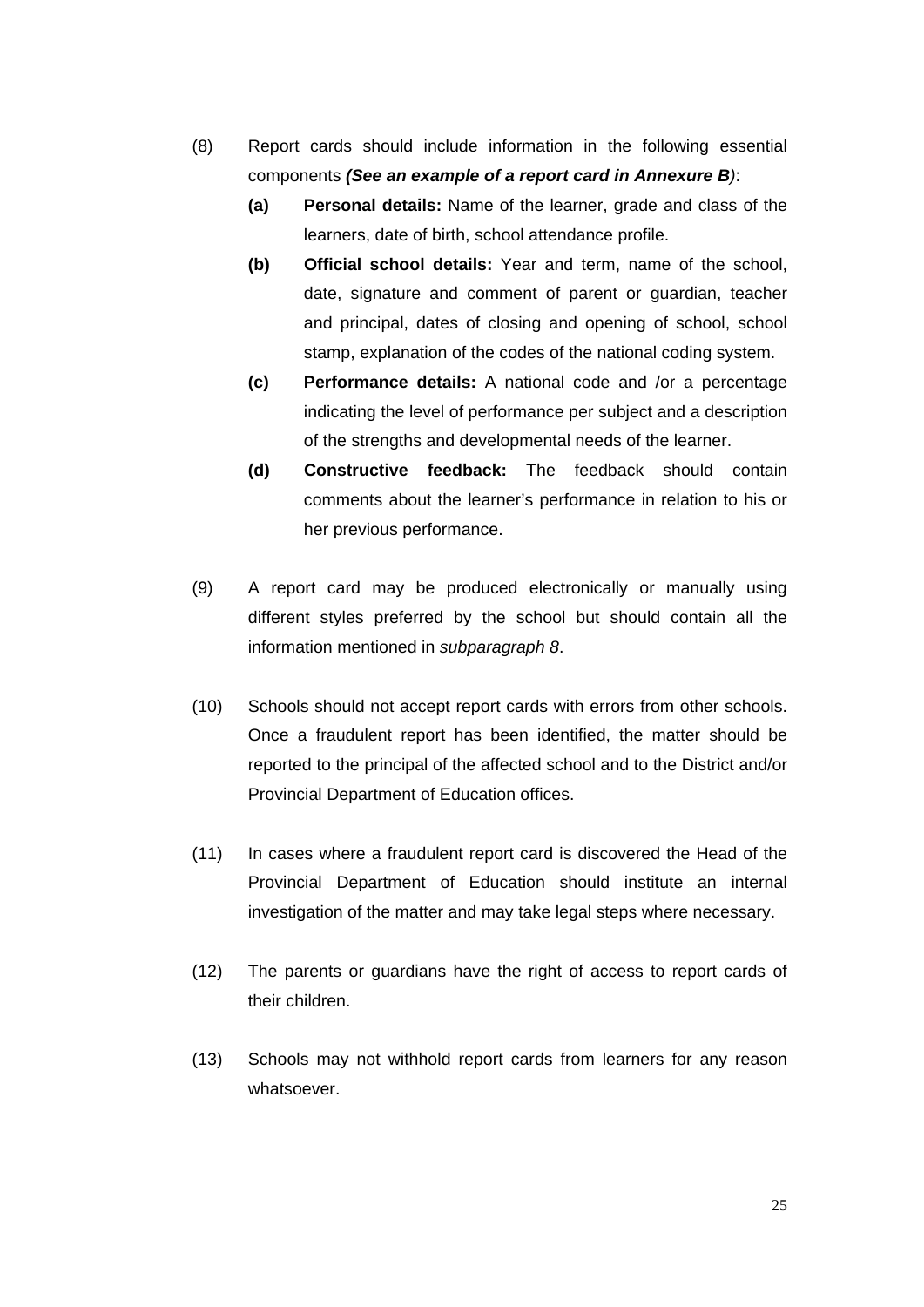### **26. SCHEDULES**

- (1) Schedules should be completed four times a year.
- (2) The schedule is a quarterly record which provides a summary about the progress of all learners in the grade in a school.
- (3) The school may store this information manually or electronically.
- (4) The end-of-year schedule is a compilation of learner performance across all four school terms.
- (5) Copies of the end-of-year schedules should be kept at the district office.
- (6) Schedules should be completed four times a year.
- (7) A schedule should include the following information *(See an example of a schedule in Annexure C)*:
	- (a) Name of the school and school stamp;
	- (b) Date;
	- (c) List of names and surnames of learners in each grade or class;
	- (d) Admission number of each learner;
	- (e) Date of birth of each learner;
	- (f) Gender of each learner;
	- (g) Age of each learner;
	- (h) Number of years in a phase (**This information is required for the end-of-the-year schedule only)**;
	- (i) National codes and percentages that indicate the performance of learners in each subject;
	- (j) Signature of teacher, principal and departmental official (**required for the end-of-the-year schedule only)**;
	- (k) At the end of the year, a schedule for Grades R 8 should indicate whether the learners are ready to progress to the next grade or not;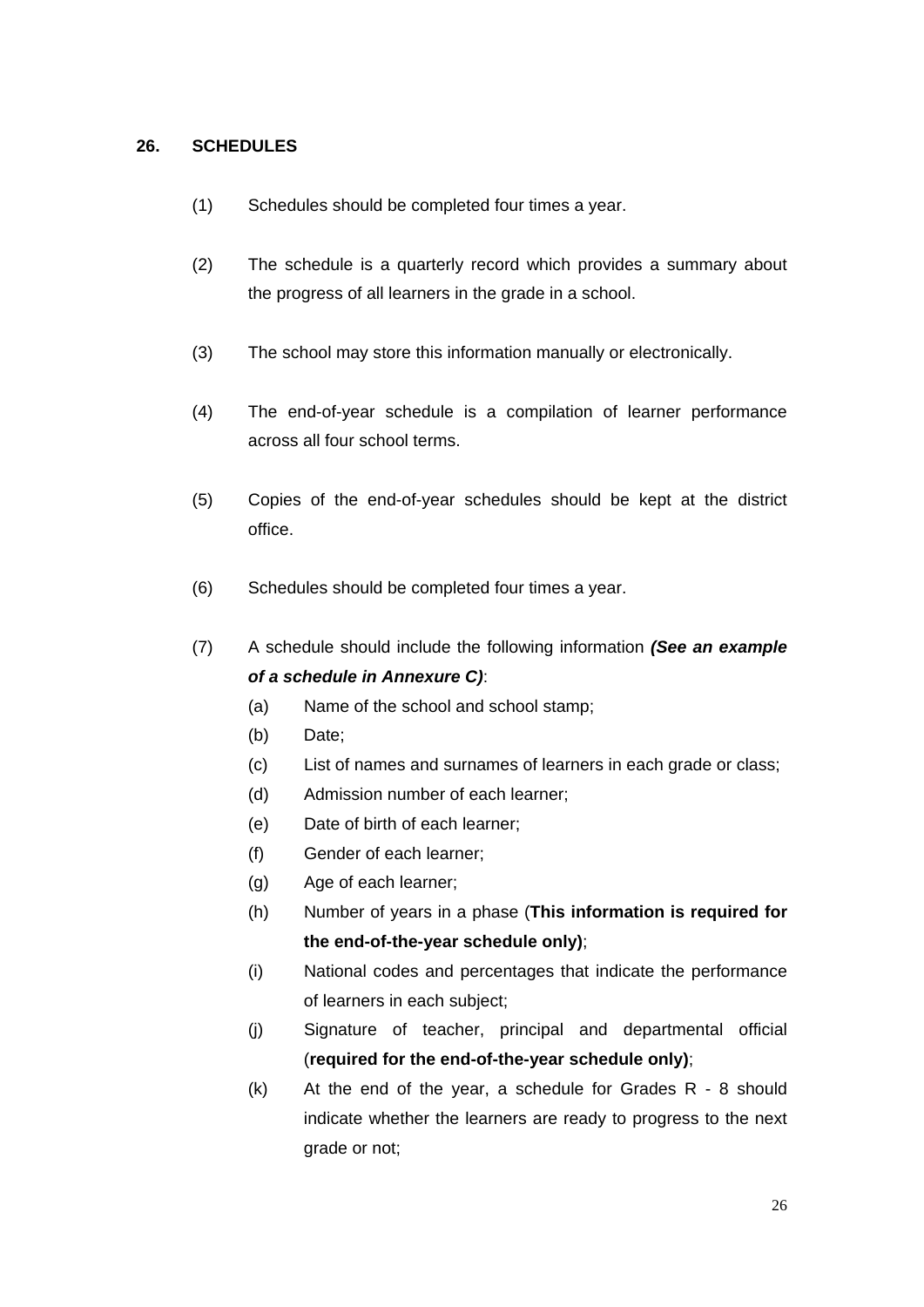- (l) Schools should use (RP) to indicate that a learner is ready to progress to the next grade or (NRP) to indicate that the learner is not ready to progress;
- (m) For Grades 9, 10 and 11 the end-of-year schedule should indicate whether the leaner is promoted to the next grade or not by using (P) for promoted and (NP) for not promoted; and
- (n) The-end-of-year schedules for Grade 12 will be externally generated.
- (8) The-end-of-year schedule must be signed by the principal and a departmental official. This then constitutes a legal document.
- (9) The-end-of-year schedule should be kept at school in a file or box or electronically as part of the school archives for at least 5 years.
- (10) A schedule should be used for drawing up reports and for reporting to parents and the education system on the overall progress of learners in each grade. This means that a schedule should be completed for each grade.
- (11) The Department of Basic Education will develop the schedule forms.
- (12) The Provincial Departments of Education are responsible for providing each school with the schedule forms.
- (13) Schedules for each grade should be submitted to the district in hard copy.
- (14) A school stamp and signatures of a departmental official and school principal are required to authenticate the schedule.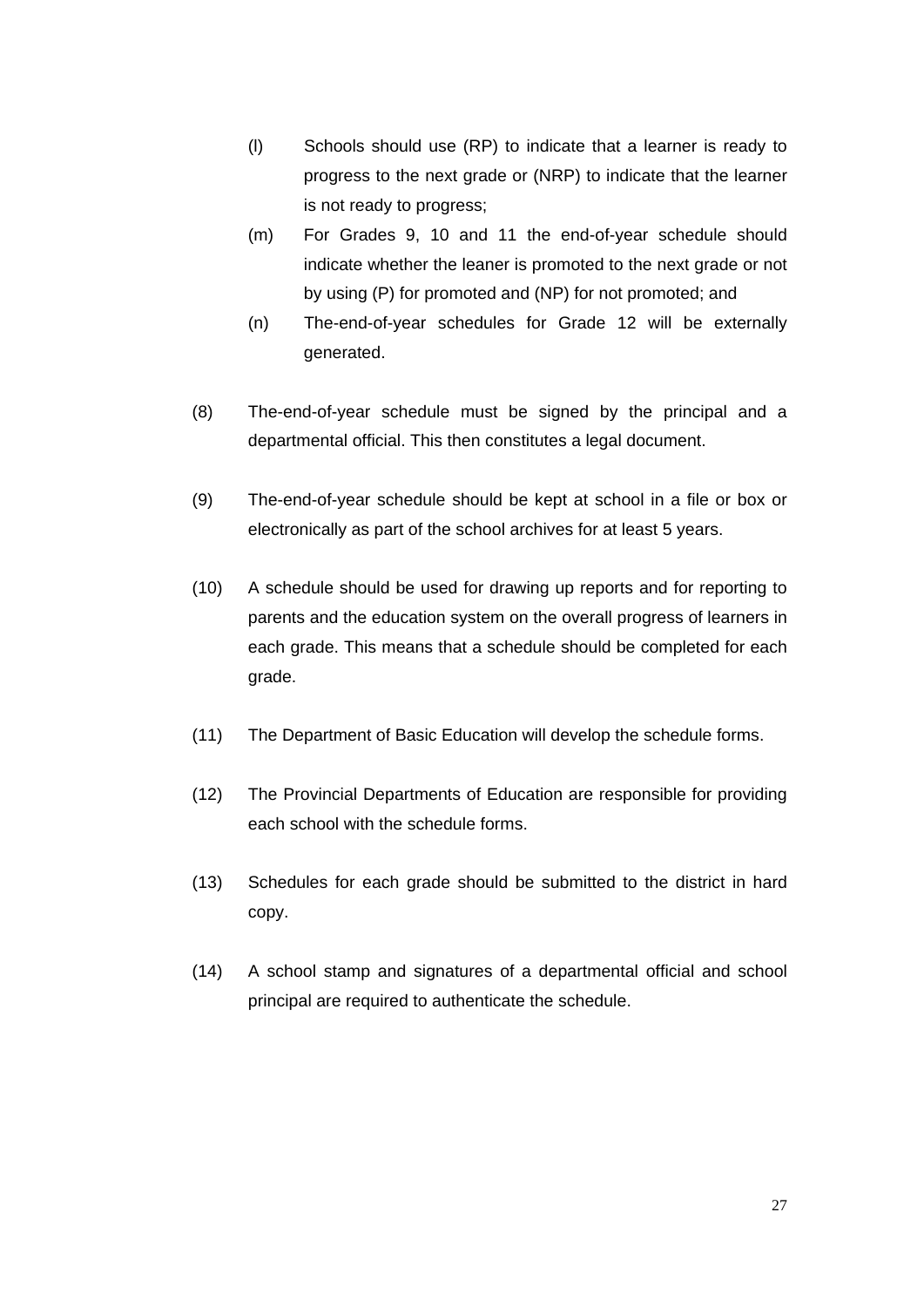### **CHAPTER 8:**

#### **MANAGEMENT OF SCHOOL LEARNER PROFILES**

### **27. LEARNER PROFILE**

A Learner Profile is a continuous record of information that gives a holistic impression of a learner and a learner's progress and performance. It assists the teacher in the next grade or school to understand the learner better and therefore to respond appropriately to the learner.

#### **28. ADMINISTRATION**

- (1) A Learner's Profile should be kept at school and will be moved from one school to the next when the learner moves to a new school.
- (2) The principal of the new/next school must request the Learner's Profile from the previous school within three months of the learner's admittance.
- (3) The Learner Profile for every learner must be safeguarded and should accompany learners throughout their schooling career. The security of the Learner Profiles and the updating of required information rest with the school management.
- (4) The parents and other stakeholders have a right to access and view the Learner Profile on request. However, this should be done in the presence of the school management.
- (5) The Learner Profile is a confidential document and should be treated as such. Under no circumstances should sensitive information such as the health status of the learner be divulged to anyone without the written permission of the parents or guardians.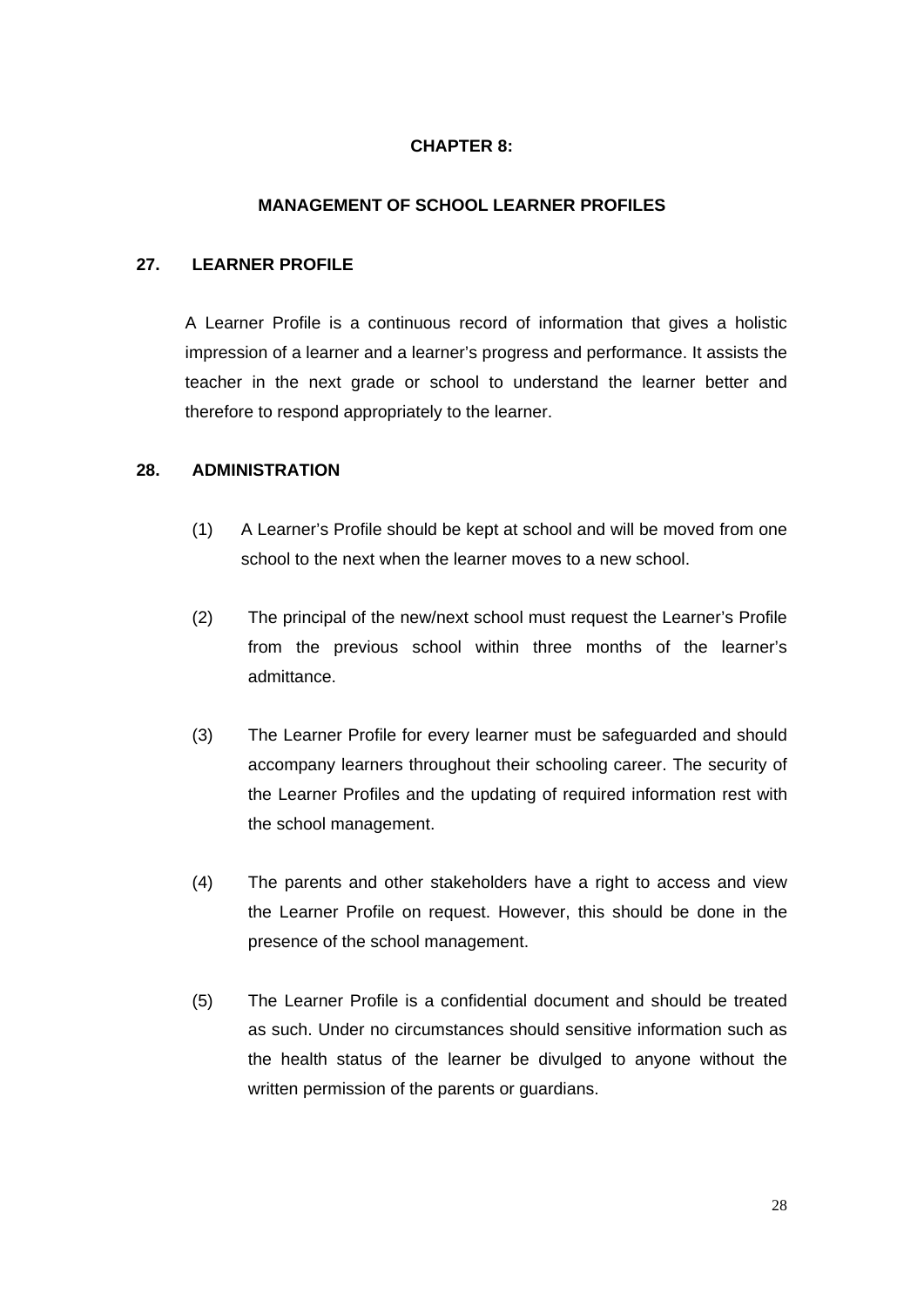- (6) Under no circumstances should the profile be moved from the school unless it is for reasons mentioned in *subparagraph 1*.
- (7) The Provincial Departments of Education are responsible for providing pre-printed files /folders for the Profiles.
- (8) The pre-printed files/folders should be designed such that a Learner Profile includes the following information *(See an example of a profile in Annexure D)*:
	- (a) personal information;
	- (b) medical history;
	- (c) schools attended and record of attendance;
	- (d) participation and achievements in extra-curricular activities;
	- (e) areas needing additional support; and
	- (f) learner performance.
- (9) In cases where the files/folders need repair, the school principal concerned should make a request to the district office for a replacement.
- (10) The compilation of Learner Profiles should be started at Grade R and should continue until the learner completes Grade 12.
- (11) Once the learner has passed Grade 12 or exited the schooling system for any reason whatsoever, the learner profile should be stored in the last school attended for a period of three years whereafter it should be destroyed. If the learner within this specified period re-enters the schooling system to further his or her studies, the provisos stated in *subparagraphs 1 and 3* will apply.
- (12) The Learner Profile replaces all previous continuous record documents that have been used by schools, such as record cards, tutor cards, Edlab cards, etc.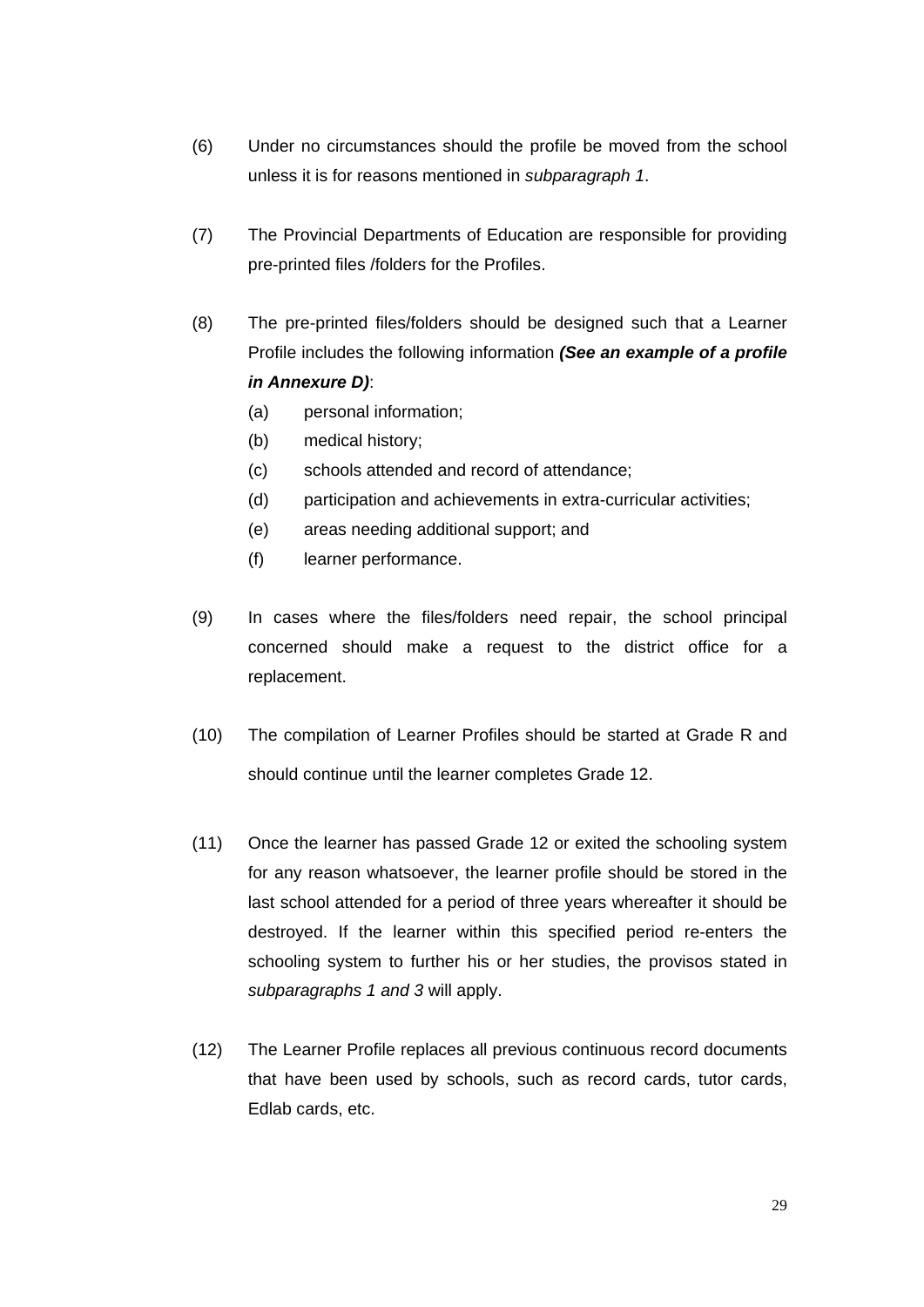#### **ASSESSMENT OF LEARNERS WITH SPECIAL NEEDS**

# **29. ASSESSMENT, PROGRESSION AND RECOGNITION OF COMPETENCE OF LEARNERS WHO EXPERIENCE BARRIERS TO LEARNING**

- (1) The minimum requirements for achieving grades, as spelt out in the *National Curriculum Statement (Grades R – 12)*, may not be compromised. However, within a flexible learner-based and learnerpaced approach to the curriculum, all learners could be enabled to achieve their full potential irrespective of whether or not the end result will be a final certificate.
- (2) There needs to be consistent representation of inclusive assessment practice across all grades. This needs to be dealt with in assessment, recording, reporting and promotion.
- (3) Learners who experience barriers to learning in both ordinary and special schools need to be able to exit school with a recognition of competence.
- (4) The following range of alternate assessments provide a mechanism for learners with the most significant cognitive disabilities, and for other learners who experience barriers to learning who may need alternate ways in which to demonstrate whether they have attained knowledge, concepts and skills. It also provides a mechanism that ensures that these learners are included in an educational accountability system.
- **(5) The three types of alternate assessments are as follows:** 
	- **(a) Alternate Assessments Based on Alternate Attainment of Knowledge (content, concepts and skills)** for learners with a significant cognitive disability. These assessments are based on the grade-level content covered by the general assessment, but at reduced depth, breadth, and complexity. These assessments describe achievement based on what is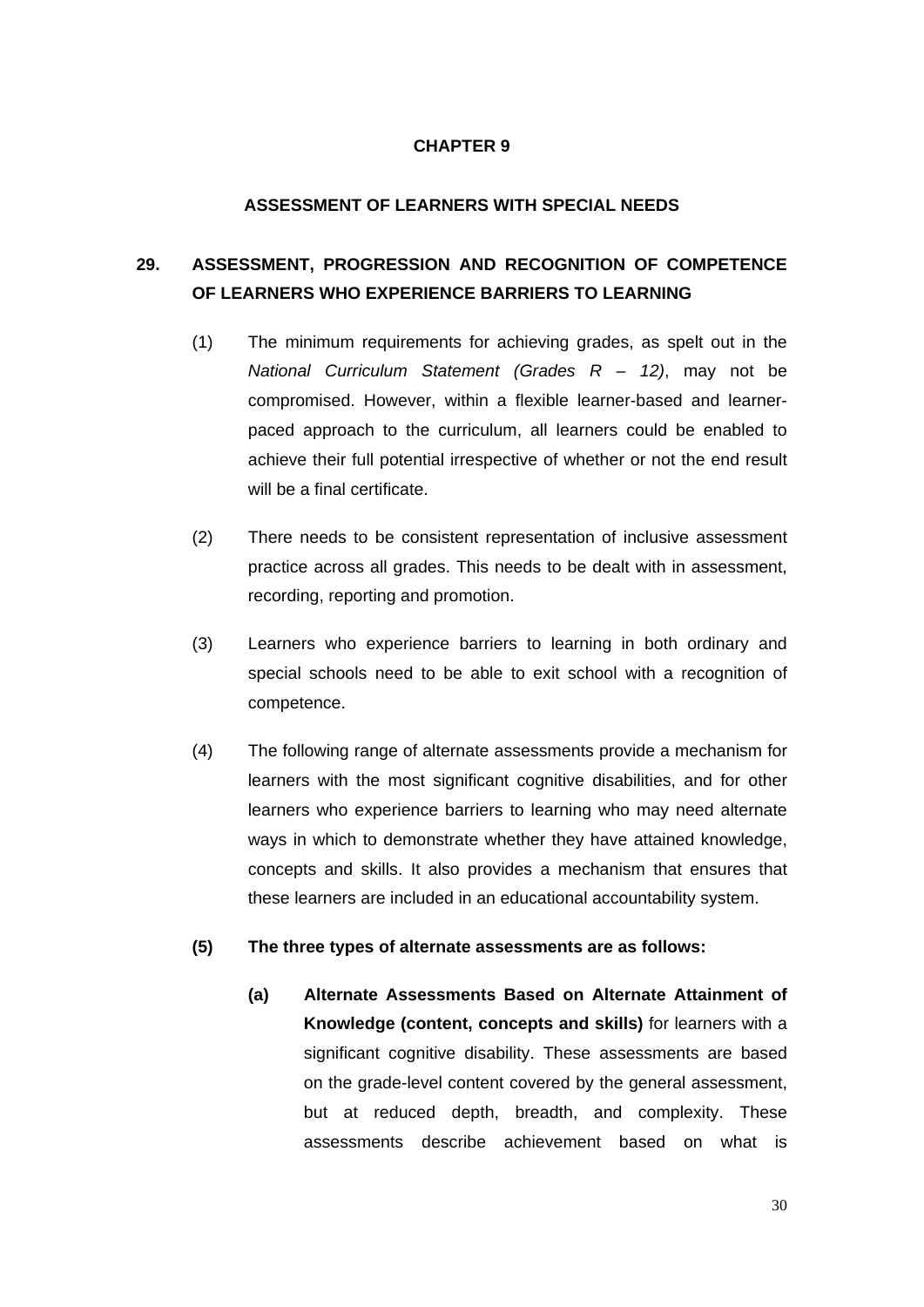determined as a high expectation for these learners. Target learners can include learners with intellectual disability who are currently enrolled in special and ordinary schools.

- **(b) Alternate Assessment Based on Modified Attainment of Knowledge (content, concepts and skills)** for learners with disabilities who are working on grade-level content that is covered in the general assessment. However, because of their disability they may require more time to master the content. These assessments measure a learner's mastery of the gradelevel. Target learners can include learners with moderate intellectual disability, who are deaf, some learners on skills programmes, etc.
- **(c) Alternate Assessments Based on Grade-level Attainment of Knowledge (content, concepts and skills)** for learners with disabilities or learning difficulties who need testing formats or procedures that provide them with equal opportunities to demonstrate their attainment of content which is at the same grade-level as the general assessment. Target learners can include learners who are blind, have communication, physical disabilities, dyslexia or hearing loss.
- (6) All three types of assessment should, where possible be available in ordinary and special schools.
- (7) Every learner should have access to the standard of assessment that is suited for his or her needs. No learner should be disadvantaged by the system in as far as that there will be a lowering of expectations or he or she is not assessed at all. All learners will also have the opportunity to receive a school leaving statement.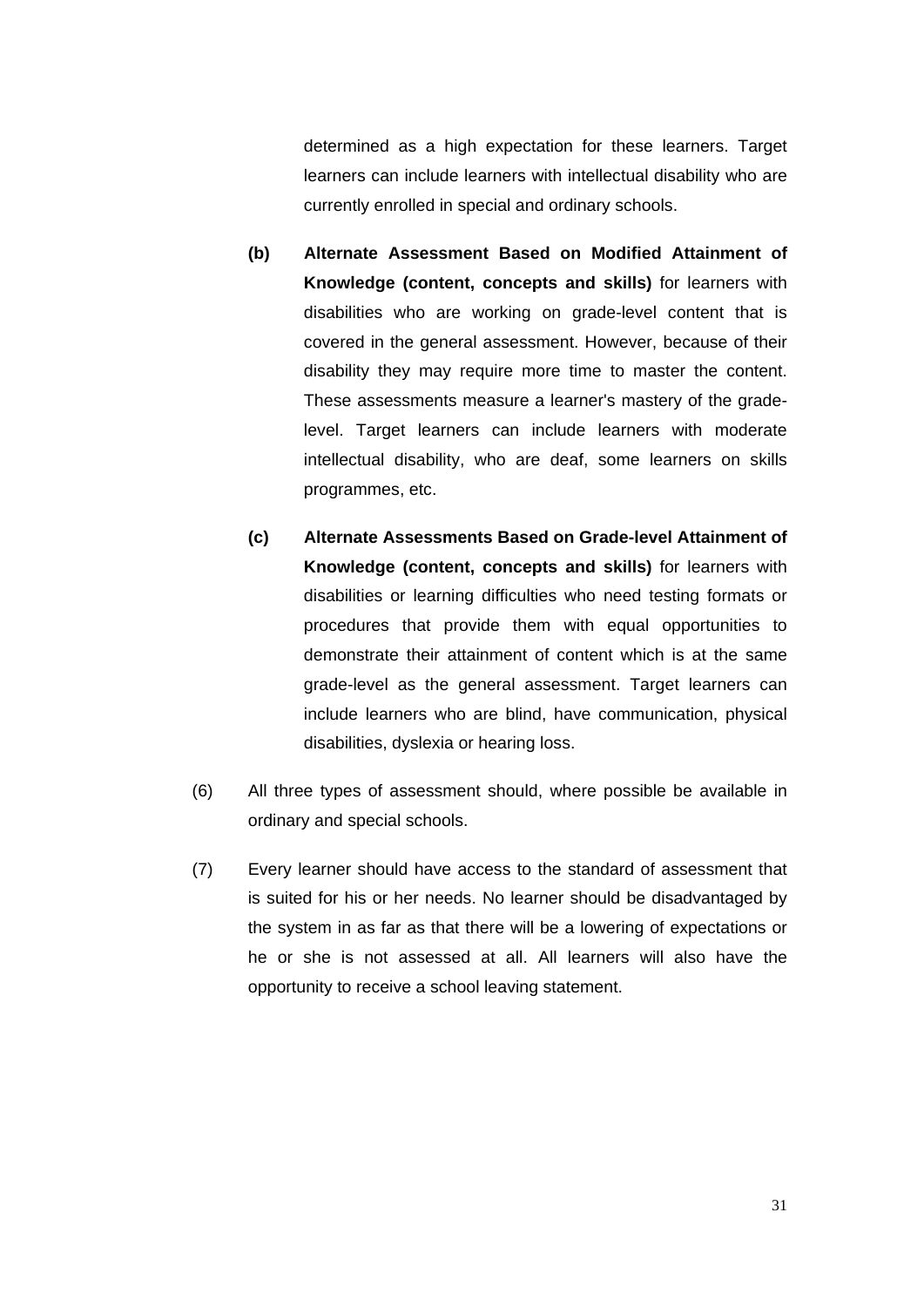#### **REPEAL OF POLICY AND TRANSITIONAL ARRANGEMENTS**

#### **30. REPEAL OF POLICY**

The policy document, *An addendum to the policy document, the National Senior Certificate: A qualification at Level 4 on the National Qualifications Framework (NQF), regarding the National Protocol for Assessment (Grades R – 12)*, promulgated in *Government Notice No.1267* in *Government Gazette No. 29467* of 11 December 2006 is repealed subject to *paragraphs 31* and *32.*

#### **31. TRANSITIONAL ARRANGEMENTS**

- (1) The *status quo* as stipulated in the policy document, *An addendum to the policy document, the National Senior Certificate: A qualification at Level 4 on the National Qualifications Framework (NQF), regarding the National Protocol for Assessment (Grades R – 12)* will be maintained until the implementation of the *National Curriculum Statement Grades R – 12*, which comprises:
	- (a) Curriculum and Assessment Policy Statements for all approved subjects listed in this document;
	- (b) The policy document, *National policy pertaining to the programme and promotion requirements of the National Curriculum Statement Grades R – 12*; and
	- (c) The policy document, *National Protocol for Assessment Grades R – 12.*
- (2) The Minister of Basic Education may in terms of *Sections 3(4)(l) and 7* of the *National Education Policy Act, 1996 (Act No. 27 of 1996),* amend the transitional arrangements. Such amendments to the transitional arrangements may be regulated in terms of S*ection 61* of the *South African Schools Act, 1996 (Act. No. 84 of 1996).*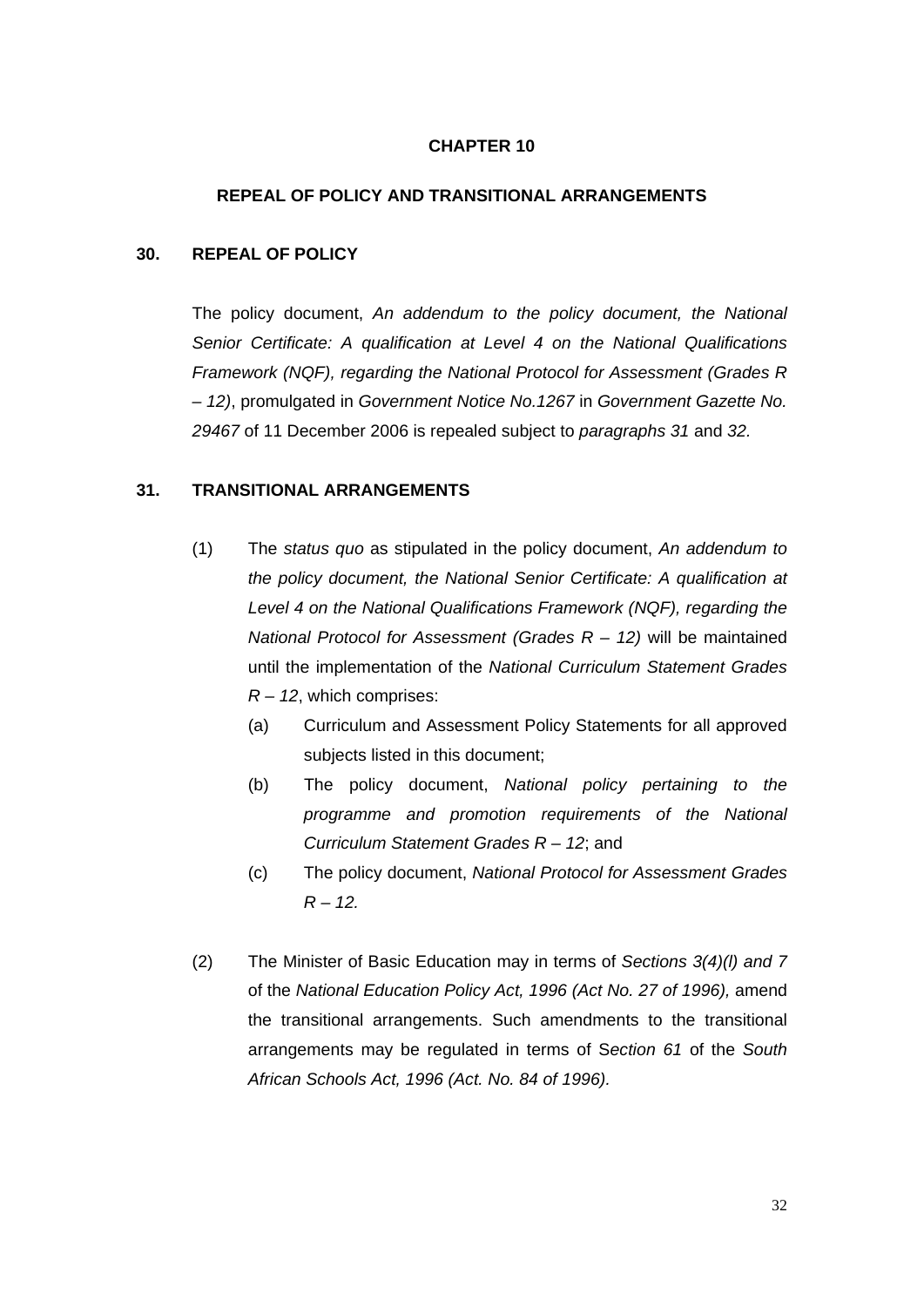### **32. SHORT TITLE AND COMMENCEMENT**

This Policy may be cited as the *National Protocol for Assessment Grades R – 12* and will commence on the day of its promulgation in the *Government Gazette* and becomes effective from:

- (1) January 2012 in Grades  $R 3$  and Grade 10;
- (2) January 2013 in Grades  $4 6$  and Grade 11; and
- (3) January 2014 in Grades  $7 9$  and Grade 12.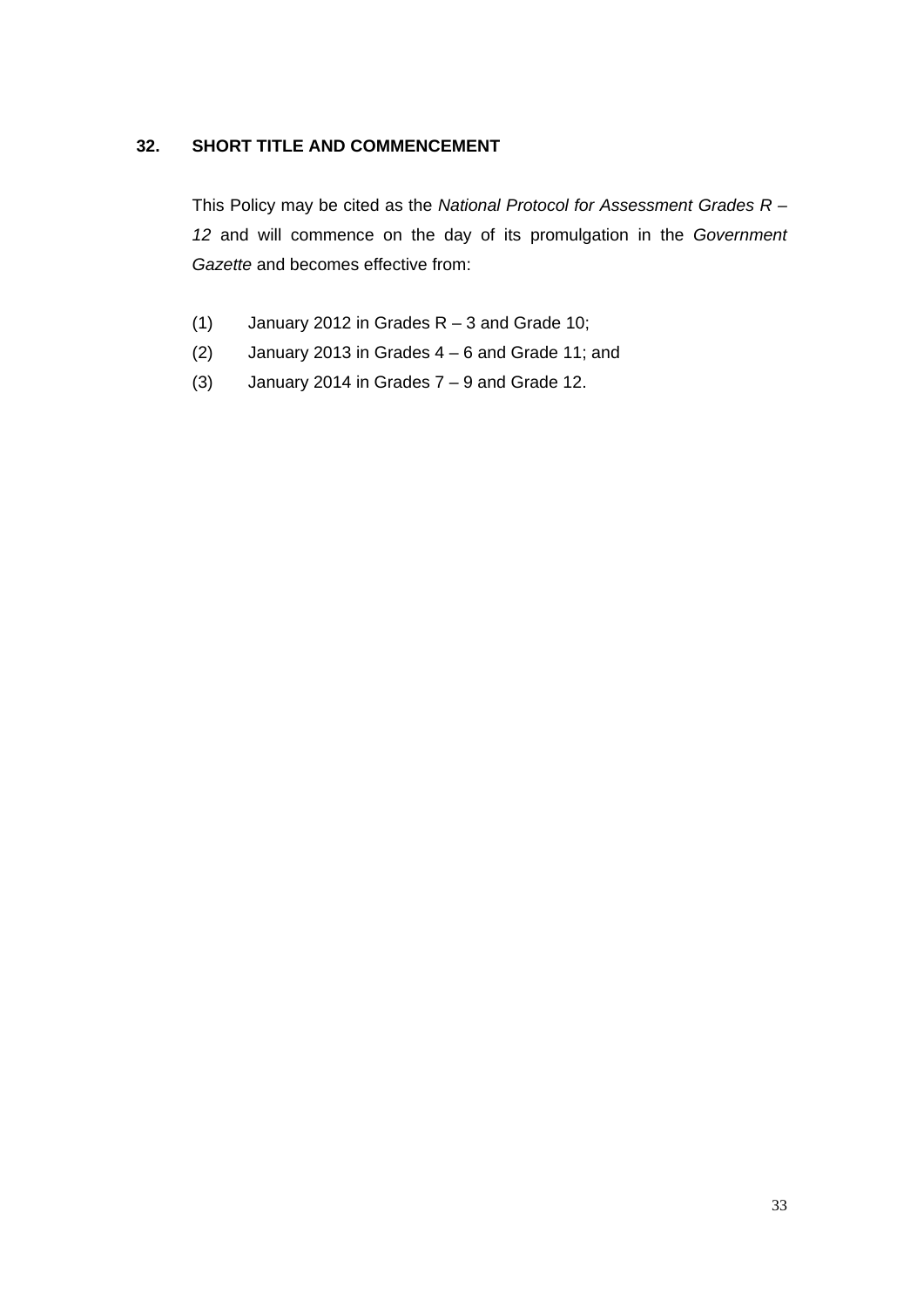### **ANNEXURE A**

### **EXAMPLE OF A RECORD SHEET FOR GRADES 10-12**

| SUBJECT:                  | $\overline{\phantom{a}}$ CLASS: $\overline{\phantom{a}}$<br>GRADE: |  |              |  |       |  |  |              |       |  |              |       |               |       |              |
|---------------------------|--------------------------------------------------------------------|--|--------------|--|-------|--|--|--------------|-------|--|--------------|-------|---------------|-------|--------------|
|                           |                                                                    |  | <b>TERM1</b> |  |       |  |  | <b>TERM2</b> |       |  | <b>TERM3</b> |       | <b>TERM 4</b> |       |              |
| <b>NAME OF TASK</b>       |                                                                    |  |              |  |       |  |  |              |       |  |              |       |               |       | <b>Final</b> |
| <b>DATE OF ASSESSMENT</b> |                                                                    |  |              |  | Total |  |  |              | Total |  |              | Total |               | Total | <b>Mark</b>  |
| <b>LEARNERS' NAMES</b>    | <b>Maks</b><br><b>Mark</b>                                         |  |              |  |       |  |  |              |       |  |              |       |               |       | 400          |
| $\overline{1}$            |                                                                    |  |              |  |       |  |  |              |       |  |              |       |               |       |              |
| $\frac{2}{3}$             |                                                                    |  |              |  |       |  |  |              |       |  |              |       |               |       |              |
|                           |                                                                    |  |              |  |       |  |  |              |       |  |              |       |               |       |              |
| $\frac{4}{5}$             |                                                                    |  |              |  |       |  |  |              |       |  |              |       |               |       |              |
|                           |                                                                    |  |              |  |       |  |  |              |       |  |              |       |               |       |              |
| $\frac{6}{7}$             |                                                                    |  |              |  |       |  |  |              |       |  |              |       |               |       |              |
| $\overline{8}$            |                                                                    |  |              |  |       |  |  |              |       |  |              |       |               |       |              |
| $\overline{9}$            |                                                                    |  |              |  |       |  |  |              |       |  |              |       |               |       |              |
| 10                        |                                                                    |  |              |  |       |  |  |              |       |  |              |       |               |       |              |
| 11                        |                                                                    |  |              |  |       |  |  |              |       |  |              |       |               |       |              |
| 12                        |                                                                    |  |              |  |       |  |  |              |       |  |              |       |               |       |              |
| 13                        |                                                                    |  |              |  |       |  |  |              |       |  |              |       |               |       |              |
|                           |                                                                    |  |              |  |       |  |  |              |       |  |              |       |               |       |              |
| $\frac{14}{15}$           |                                                                    |  |              |  |       |  |  |              |       |  |              |       |               |       |              |
| 16                        |                                                                    |  |              |  |       |  |  |              |       |  |              |       |               |       |              |
| 17                        |                                                                    |  |              |  |       |  |  |              |       |  |              |       |               |       |              |
| 18                        |                                                                    |  |              |  |       |  |  |              |       |  |              |       |               |       |              |
| 19                        |                                                                    |  |              |  |       |  |  |              |       |  |              |       |               |       |              |
| $\frac{20}{21}$           |                                                                    |  |              |  |       |  |  |              |       |  |              |       |               |       |              |
|                           |                                                                    |  |              |  |       |  |  |              |       |  |              |       |               |       |              |
| 22                        |                                                                    |  |              |  |       |  |  |              |       |  |              |       |               |       |              |
| 23                        |                                                                    |  |              |  |       |  |  |              |       |  |              |       |               |       |              |
| $\frac{24}{25}$           |                                                                    |  |              |  |       |  |  |              |       |  |              |       |               |       |              |
|                           |                                                                    |  |              |  |       |  |  |              |       |  |              |       |               |       |              |

NOTE: Subjects which include a Practical or Performance Assessment Task (PAT) can include an extra column to record learner performance in such tasks. Language teachers would need to add 2-3 columns per term.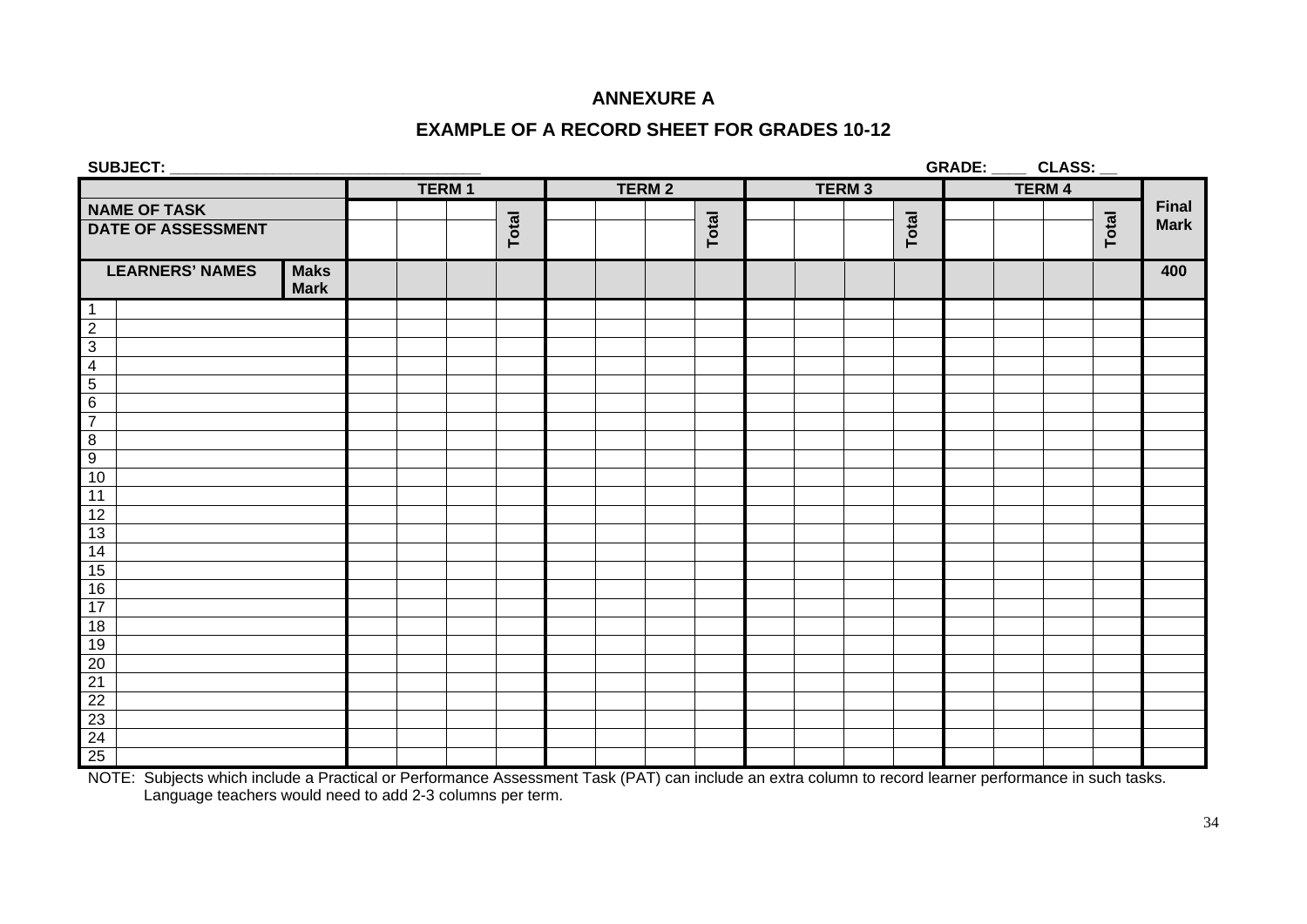### **ANNEXURE B**

### **EXAMPLE OF A REPORT CARD FOR GRADES 10-12**

**NAME OF SCHOOL** 

**YEAR TERM** 

**Name of learner: \_\_\_\_\_\_\_\_\_\_\_\_\_\_\_\_\_\_\_\_\_\_\_\_\_\_\_\_\_\_\_\_\_\_\_\_ Grade: \_\_\_\_\_\_ Class: \_\_\_\_** 

**Date of birth: \_\_\_\_\_\_\_\_\_\_\_\_\_\_\_\_\_\_\_** 

| <b>SUBJECT</b>                           | <b>TERM1</b> | <b>TERM2</b> | <b>TERM3</b> | <b>TERM4</b> |
|------------------------------------------|--------------|--------------|--------------|--------------|
|                                          | %            | $\%$         | $\%$         | $\%$         |
| Language 1: Home Language - State        |              |              |              |              |
| Language                                 |              |              |              |              |
| Language 2: State level - State Language |              |              |              |              |
| <b>Life Orientation</b>                  |              |              |              |              |
| Mathematics / Mathematical Literacy      |              |              |              |              |
| Subject 1                                |              |              |              |              |
| Subject 2                                |              |              |              |              |
| Subject 3                                |              |              |              |              |
| Days absent                              |              |              |              |              |

| <b>Comments:</b> |       |                  |
|------------------|-------|------------------|
|                  |       |                  |
|                  |       |                  |
|                  |       |                  |
|                  |       |                  |
|                  |       |                  |
|                  |       |                  |
| Signatures:      | Date: | <b>Comments:</b> |
|                  |       |                  |
|                  |       |                  |
|                  |       |                  |
| Parent-          |       |                  |

| <b>RATING</b> | <b>DESCRIPTION OF</b>   | <b>PERCENTAGE</b> |
|---------------|-------------------------|-------------------|
| <b>CODE</b>   | <b>COMPETENCE</b>       |                   |
|               | Outstanding achievement | $80 - 100$        |
|               | Meritorious achievement | $70 - 79$         |
| 5             | Substantial achievement | $60 - 69$         |
|               | Adequate achievement    | $50 - 59$         |
| 3             | Moderate achievement    | $40 - 49$         |
|               | Elementary achievement  | $30 - 39$         |
|               | Not achieved            | $0 - 29$          |

**SCHOOL** STAMP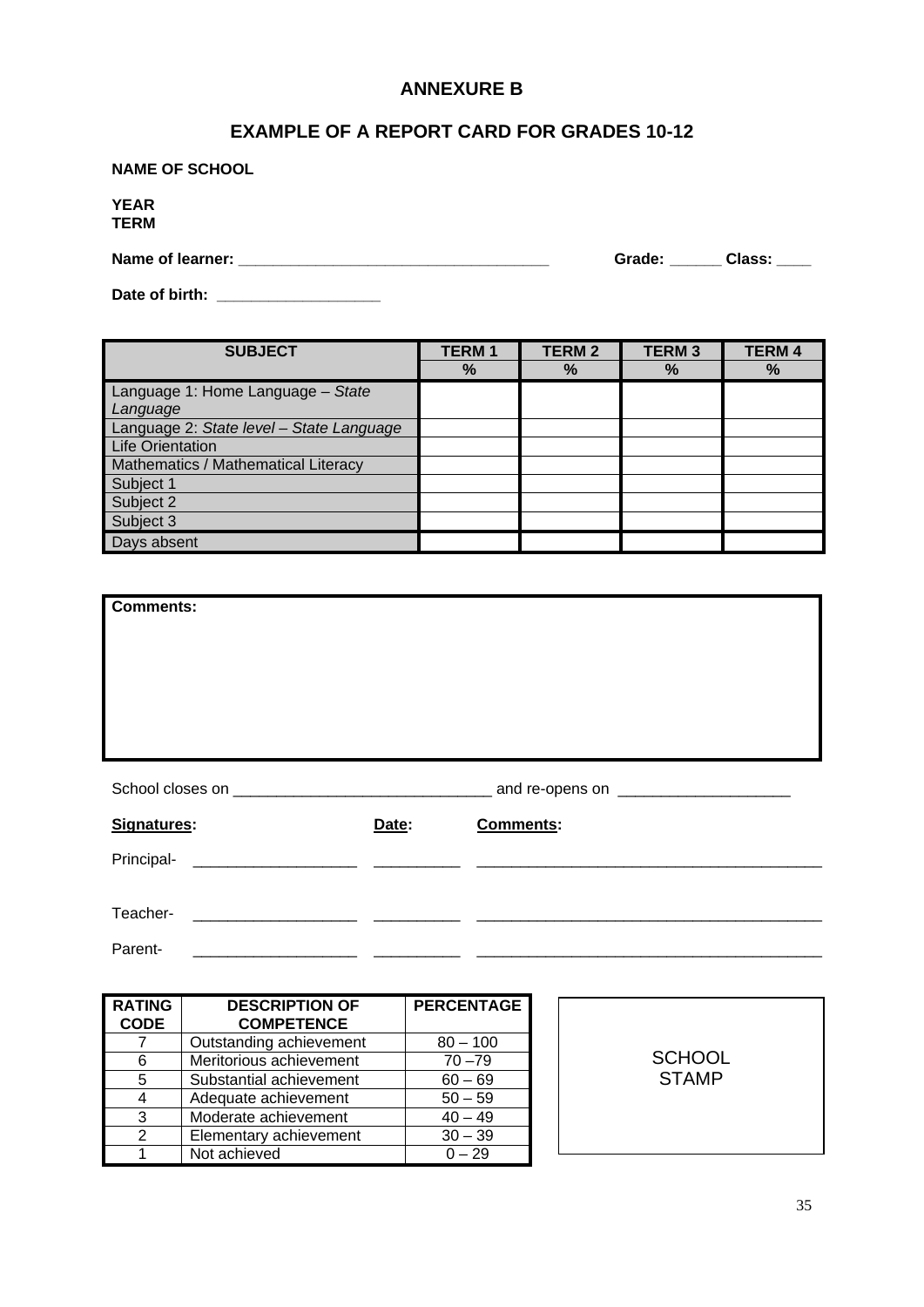### **ANNEXURE C**

### **EXAMPLE OF A PROMOTION SCHEDULE FOR GRADES 10-12**

### **Name of school: \_\_\_\_\_\_\_\_\_\_\_\_\_\_\_\_\_\_\_\_\_\_\_\_\_\_\_\_\_\_\_\_\_\_ District: \_\_\_\_\_\_\_\_\_\_\_\_\_\_\_\_\_\_\_\_\_\_\_\_\_\_\_\_\_**

|        |                  |                                                                          |               |               |                          | Learner's Performance |                |                    |                       |                  |           |           |           |                                               |         |
|--------|------------------|--------------------------------------------------------------------------|---------------|---------------|--------------------------|-----------------------|----------------|--------------------|-----------------------|------------------|-----------|-----------|-----------|-----------------------------------------------|---------|
| Number | Admission number | Surname and first names<br>(Learners in alphabetical order per<br>grade) | Male / Female | Date of Birth | Number of years in grade | Home Language         | Other Language | <b>Mathematics</b> | Mathematical Literacy | Life Orientation | Subject 1 | Subject 2 | Subject 3 | Promotion:<br>P- promoted<br>NP- not promoted | Remarks |
|        |                  |                                                                          |               |               |                          |                       |                |                    |                       |                  |           |           |           |                                               |         |
|        |                  |                                                                          |               |               |                          |                       |                |                    |                       |                  |           |           |           |                                               |         |
|        |                  |                                                                          |               |               |                          |                       |                |                    |                       |                  |           |           |           |                                               |         |
|        |                  |                                                                          |               |               |                          |                       |                |                    |                       |                  |           |           |           |                                               |         |
|        |                  |                                                                          |               |               |                          |                       |                |                    |                       |                  |           |           |           |                                               |         |
|        |                  |                                                                          |               |               |                          |                       |                |                    |                       |                  |           |           |           |                                               |         |
|        |                  |                                                                          |               |               |                          |                       |                |                    |                       |                  |           |           |           |                                               |         |
|        |                  |                                                                          |               |               |                          |                       |                |                    |                       |                  |           |           |           |                                               |         |
|        |                  |                                                                          |               |               |                          |                       |                |                    |                       |                  |           |           |           |                                               |         |
|        |                  |                                                                          |               |               |                          |                       |                |                    |                       |                  |           |           |           |                                               |         |
|        |                  |                                                                          |               |               |                          |                       |                |                    |                       |                  |           |           |           |                                               |         |
|        |                  |                                                                          |               |               |                          |                       |                |                    |                       |                  |           |           |           |                                               |         |
|        |                  | Number placed in next grade: _________________                           |               |               |                          |                       |                |                    |                       |                  |           |           |           |                                               |         |
|        |                  |                                                                          |               |               |                          |                       |                |                    |                       |                  |           |           |           |                                               |         |
|        |                  | <b>Principal:</b>                                                        |               |               |                          |                       |                |                    |                       |                  |           |           |           |                                               | Date:   |

**Approved: School Management Developer: \_\_\_\_\_\_\_\_\_\_\_\_\_\_\_\_\_\_\_\_\_\_\_\_\_\_\_\_\_\_\_\_\_\_\_\_ Date: \_\_\_\_\_\_\_\_\_\_\_\_\_\_\_\_**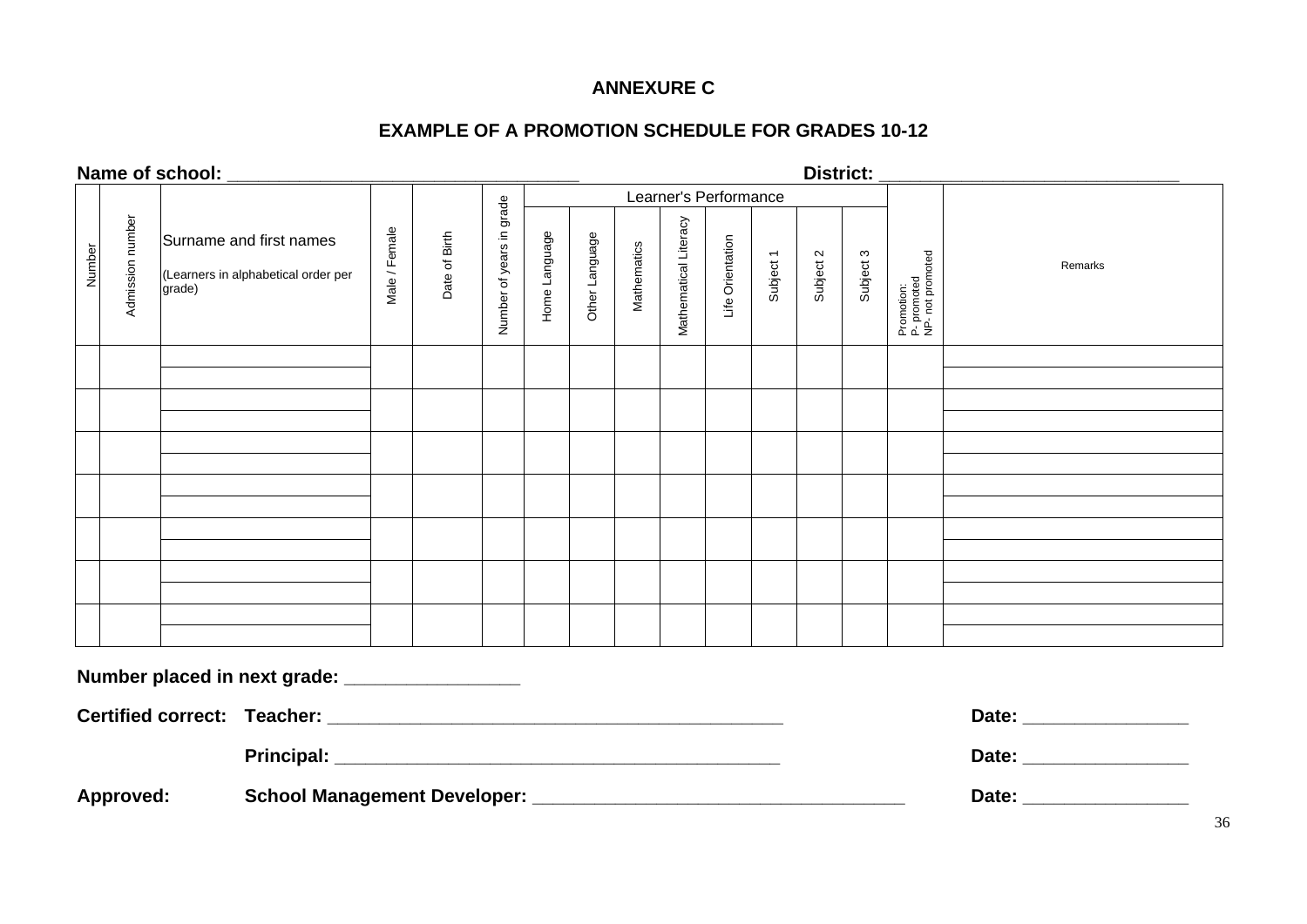### **ANNEXURE D**

**LP**

### **EXAMPLE OF A LEARNER'S PROFILE**

**LEARNER PROFILE GRADES R – 12**  *CONFIDENTIAL*

*ADMISSION NUMBER* 

### *\_\_\_\_\_\_\_\_\_\_\_\_\_*  **Please complete**

 **in PENCIL** 

**-** This is a legal document and information may not be removed. It must be made available by the principal of the school from which the learner has been transferred once the transfer document has been issued, to the principal of the school to which the learner moves. It should be posted or personally and officially handed over to the receiving principal and not given to the learner's parents / guardian (of the learner)

- This profile must be completed in print at least annually by the register teacher and no Tippex may be used.

- When information is included in the area marked by an asterisk (\*), the teacher should complete the Support Needs Assessment Form of the Strategy on Screening, Identification, Assessment and Support (SIAS).

| <b>Lurits</b>                                       |  |   |                                                     |  |   |                                                     |  |  |   |                                                     |  |  |
|-----------------------------------------------------|--|---|-----------------------------------------------------|--|---|-----------------------------------------------------|--|--|---|-----------------------------------------------------|--|--|
| NO.                                                 |  |   |                                                     |  |   |                                                     |  |  |   |                                                     |  |  |
|                                                     |  |   |                                                     |  |   |                                                     |  |  |   |                                                     |  |  |
|                                                     |  |   |                                                     |  |   |                                                     |  |  |   |                                                     |  |  |
| <b>FOUNDATION PHASE</b>                             |  |   | INTERMEDIATE PHASE                                  |  |   | <b>SENIOR PHASE</b>                                 |  |  |   | <b>FET PHASE</b>                                    |  |  |
| Photo must be attached at the<br>beginning of phase |  |   | Photo must be attached at the<br>beginning of phase |  |   | Photo must be attached at the<br>beginning of phase |  |  |   | Photo must be attached at the<br>beginning of phase |  |  |
| .                                                   |  | . |                                                     |  | . |                                                     |  |  | . |                                                     |  |  |
|                                                     |  |   |                                                     |  |   |                                                     |  |  |   |                                                     |  |  |

**PERSONAL INFORMATION** *(Please use BLACK ink and update if there are changes)*

| Surname                                                                                      |                       |       |                |               |       |        |              |                  |              |              |
|----------------------------------------------------------------------------------------------|-----------------------|-------|----------------|---------------|-------|--------|--------------|------------------|--------------|--------------|
| <b>Names</b>                                                                                 |                       |       |                |               |       |        |              |                  |              |              |
| Name by which learner is<br>called                                                           |                       |       |                |               |       |        |              | Home<br>language |              |              |
| ID number (birth certificate)                                                                |                       |       |                |               |       |        |              | Sex (M/F)        |              |              |
| Number of children in household or family                                                    |                       |       |                |               |       |        |              |                  |              |              |
| Position in family (Indicate with X)                                                         |                       |       | Only child     | First child   |       |        | Second child | Third child      | Fourth child | Fifth / more |
| Religion                                                                                     | African               | Bahai | <b>Buddist</b> | Christia<br>n | Hindu | Jewish | Islam        | Other            |              |              |
|                                                                                              | * Disability (if any) |       |                |               |       |        |              |                  |              |              |
| * Type of social grant (e.g. foster care, care dependency grant, child<br>support grant etc) |                       |       |                |               |       |        |              |                  |              |              |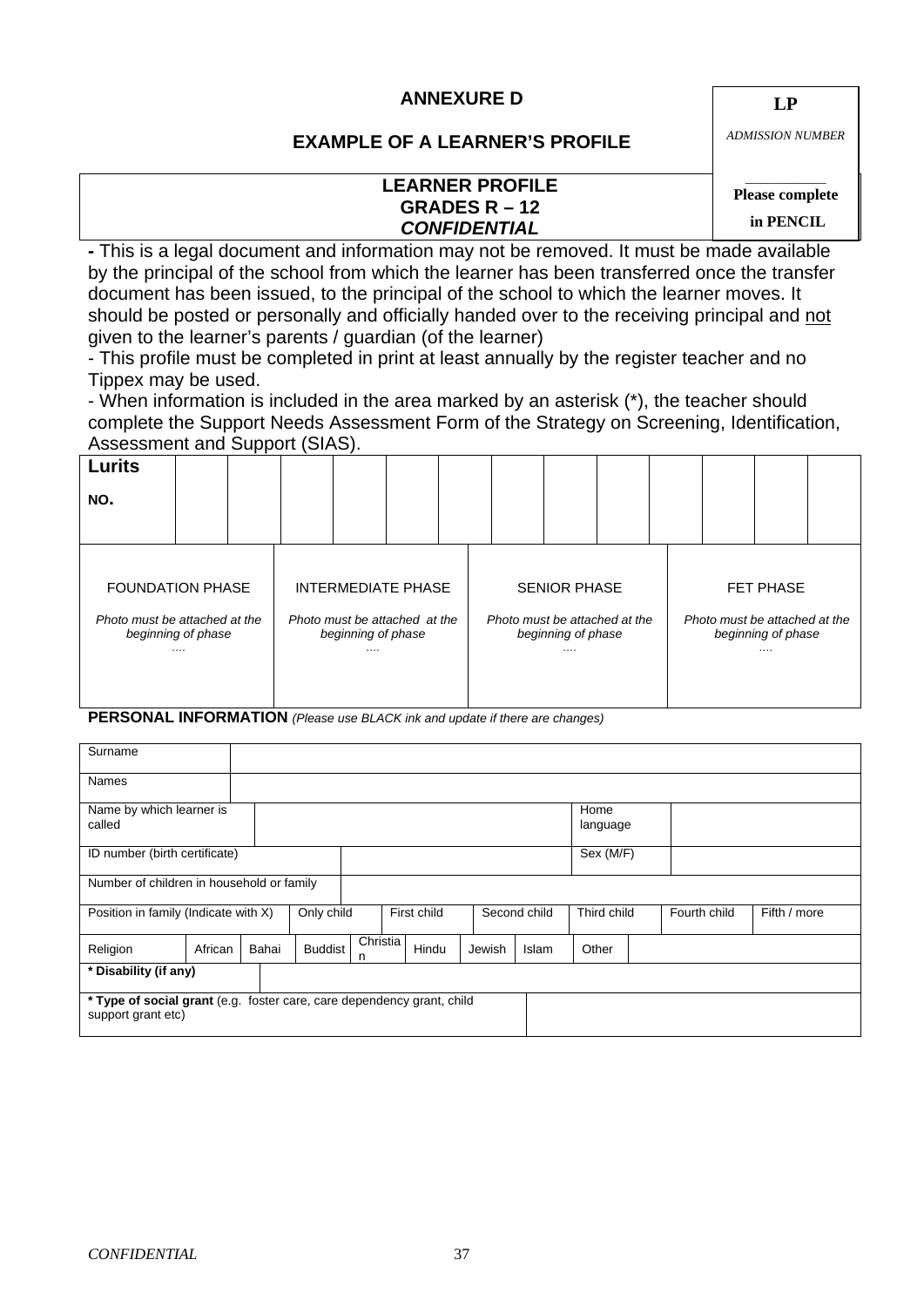### **MEDICAL INFORMATION** *(Please use a PENCIL and update when there is change, except for allergies)*

| Family doctor / Clinic                                                                  |  |  |                   |           |                  | Contact no |                     |  |
|-----------------------------------------------------------------------------------------|--|--|-------------------|-----------|------------------|------------|---------------------|--|
| Allergies (indicate in RED)                                                             |  |  |                   |           |                  |            | Chronic illness     |  |
| Name of Medical Aid                                                                     |  |  |                   |           |                  |            | Medical Aid no      |  |
| Name of principal member (Medical<br>Aid) /                                             |  |  |                   |           |                  |            |                     |  |
| Contact person (not parent or guardian) in case of<br>emergency                         |  |  |                   |           |                  | Contact no |                     |  |
| Road to Health Card shown?<br>Yes<br>Ja                                                 |  |  | Yes<br><b>Nee</b> |           | Number<br>Nommer |            |                     |  |
| *Any indication of problems with regard to                                              |  |  |                   |           |                  |            | *Remark(s) if "YES" |  |
| Child's growth progress                                                                 |  |  | Yes               | <b>No</b> |                  |            |                     |  |
| Prenatal / postnatal information                                                        |  |  | Yes               | <b>No</b> |                  |            |                     |  |
| Immunisation record (birth to 5 years)                                                  |  |  | Yes               | <b>No</b> |                  |            |                     |  |
| Visual / hearing / height / weight / speech / physical /<br>locomotor screening results |  |  | Yes               | <b>No</b> |                  |            |                     |  |
| Hospital admissions                                                                     |  |  | Yes               | No.       |                  |            |                     |  |
| Any developmental problems in the "In need of special care"<br>section?                 |  |  | Yes               | <b>No</b> |                  |            |                     |  |
| Any chronic condition?                                                                  |  |  | Yes               | <b>No</b> |                  |            |                     |  |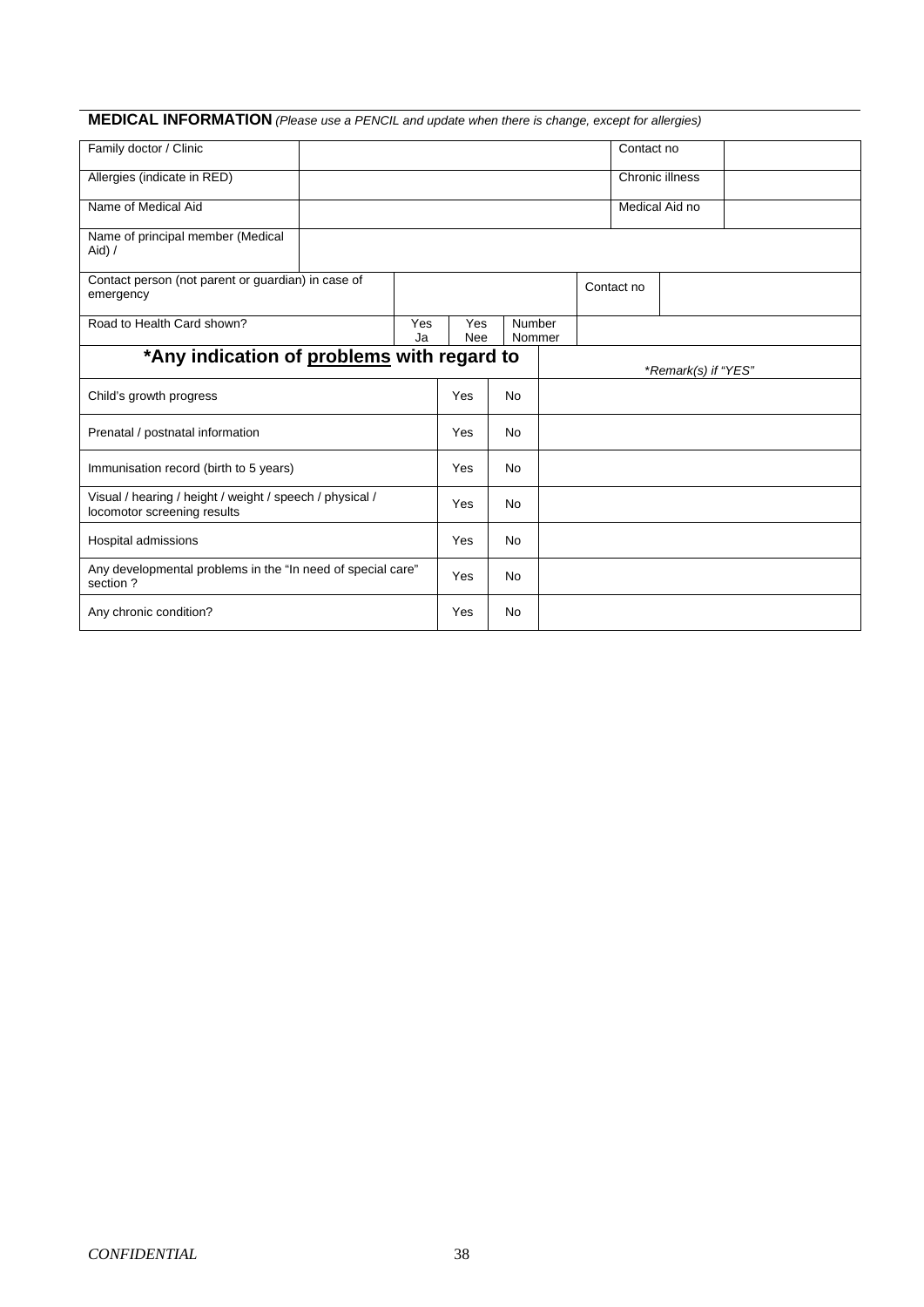#### **INFORMATION REGARDING PARENT(S) OR GUARDIANS** *(Please use a PENCIL and update if there are changes*

|                    | Father | Mother | Guardian |
|--------------------|--------|--------|----------|
| Surname & Initials |        |        |          |
| Occupation         |        |        |          |
| Physical address   |        |        |          |
| Postal address     |        |        |          |
| City / Town        |        |        |          |
| Telephone (home)   |        |        |          |
| Telephone (work)   |        |        |          |
| Cellphone          |        |        |          |
| Email address      |        |        |          |

#### **PERSON(S) WITH WHOM THE LEARNER LIVES (WITH)** *(Fill in only when this is different from parents mentioned above)*

| Surname & initials | <b>ID Number</b> |  |
|--------------------|------------------|--|
| Contact details    | Relationship     |  |

#### **PERSONS AUTHORISED TO COLLECT THE LEARNER FROM SCHOOL**

| Surname & initials | <b>ID Number</b> |  |
|--------------------|------------------|--|
| Contact details    | Relationship     |  |

#### **\* EARLY INTERVENTION SERVICES RENDERED**

(All services related to barriers to learning e g poverty, health, disability, social assistance)

| $0 - 5$ year | Area of need | Services and interventions received |
|--------------|--------------|-------------------------------------|
|              |              |                                     |
|              |              |                                     |
|              |              |                                     |
|              |              |                                     |
|              |              |                                     |
|              |              |                                     |

#### **SCHOOLS ATTENDED (Grade R included)** *(Use a BLACK PEN and update annually if (when) there are changes)*

| Name of school | <b>EMIS</b> no | <b>LOLT</b> | <b>Admission</b> |    | <b>Departure</b> |    |  |
|----------------|----------------|-------------|------------------|----|------------------|----|--|
|                |                |             | Date             | Gr | Date             | Gr |  |
|                |                |             |                  |    |                  |    |  |
|                |                |             |                  |    |                  |    |  |
|                |                |             |                  |    |                  |    |  |
|                |                |             |                  |    |                  |    |  |
|                |                |             |                  |    |                  |    |  |
|                |                |             |                  |    |                  |    |  |
|                |                |             |                  |    |                  |    |  |
|                |                |             |                  |    |                  |    |  |
|                |                |             |                  |    |                  |    |  |
|                |                |             |                  |    |                  |    |  |
|                |                |             |                  |    |                  |    |  |
|                |                |             |                  |    |                  |    |  |
|                |                |             |                  |    |                  |    |  |
|                |                |             |                  |    |                  |    |  |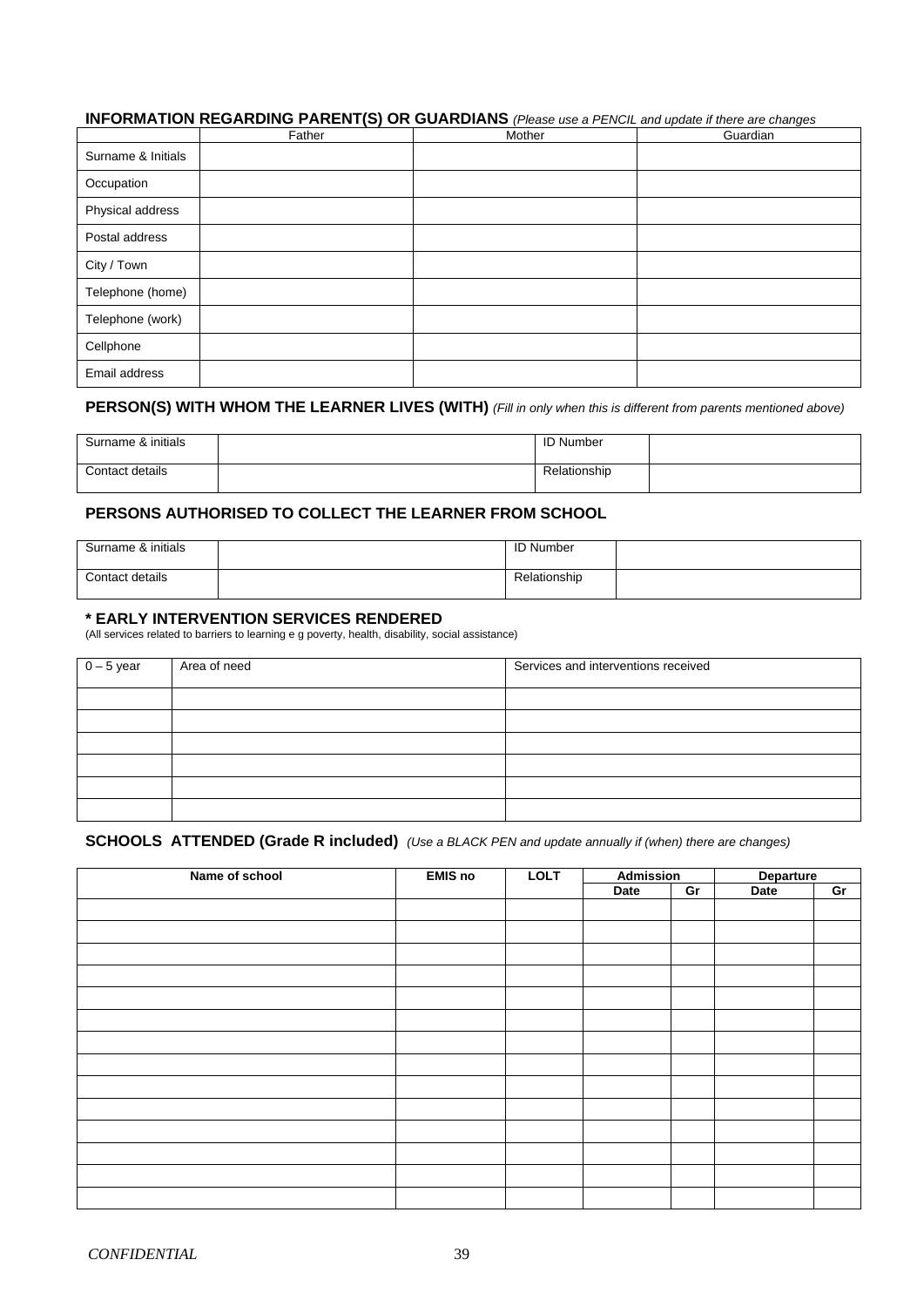|       |    |                                       | communication - detailed reports may be included in the profile) Please use a BLACK PEN                         |                      |                    |
|-------|----|---------------------------------------|-----------------------------------------------------------------------------------------------------------------|----------------------|--------------------|
| MM/YY | Gr | Area of need                          | Nature of support                                                                                               |                      | <b>Review Date</b> |
|       |    |                                       |                                                                                                                 |                      |                    |
|       |    |                                       |                                                                                                                 |                      |                    |
|       |    |                                       |                                                                                                                 |                      |                    |
|       |    |                                       |                                                                                                                 |                      |                    |
|       |    |                                       |                                                                                                                 |                      |                    |
|       |    |                                       |                                                                                                                 |                      |                    |
|       |    |                                       |                                                                                                                 |                      |                    |
|       |    |                                       |                                                                                                                 |                      |                    |
|       |    |                                       |                                                                                                                 |                      |                    |
|       |    |                                       |                                                                                                                 |                      |                    |
|       |    |                                       |                                                                                                                 |                      |                    |
|       |    |                                       |                                                                                                                 |                      |                    |
|       |    |                                       |                                                                                                                 |                      |                    |
|       |    |                                       |                                                                                                                 |                      |                    |
|       |    |                                       |                                                                                                                 |                      |                    |
|       |    |                                       |                                                                                                                 |                      |                    |
|       |    |                                       |                                                                                                                 |                      |                    |
|       |    |                                       |                                                                                                                 |                      |                    |
|       |    | required for Life Orientation in FET) | PARTICIPATION IN EXTRA (CO)-CURRICULAR ACTIVITIES (School, as well as non school related - include certificates |                      |                    |
| Year  | Gr | Activity                              | Certificate                                                                                                     | Organisation / other |                    |
|       |    |                                       |                                                                                                                 |                      |                    |
|       |    |                                       |                                                                                                                 |                      |                    |
|       |    |                                       |                                                                                                                 |                      |                    |
|       |    |                                       |                                                                                                                 |                      |                    |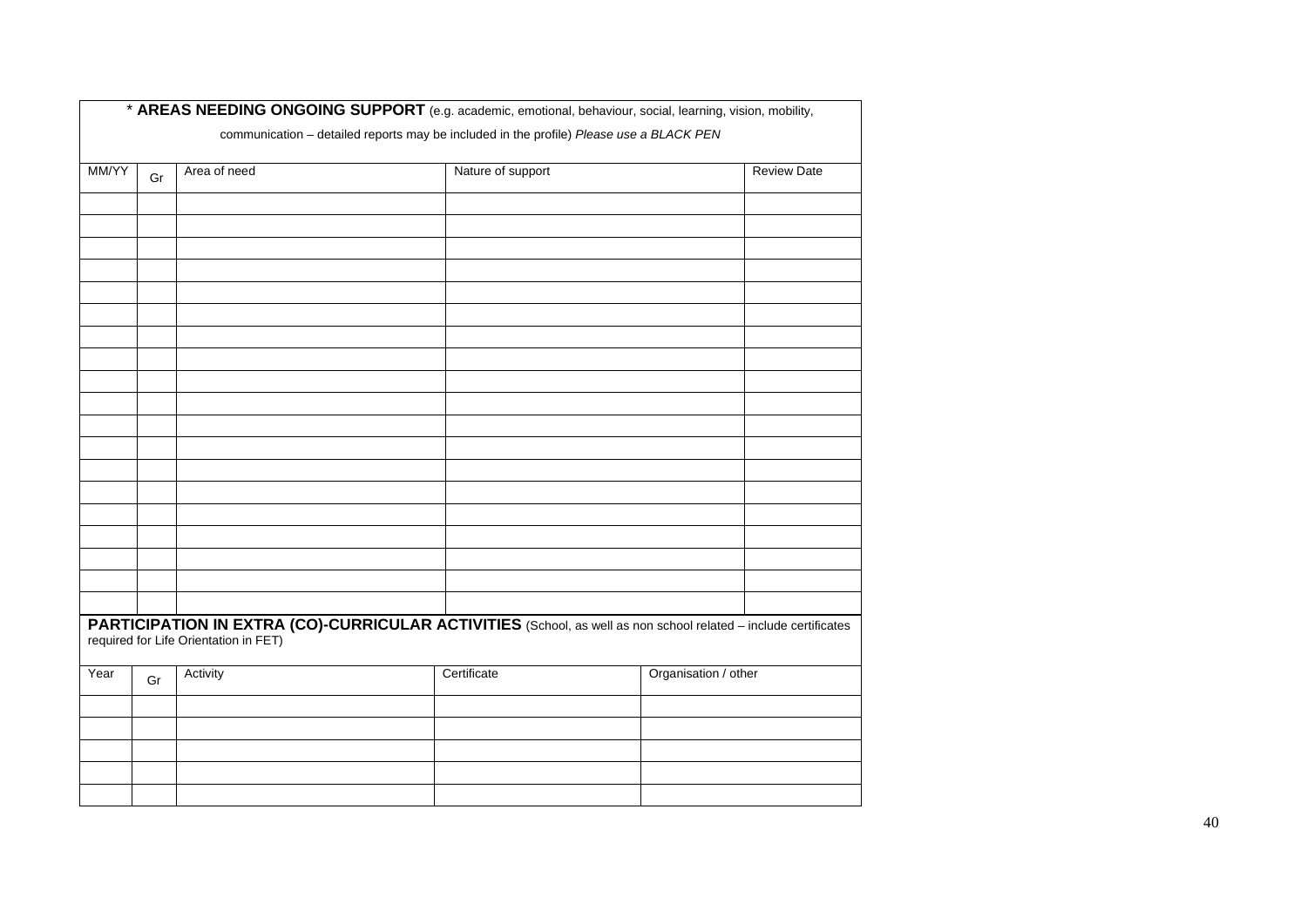|      | ACHIEVEMENTS - e.g. Academic, arts & culture, sport etc (Please use a BLACK PEN and complete annually) |          |  |  |  |  |  |  |  |
|------|--------------------------------------------------------------------------------------------------------|----------|--|--|--|--|--|--|--|
| Year | Gr                                                                                                     | Activity |  |  |  |  |  |  |  |
|      |                                                                                                        |          |  |  |  |  |  |  |  |
|      |                                                                                                        |          |  |  |  |  |  |  |  |
|      |                                                                                                        |          |  |  |  |  |  |  |  |
|      |                                                                                                        |          |  |  |  |  |  |  |  |
|      |                                                                                                        |          |  |  |  |  |  |  |  |
|      |                                                                                                        |          |  |  |  |  |  |  |  |
|      |                                                                                                        |          |  |  |  |  |  |  |  |
|      |                                                                                                        |          |  |  |  |  |  |  |  |
|      |                                                                                                        |          |  |  |  |  |  |  |  |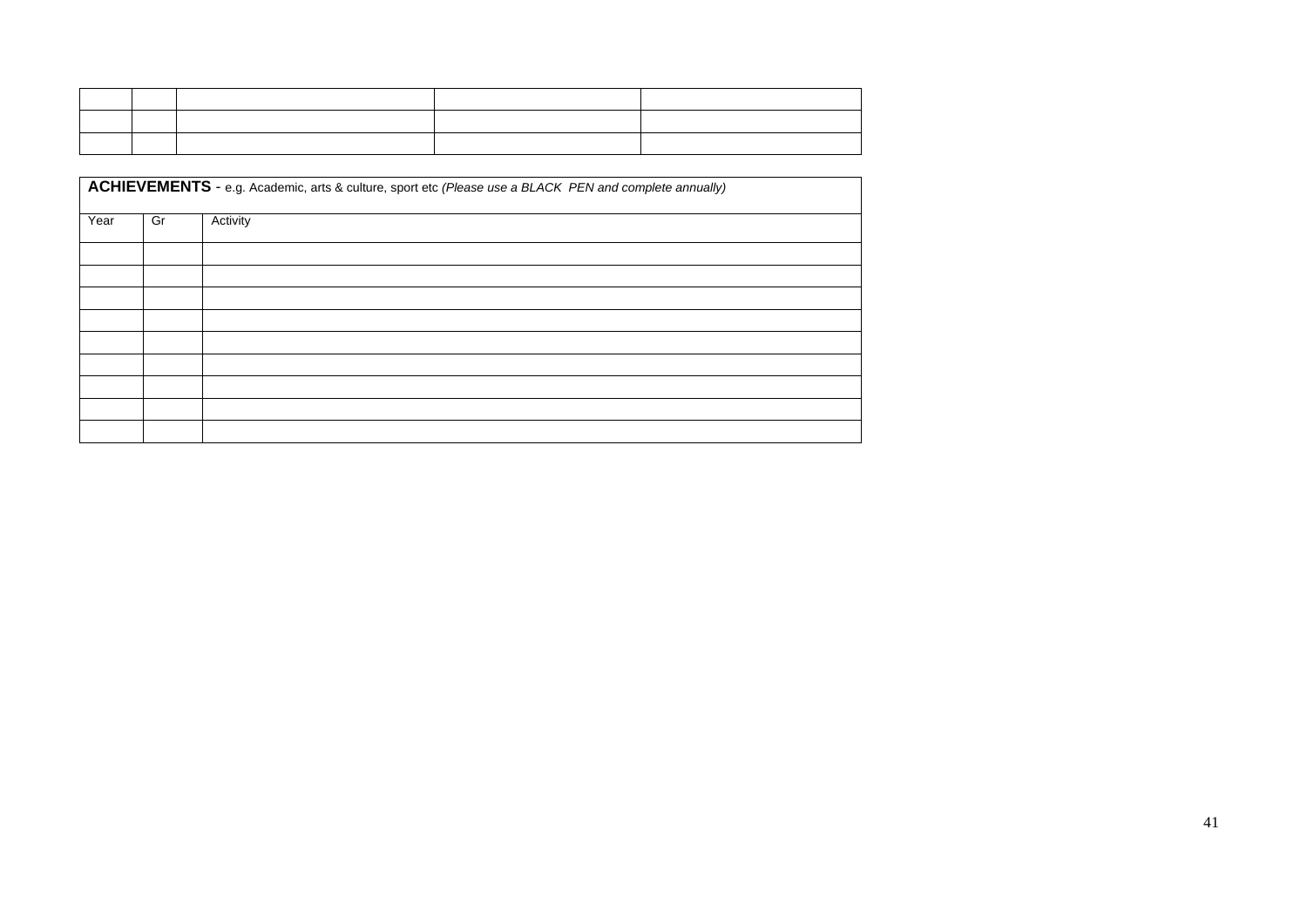# **CUMULATIVE RECORD CARD**

*Must be completed annually by the register teacher (Alternatively: A computer generated report with <i>all* the information may be attached to these pages *annually*)

|                         |       |          |                  | <b>FOUNDATION PHASE</b>         |             |             |  |                          | Use a BLACK PEN |               |            |                          | Indicate achievement level |  |  |
|-------------------------|-------|----------|------------------|---------------------------------|-------------|-------------|--|--------------------------|-----------------|---------------|------------|--------------------------|----------------------------|--|--|
| <b>Level indicators</b> |       |          |                  | Outstanding                     | Meritorious | Substantial |  | Adequate                 | Moderate        |               | Elementary |                          | Not achieved               |  |  |
| Code                    |       |          |                  | ⇁                               | 6           | 5           |  | $\overline{\mathcal{A}}$ | 3               | $\mathcal{P}$ |            |                          |                            |  |  |
| Year                    | Grade | Progress |                  |                                 |             |             |  |                          |                 |               |            |                          |                            |  |  |
|                         |       |          | Home<br>Language | First<br>Additional<br>Language | Mathematics | Life Skills |  |                          | Comment         |               |            | Number of days<br>absent | Progression<br>Y/N         |  |  |
|                         |       |          |                  |                                 |             |             |  |                          |                 |               |            |                          |                            |  |  |
|                         |       |          |                  |                                 |             |             |  |                          |                 |               |            |                          |                            |  |  |
|                         |       |          |                  |                                 |             |             |  |                          |                 |               |            |                          |                            |  |  |
|                         |       |          |                  |                                 |             |             |  |                          |                 |               |            |                          |                            |  |  |
|                         |       |          |                  |                                 |             |             |  |                          |                 |               |            |                          |                            |  |  |
|                         |       |          |                  |                                 |             |             |  |                          |                 |               |            |                          |                            |  |  |

|                         |       |  |                                      |              | <b>INTERMEDIATE PHASE</b> |                               |                 |             | Use a BLACK |                 |                       |                    | Indicate achievement level |              |  |
|-------------------------|-------|--|--------------------------------------|--------------|---------------------------|-------------------------------|-----------------|-------------|-------------|-----------------|-----------------------|--------------------|----------------------------|--------------|--|
| <b>Level indicators</b> |       |  |                                      | Outstanding  |                           | Meritorious                   |                 | Substantial | Adequate    | Moderate        |                       | Elementary         |                            | Not achieved |  |
| Code                    |       |  |                                      | 7            |                           | 6                             |                 | 5           | 4           | 3               |                       | 2                  |                            |              |  |
| %                       |       |  |                                      | $80 - 100\%$ |                           | $70 - 79%$                    |                 | $60 - 69%$  | $50 - 59%$  | $40 - 49%$      |                       | $30 - 39%$         |                            | $0 - 29%$    |  |
|                         |       |  | <b>LANGUAGES</b><br>(HL / FAL / SAL) |              |                           |                               | <b>SUBJECTS</b> |             |             |                 |                       |                    | w<br>≏                     |              |  |
| YEAR                    | GRADE |  |                                      |              | <b>Maths</b>              | <b>NS&amp;</b><br><b>Tech</b> | <b>SS</b>       | LO          |             | <b>COMMENTS</b> | NUMBER OF I<br>ABSENT | PROGRESSION<br>Y/N |                            |              |  |
|                         |       |  |                                      |              |                           |                               |                 |             |             |                 |                       |                    |                            |              |  |
|                         |       |  |                                      |              |                           |                               |                 |             |             |                 |                       |                    |                            |              |  |
|                         |       |  |                                      |              |                           |                               |                 |             |             |                 |                       |                    |                            |              |  |
|                         |       |  |                                      |              |                           |                               |                 |             |             |                 |                       |                    |                            |              |  |
|                         |       |  |                                      |              |                           |                               |                 |             |             |                 |                       |                    |                            |              |  |